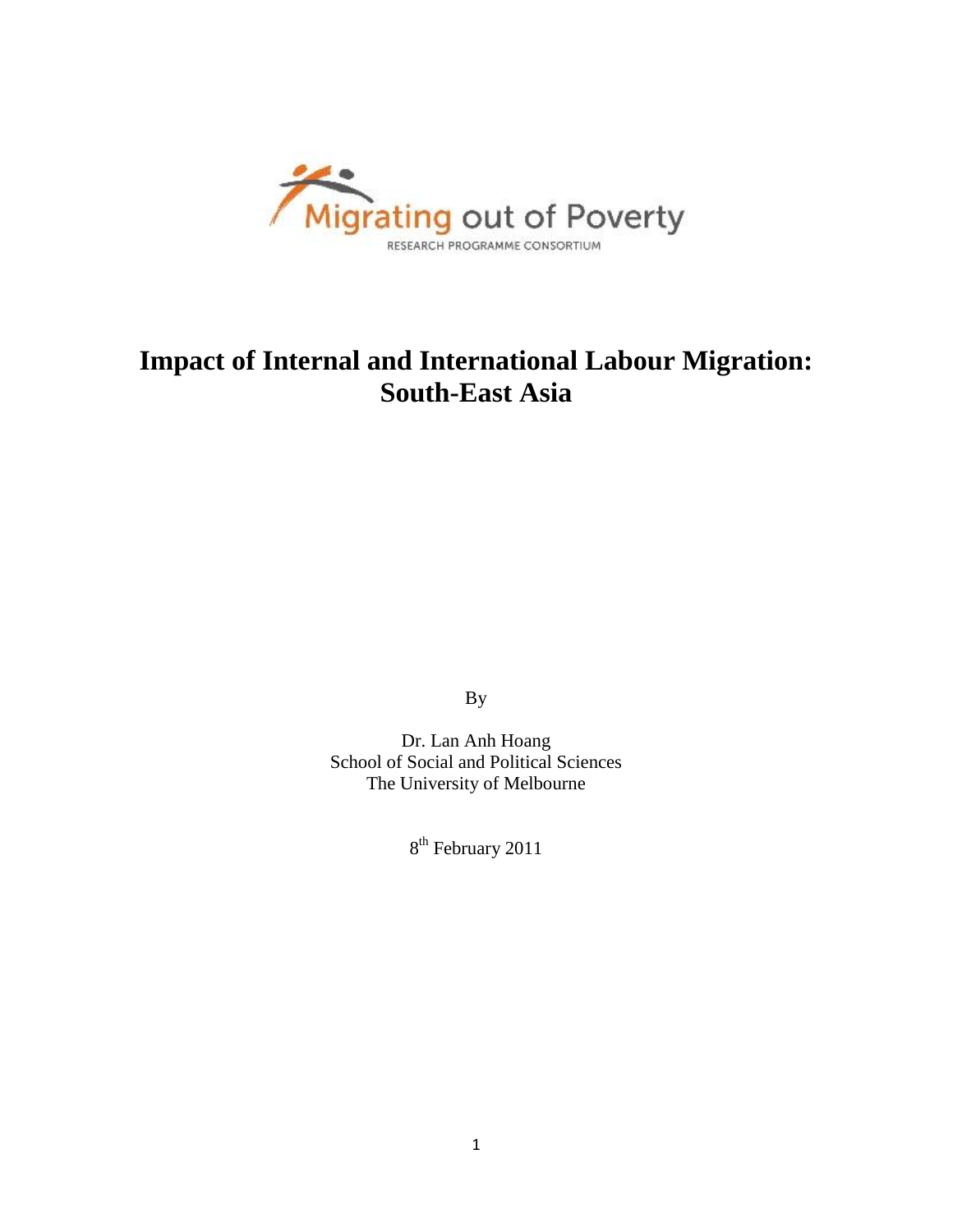## **Introduction**

The aim of this paper is to review impacts of internal and international labour migration in three major labour-sending countries in South-East Asia, namely Indonesia, the Philippines and Vietnam. It draws on the existing literature including both qualitative and quantitative studies on regular and irregular migration in the study countries. The review covers four types of movements: internal migration, short term contract international migration, regular and irregular cross border population movements, and diasporas.

#### **Section I: Internal Migration**

#### 1.1. Brief overview of migration trends and patterns

A common feature of the three study countries discussed in this paper - Indonesia, the Philippines and Vietnam - is that they all have agricultural economies while agriculture alone has become increasingly unable to sustain rural livelihoods. In Vietnam – a country with the highest population density per hectare of crop land in South-east Asia at 11 persons (cf. UNDP 1995) for example, 80 percent of the population are dependent on natural resource and agriculturebased occupations while crop land covers only 20 percent of the land area resulting in extremely high underemployment rates in rural areas – averaging at 25 percent in 2005 (Deshingkar 2006: 91; GSO 2006). Coupled with the rapid urbanisation, the widespread under- and un-employment in rural areas of South-east Asia has been attributed to the significance of temporary and circular migration as one of the multiple farm and non-farm income-earning activities rural households pursue in order to sustain their livelihoods (Collier, Santoso et al. 1993; GSO 2004). Temporary migrants compared to more permanent migrants are more likely to be older, male, have lower levels of education and married and their main purpose of migration is to earn cash in order to support their rural-based households (Guest 2003: 4). More noteworthy are increases in female migration to urban centres, particularly to the "mega cities" in the region such as Bangkok, Manila, Jakarta and Ho Chi Minh City (Guest 2003). Female migrants are mostly young and unmarried women working in the informal sector in urban areas or factories in industrial zones.

Labour mobility has been a longstanding feature of Indonesia, where rural migrants are mostly drawn to construction sites in both cities and rural areas and small rural industries on a circular and seasonal basis. The country has been experiencing large increases in migration since the 1970s - the proportion of Indonesian males who had ever lived in another province increased from 6.3 to 11.2 percent between 1971 and 1995 and that for females from 5.1 to 10.0 percent (Hugo 2000: 117). The original destinations in the government's transmigration program including Sumatra and Kalimantan continue to attract spontaneous settler migrants from the over-crowded Java until very recently (Dang 2003: 34). However, despite attempts to redirect population movement to rural areas or provinces with labour shortages and discouragement of rural–urban migration due to concerns about pressure on urban areas, rural-urban movements constitute the most important flow in Indonesia, contributing to high rates of urbanization (about 30-35 percent) in the country (Deshingkar 2006: 90, 94; Amitabh 2009: 19). The 1997-98 economic crisis, nevertheless, contributed to redirecting rural-out migration flows from urban areas in Java to the outer parts of the country where there are high demands for labour for the extraction and processing of natural resources (Deshingkar 2005: 28). Female migrants are well represented in interprovincial movements in the country with women with low levels of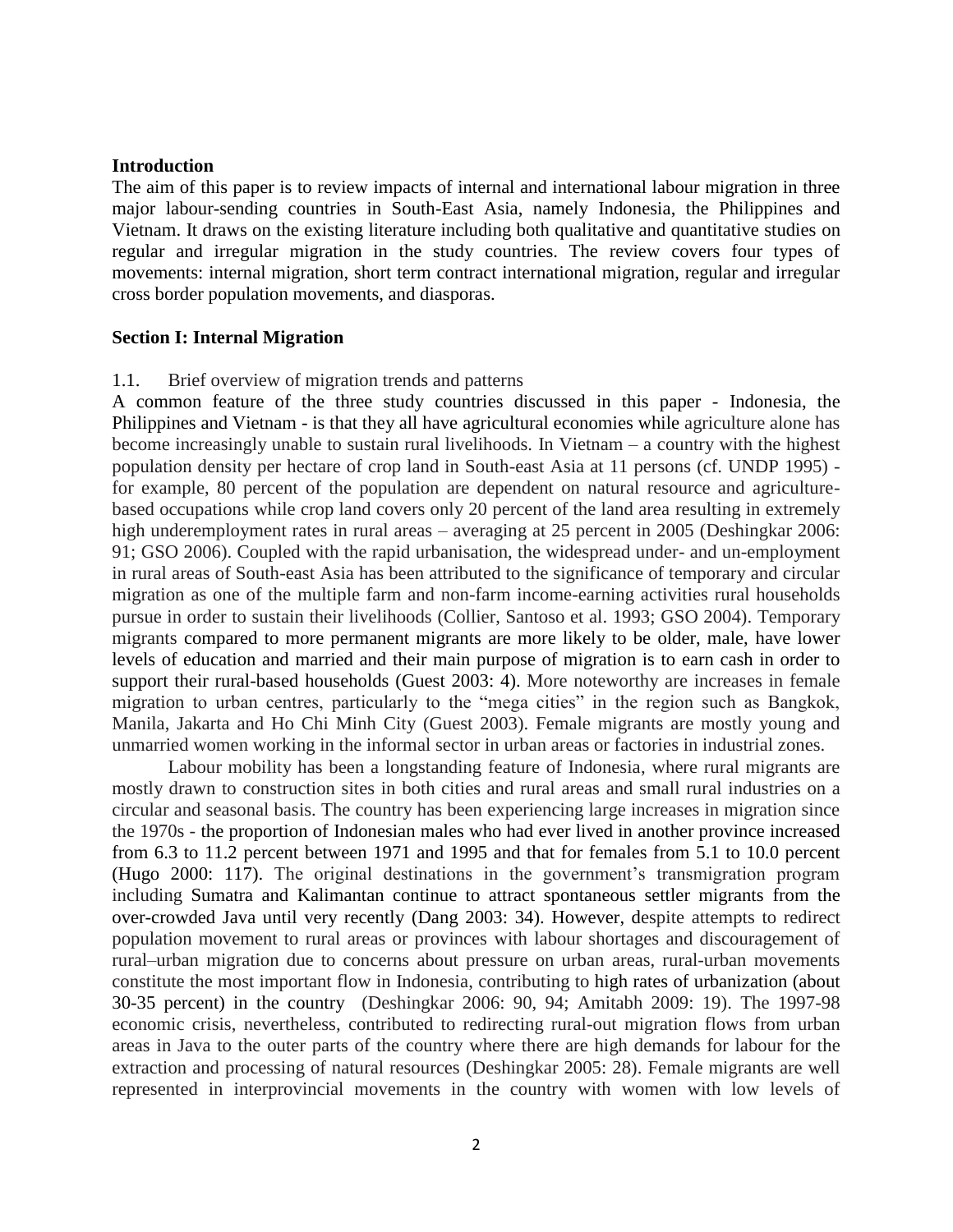education concentrating in the informal sector while those with secondary education are more often found in manufacturing industries (ibid: 33).

In a recent study, Hugo (2003: 11) found that circular migration and commutation from rural to urban areas has become the most important flow of internal mobility in Indonesia, accounting for one-fifth of movement and far outweighing permanent relocation from village to the city. This is corroborated by a comprehensive longitudinal study of 37 villages in Java carried out over the period 1967-91 which found that most of the landless rural families in Java have at least one person working outside of the village, and in a factory or service job (Collier, Santoso et al. 1993). Only 20 percent of households now depended on agriculture for their total livelihood. Labour migration, however, is just one of the many temporary livelihood diversification options pursued by rural households rather than a long-term strategy leading to relocation.

The significance of temporary migration to large cities is not unique to Indonesia but a pervasive feature across the South-east Asia including Laos, Cambodia, Thailand and Vietnam. In Thailand, for example, temporary moves account for one-third of all migration (Deshingkar and Grimm 2005: 20). In Vietnam, the 1999 Census reported that migration from rural to urban areas accounted for over 53 percent of the moves<sup>1</sup> (GSO and UNDP 2001). Rural-urban migrants are mostly drawn to Hanoi and Ho Chi Minh City and the industrial areas surrounding them. The Red River Delta – the most-densely populated region in the country – and the resource-poor Central Vietnam send out the largest numbers of migrants, many of whom migrate to Hanoi and Ho Chi Minh City on a temporary basis to work as casual labourers while the left-behind family continues to cultivate their land. Rural-rural migration has also been on the rise since the onset of the *Doi moi* (the socio-economic reforms launched in the late 1980s) (37 percent in 1999), mostly to the Central Highlands and the Southeast where natural conditions are favourable for developing high-value industrial crops such as rubber, coffee, tea and mulberry leaves (Do 1998: 229). The 2004 Vietnam Migration Survey, however, shows that that temporary migration to industrial zones is increasing while migration to the Central Highlands has dropped as the prices of agricultural products have decreased (Deshingkar 2006: 91). Unlike the pre-Doimoi period, internal migration in contemporary Vietnam is broadly of a spontaneous and temporary nature – The Vietnam Household Living Standards Survey from 2004 to 2006 revealed that 11.9 percent of surveyed households included a seasonal migrant (Marx and Fleischer 2010: 25). Personal networks play a crucial role in this new context of migration - rural migrants from the same origin often live in clusters and do the same kind of work at the destination (Resurreccion and Ha 2007; Winkels 2008; Belanger and Pendakis 2009; Luong 2009: 414).

Changes in the patterns and volumes of internal migration in Vietnam have often been attributed to the *Doi moi* reforms (Guest 1998; Ha and Ha 2001; Dang, Tacoli et al. 2003). Migration in the pre-*Doi moi* period was largely organized and sponsored by the government<sup>2</sup>. The development of the private sector, land reforms in the countryside and the relaxation of the household registration system (*ho khau*) are among the most important factors associated with increased labour migration from rural areas after *Doi moi*. According to the 2009 census data, between 2004 and 2009 nearly 6.6 million people, or 7.7 percent of the population over five years of age, changed their place of residence - an increase of 2.1 million people since the 1999 census (GSO and UNDP 2001; Marx and Fleischer 2010: 23). However, it is estimated that around 12 to 16 million people are potentially missing from national records since the statistics does not include short-term, seasonal, unregistered movements and movements in the 6 months preceding the census date (Marx and Fleischer 2010: 23). As in most regions of the world,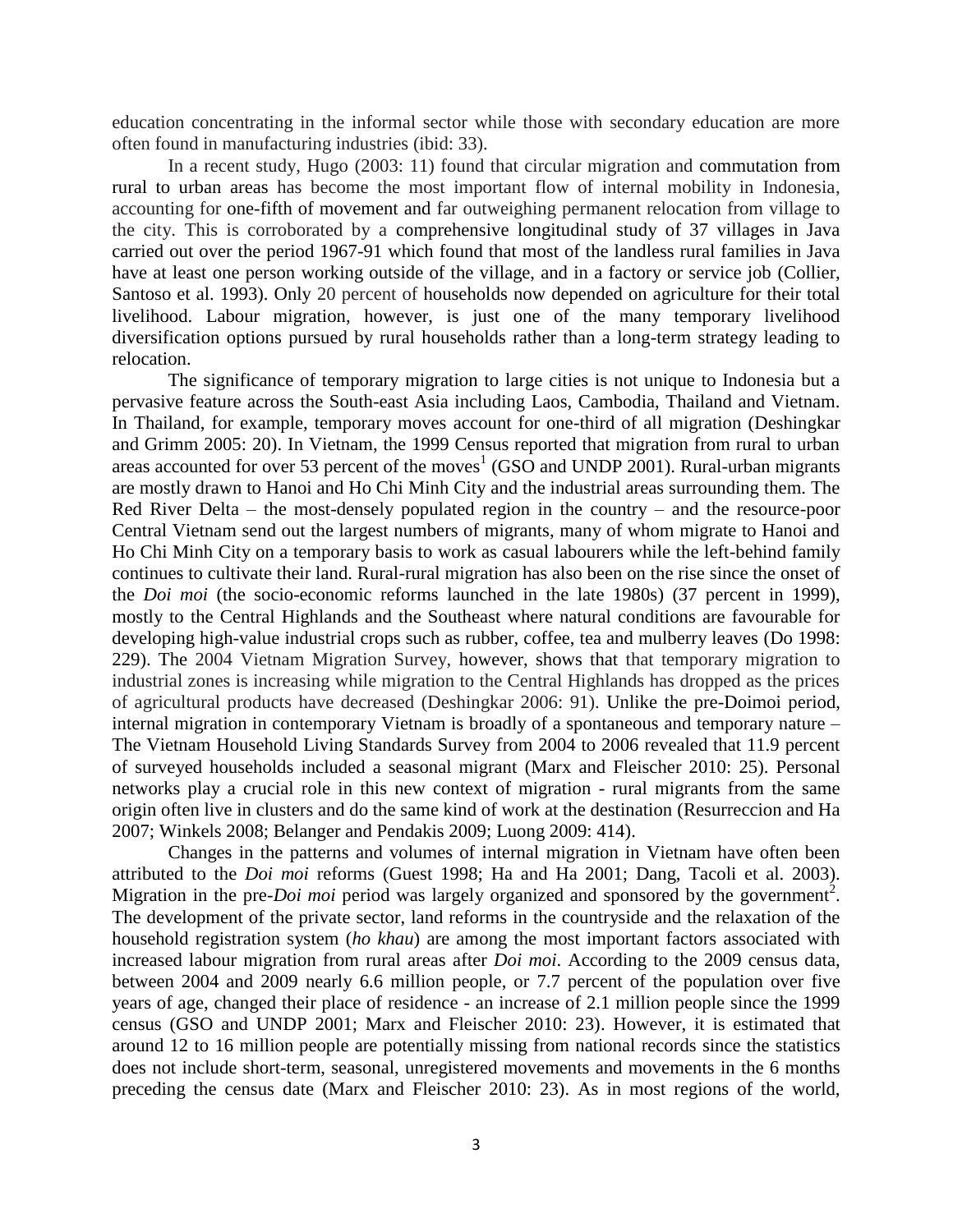Vietnamese internal migrants are predominantly young and unmarried adults whose mobility is positively related to education levels (GSO 2004: 2). Generally more women than men migrate (58.7 percent and 41.3 percent respectively) (GSO 2005: 42) which nevertheless does not necessarily reflect the actual gender differences in mobility for work because the statistics includes a high proportion of women migrating between rural areas for marriage. The economic sectors where most migrants to urban areas can be found include construction (male dominated), manufacturing industries (female dominated), service and housework while the vast majority of migrants to rural areas work in agriculture, forestry and fisheries.

The disproportionate attention to international migration in the Philippines has resulted in a dearth of knowledge on more recent patterns and trends of internal migration. Internal migration in the Philippines is a fundamental part of rural livelihood strategies and rural transformation, and not only to escape poor rural areas (Quisumbing and McNiven 2005). Between 1980 and 1990, the number of persons over the age of five years who were not resident in the city or municipality they resided in five years ago increased from 2.85 to 3.24 million (Flieger 1995). Philippine internal migration flows experienced two important changes in terms of gender composition and destination in the last century – the male-dominated, frontier migration in the period up to 1960s has shifted to the female-dominated urbanward migration (Gultiano and Xenos 2004: 8). According to the 2000 Census of Population, 82.2 percent of young urban migrants were female, of which 74.3 percent migrated to the National Capital Region (NCR) (ibid). Quisumbing and McNiven (2005) confirm this by reporting that internal migration tend to be interprovincial, more in the direction of the NCR and the adjacent regions, and is dominated by women.

Similar to Indonesia and Vietnam, rural-urban movements in the Philippines nowadays constitute the most important flow of internal migration with migrants mostly streaming to metropolitan areas. In the 1960s-70s period the country as a whole was urbanizing about twice as quickly as the population was growing (Keely 1973: 178). The most attractive destination is Metropolitan Manila, yet a recent study indicates that internal migrants are starting to favour smaller urban centers as areas of destination which is evidenced by their higher population growth rates than larger cities (Basa, Villamil et al. 2009: 1). However, rural-rural migration remains significant, especially for first-time male migrants. Urban destinations tend to attract young people with better education who migrate to seek better jobs or further education while those heading for rural areas often move in order to take up farming or to get married (Quisumbing and McNiven 2005: iv). A large number of male migrants in urban areas work in low-earning occupations such as manual labor, transportation work or crafts and trades while their female counterparts tend to fare better, working in sales occupations and are more likely than males to hold professional and managerial jobs (ibid).

## 1.2. Impacts of internal migration on the migrant

Very little research on migration impacts on internal migrants in all three countries was found in our literature search, which is possibly due to the lack of quality data or because most of the relevant literature has been published in local languages, and not English. The general consensus in Asia is that the vast majority of internal migrants benefit economically from their moves, having higher levels of labor force participation than non-migrants and earn much more than they would be able to earn undertaking equivalent work in their origin areas (Guest 2003: 11). However, migrants also generally earn less than non-migrants with equivalent qualifications in their place of destination and make up large segments of the urban poor (ibid).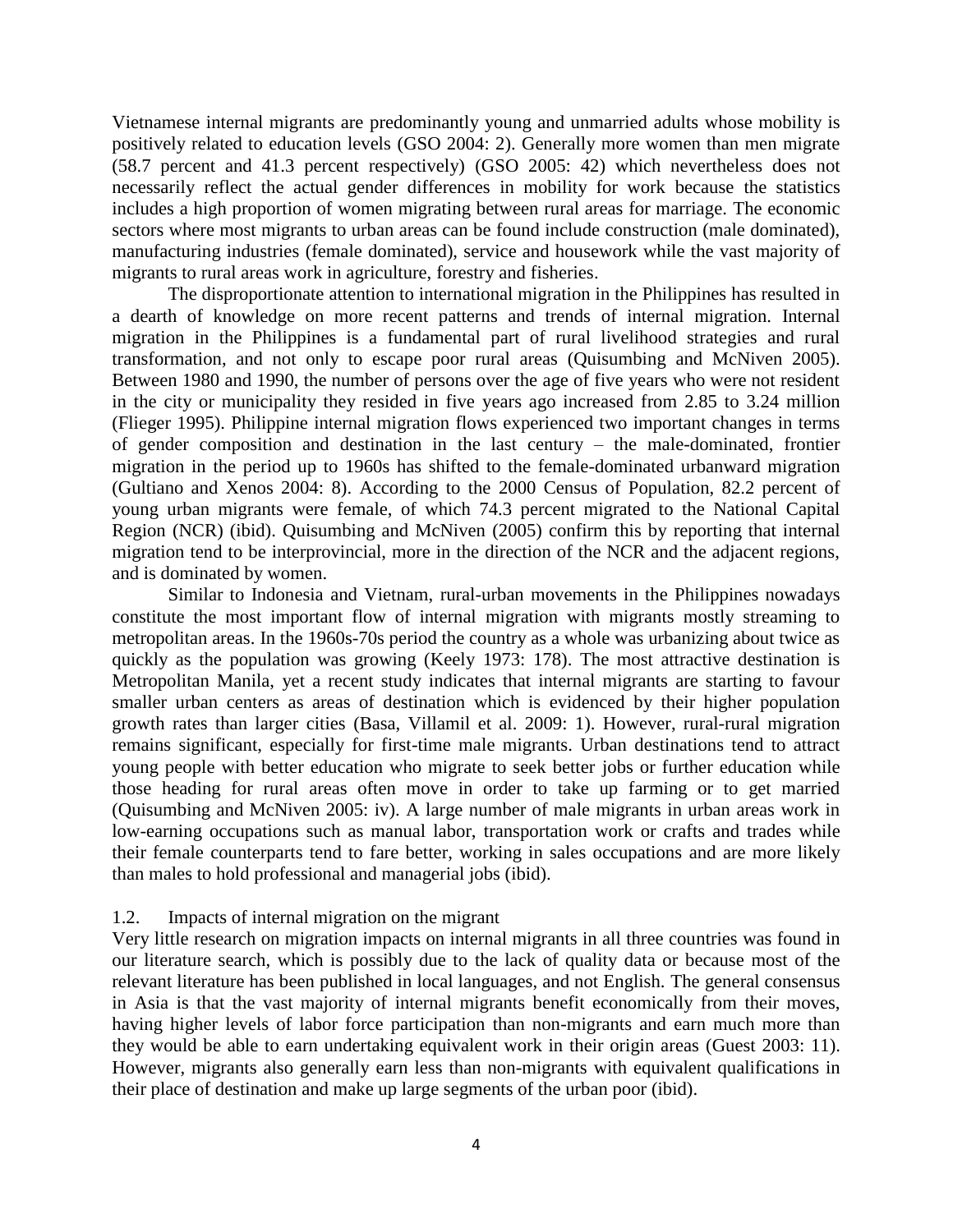One of the well known impacts of migration on the migrant in the study countries is the susceptibility to infectious diseases due to the usually poor-quality and over-crowded living arrangements as well as sexual risk behaviours associated with long-term separation from the family. As noted by Hugo (2003: 24), in moving to ecological contexts different from those at places of origins, migrants may not have antibodies to cope with new localised diseases. Also, migrants tend to segregate in temporary and insecure accommodation that are usually poor in water and sanitation infrastructure, which renders women vulnerable to sexual exploitation and migrant workers in general to infectious diseases such as tuberculosis and HIV/AIDS (Hugo 2003; Marx and Fleischer 2010: 39). Indeed, the 2004 Vietnam Migration survey shows that female temporary migrants were 50 percent more likely to experience sickness than their male counterparts (Marx and Fleischer 2010: 35). The Vietnam National Strategy on HIV/AIDS identifies migrants as a particularly vulnerable group to HIV infection<sup>3</sup>. The spread of HIV/AIDS in Vietnam and Indonesia has also been associated with high levels of population mobility, especially that between rural and urban areas (Elmer 2001: 4; Hugo 2003: 24). Single young migrant men in cities are regarded as one of the most high-risk groups because they tend to recruit sex workers from the streets or brothels who are more likely to be HIV/AIDS positive while having limited access to government HIV prevention efforts, as well as care and treatment services (Elmer 2001; Marx and Fleischer 2010). All these facts contribute to the stimatisation of migrants as being associated with the so-called "social evils", thereby leading to further marginalization and social segregation already created by the formal structures of registration and access to services (Marx and Fleischer 2010: 34).

Because the majority of internal migrants in our study countries migrate on a temporary basis, they often move without acquiring formal permission and hence are regarded as illegal. In doing so they are socially and economically excluded from the wider benefits of development, such as access to health and education, housing, sanitation and freedom from exploitation (ODI 2006). This is especially true in Vietnam where the household registration system (aka the KT system) continues to restrict migrants and their families' access to basic services at the destination such as water supply, electricity, healthcare, schooling, notary public services, land, house ownership and employment in the public sector (Deshingkar 2005: 34; Hoang 2008). Temporary residents (KT1 and KT2 categories), for example, do not have access to public schools which generally charge much less fees than the private schools where they can enroll in. The same applies to healthcare access. Furthermore, the migrants, many of whom are temporary and seasonal low-skilled workers, are more likely to be self-employed in petty trade and service or hold low-waged jobs in the informal sector, which are beyond the reach of labour protection laws (Abrami and Henaff 2004: 120). They are neither protected by labour unions nor provided with medical or social insurance (Ha and Ha 2001; Marx and Fleischer 2010: 29). These social and structural barriers contribute to further marginalization of migrants, exacerbation of existing inequalities and increases in urban poverty.

Data from the 2004 Vietnam Migration Survey shows that migrants are generally better off in terms of work, income and professional skills in their place of destination compared to their place of origin<sup>4</sup> (GSO 2004: 17; UNFPA 2006: 6). Women are more likely to experience upward social mobility than men. Higher incomes contribute to better nutrition and improved access to quality healthcare as migrants' self-reported health was generally better than before they migrated (Marx and Fleischer 2010: 34). However, migrants tend to be worse-off than nonmigrants at the destination due to the existing labour market segmentation that contributes to wage disparity between migrants and non-migrants, informal and formal migrant workers (ODI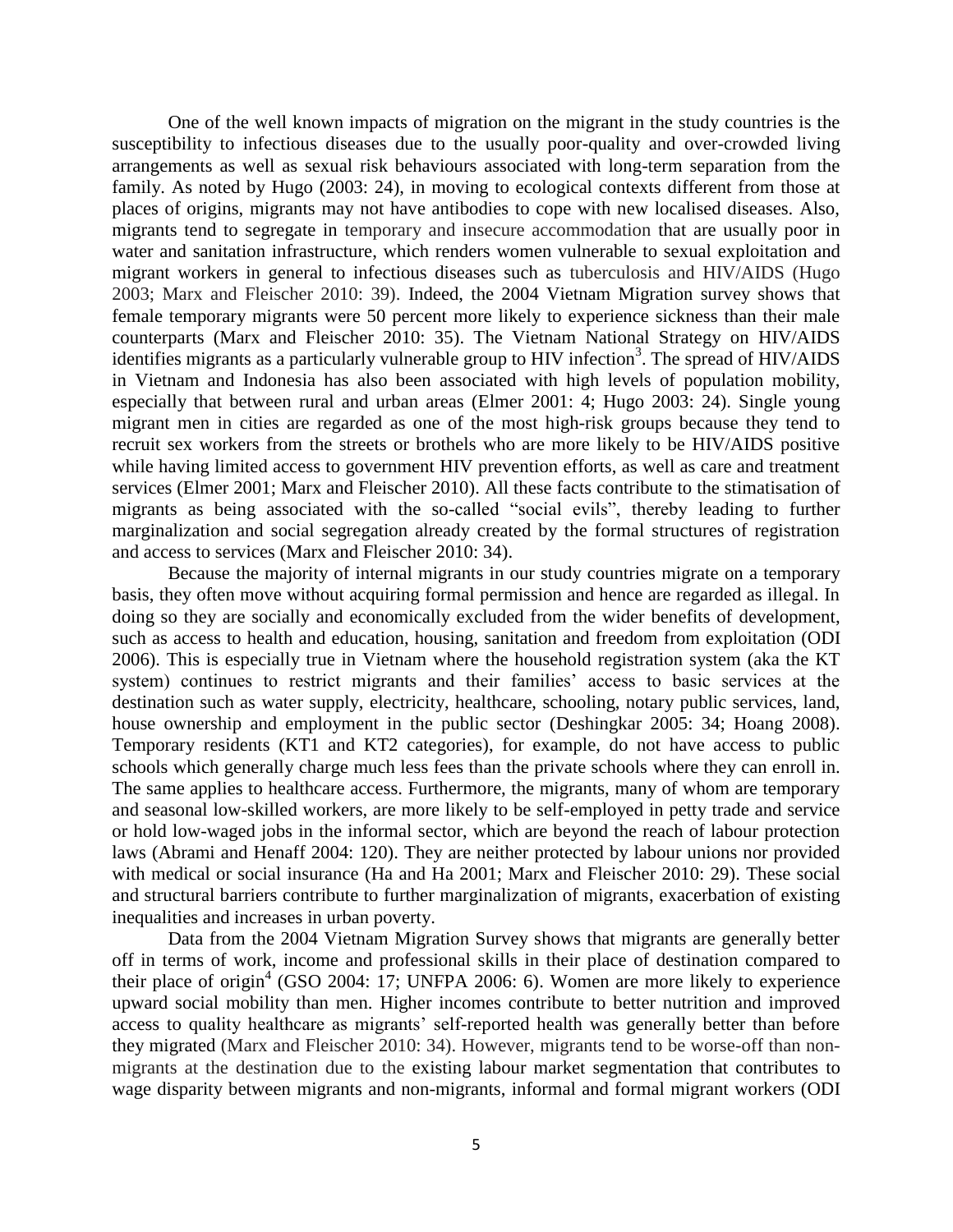2006). Migrant workers from ethnic minority groups are subject to discrimination in the recruitment process as well as payment (UNFPA 2006). Increasing urban living expenses, not matched with any increases in wages, serve to augment migrants' difficulties (Marx and Fleischer 2010: 32). Most importantly, the anxiety and loneliness resulting from the separation from the family of many migrant workers, particularly women, who migrate on a long-term basis with families left-behind in source areas, puts considerable strain on family relations and their own psychological health (Ha and Ha 2001; Truong 2009).

Research in Indonesia applauds positive economic impacts of circular and temporary migration as a means for rural households to maximize their family income. By leaving families in the home village, as argued by Hugo (1982: 69), the migrant effectively reduces the costs of subsistence at the destination and maximizes the utility gained from consumption by earning in the city but spending in the village. How this family arrangement and the temporariness of his mobility affects the migrant is, nevertheless, unclear. Jellinek (1978) in her study of petty traders in Jakarta provides us with a glimpse of migrants' lives by describing the pondok system whereby circular migrants (usually from the same region of origin) cluster together in tiny cramped rooming-houses (pondok) owned by a tauke (boss), who also provides them with the credit and equipment needed to set themselves up as mobile traders.

In the Philippines, Ulack, Costello et al. (1985: 447) in their survey of 2,741 randomly selected households with a member engaged in circular labour migration in Cebu and Cagayan de Oro found that the migrants were satisfied with their city-based employment, at least in comparison with origin-based options and did not want to return to their places of origin to live and work. However, migrants, particularly women, are more likely to be found in low-paying occupations than non-migrants at the destination (Gultiano and Xenos 2004: 15). Rural migrants tended to be employed in the informal sector while circulators from cities were most often employed in the formal sector but in general, both groups were found to be economically betteroff at their destinations in comparison with possible earnings at home (Ulack, Costello et al. 1985: 448). Ulack and his colleagues corroborate Hugo's view in Indonesia that circulation is a risk-minimizing form of mobility which helps the migrant minimize his living expenses by not establishing households at the destination.

## 1.3. Impact of internal migration on immediate family members

Though remittances from internal migrants can be relatively insignificant in general, particularly in comparison with remittances from overseas migrant workers, they have a wider coverage because more people are involved in internal migration<sup>5</sup>. Because internal migrant families tend to be poorer than international migrant or even non-migrant families (cf. Nguyen 2008: 5; Marx and Fleischer 2010: 41), remittances, though in small quantities, have important impacts on rural livelihoods. In the study countries, even if remittances are not significant enough to be spent on "productive" investment, they help households ameliorate their living standards through improved diet and better access to education and healthcare (Hugo 1982; Zhang, Kelly et al. 2001; Gultiano and Xenos 2004; Quisumbing and McNiven 2005; Nguyen 2008). In that sense internal remittances prevent poor rural households from sliding further into poverty because of dependence on a deteriorating agricultural base (Deshingkar 2006: 92).

The 2004 Vietnam Migration Survey (VMS), which covered nearly 5,000 migrant households across 11 cities and provinces, reported that more than half had sent money to their households of origin and over two-thirds had sent over one million dong (US\$65) within the year preceding the survey (Deshingkar 2006: 92). The most frequently reported uses of remittances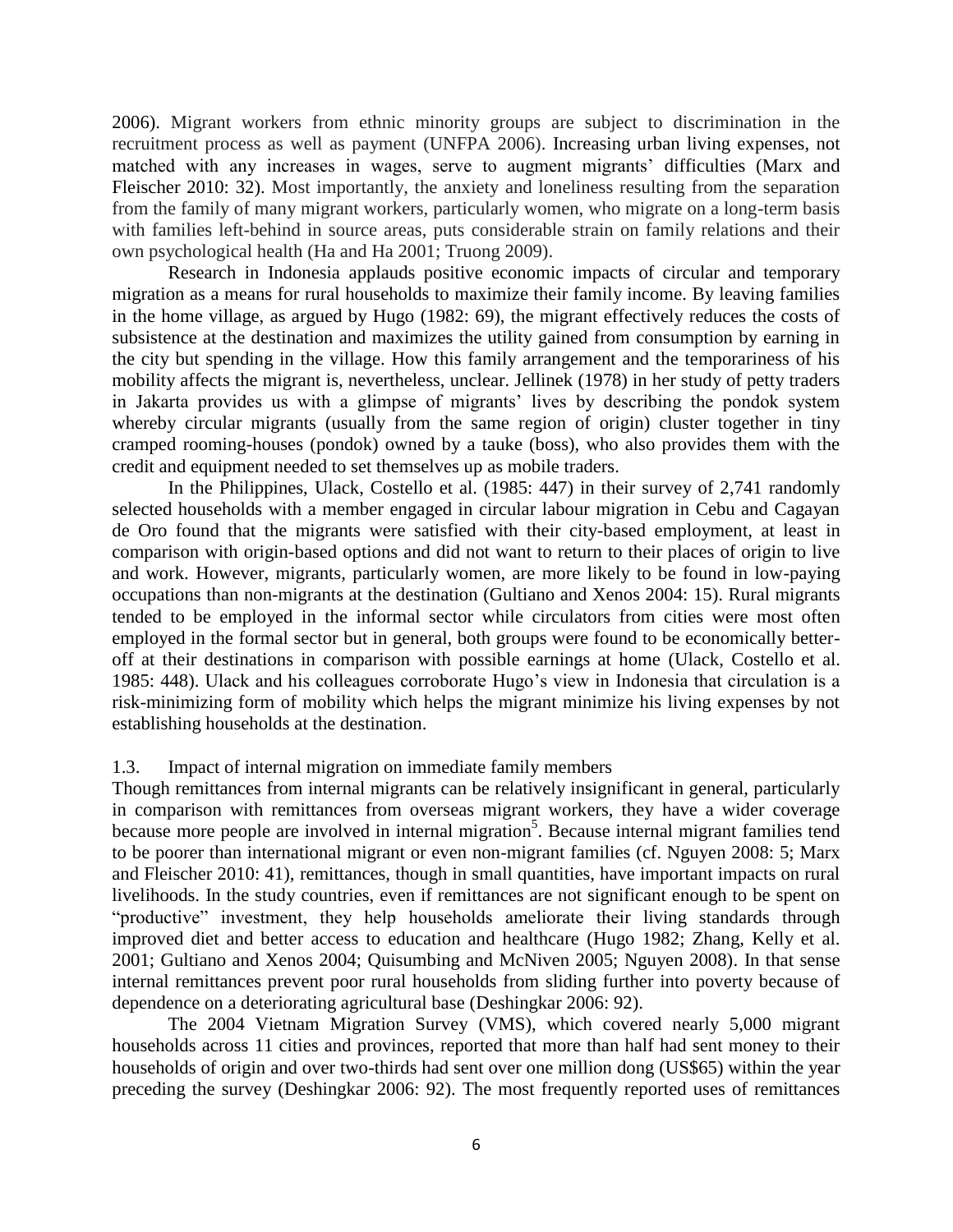were contribution to daily expenses, repayment of debt, education and health care and housing improvement (GSO and UNDP 2005). Remittances are particularly important for the poor in coastal areas, who depend on fisheries and agriculture with sharp seasonal fluctuations and long slack periods (Luttrell, Hoang et al. 2004). Migrant remittances are particularly important for the education of children left-behind in source areas. The 2004 VMS found that the third-largest use for remittances received by households left behind was for children's education, with about onein-five migrants surveyed using remittances for this purpose (Marx and Fleischer 2010: 44). At the same time, negative impacts of migration on children have also been reported in Vietnam. A study in 2009, for example, found that in the absence of one or both parents, children, particularly those under the age of six, are vulnerable to health care risks and that more than half of the families surveyed reported a negative impact on children's school performance after the migration of the parent(s), which is attributed to a lack of guidance and support, as well as increased time spent on household chores (UNICEF\_Vietnam forthcoming).

In Java – the major labour-sending area in Indonesia - less than half of the rural population owns or has direct access to sufficient agricultural land to obtain subsistence and most of the temporary migrant households could not earn sufficient incomes in their places of origin to support themselves and their dependents (Hugo 1982: 69). Circular migration or commuting thus provide an important means for families to improve their incomes. In a study conducted in West Java, Hugo (1978) reported that all temporary movers remitted money to their families and 81 percent brought back goods. Remittances accounted for 60 percent of commuter households' income and nearly half of circular migrant households' total income on average.

Remittances from migrants in the Philippines tend to be less significant than in Indonesia and Vietnam – Ulack, Costello et al. (1985:  $\frac{1}{448}$ ) reported that only 38 percent of the working circulators in Cebu remitted funds to their home at some time during their absences and the amount decreased if a circulator became a migrant. Not only insignificant in quantity, remittances have also been found to be unimportant in their impact on migrant families who often use the money on conspicuous consumption rather than investment in land or human capital (Gultiano and Xenos 2004: 16). Quisumbing and McNiven's (2005) longitudinal study of 448 families in rural Mindanao, nevertheless, reported positive impacts of internal migrant remittances on education.

While certain migration impacts on left-behind families can be easily seen through the volume of remittances, it is more difficult to quantify the impact of migration on migrants' dependents who accompany them. Given the fact that large numbers of internal migrants in all study countries move on a temporary basis, they and their families often live in insecure, unhygienic and over-crowded places, which are detrimental to the health and well being of children (Hugo 2003; Marx and Fleischer 2010: 39). In Vietnam, the restrictions of migrants' access to basic services at the destination imposed by the KT system mean their dependents do not have access to public schooling and healthcare and thus have to resort to private services at much higher rates. The undersupply of primary schools in Ho Chi Minh City and Ha Noi for children aged 6 to 10 years seems to be particularly acute in the migrant-rich suburbs and has been identified by various studies as the most pressing factor reducing opportunities for migrant children to attend school (Marx and Fleischer 2010: 33). Neither are they eligible for social services provided under the Hunger Eradication and Poverty Reduction Programme, which includes low-interest loans, free healthcare and exemption from school fees (Deshingkar 2006: 94).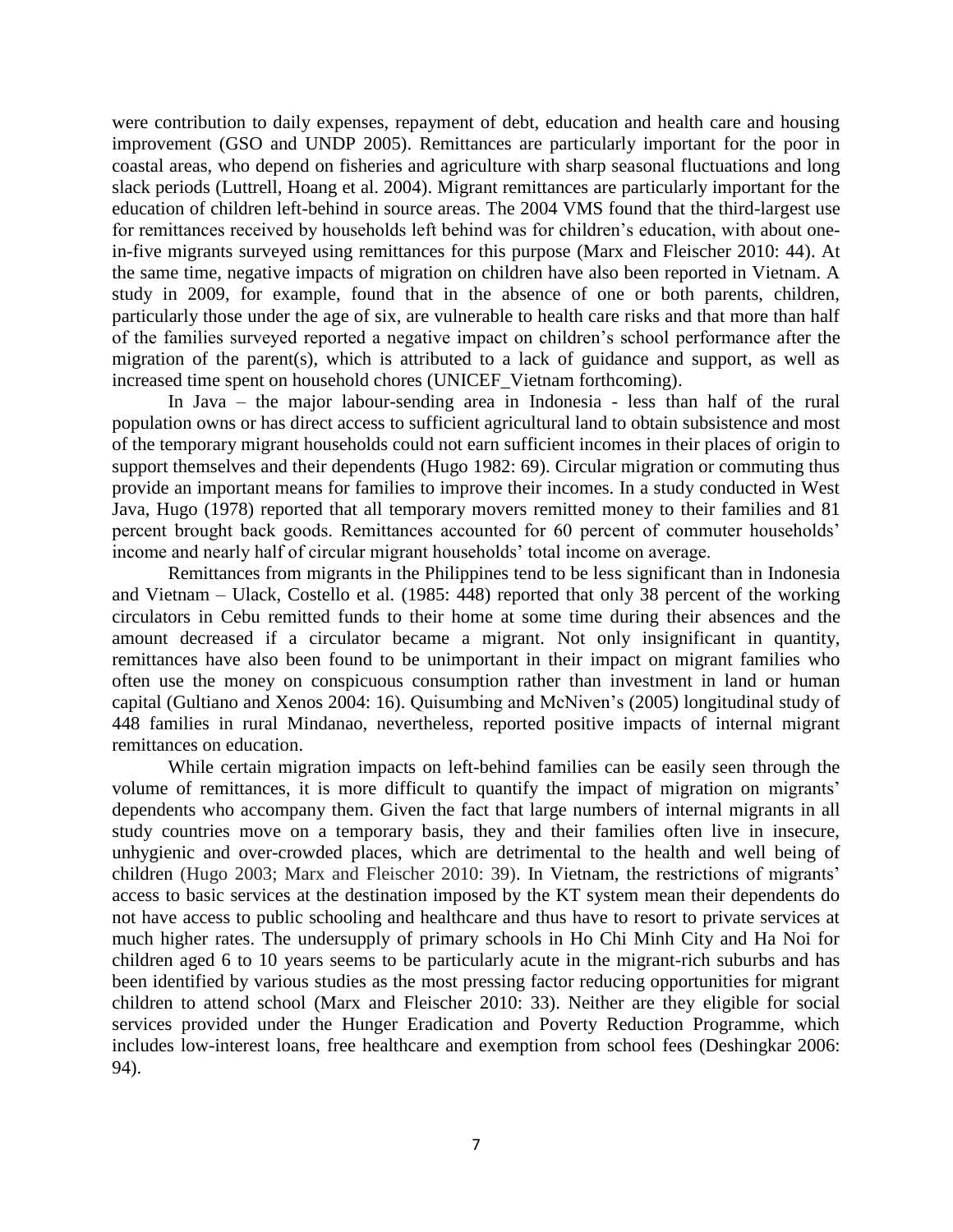Another concern regarding migration impact on families is the risk of contracting HIV/AIDS or other STDs from the migrants. As discussed in the previous section, migrants are highly susceptible to infectious diseases due to the usually poor-quality and over-crowded living arrangements as well as sexual risk behaviours associated with long-term separation from the family. There is, therefore, a high chance of them infecting family members with these diseases upon returning home. The connection between return migration and the spread of HIV/AIDS in the left-behind population is exemplified by Dang's (2005) study in Thai Binh province in Vietnam, where many wives and children contracted HIV/AIDS from migrant husbands and fathers who visited sex workers or shared syringes with other drug-users when living away from home.

## 1.4. Migration impact on extended family members

Despite their immobility, the extended family in source areas has been found to play a significant role in migration. Migrants often move with the funds and support mobilized from family networks (Dang 2003; Winkels 2004; Hoang forthcoming) and are, in turn, expected to fulfill their duties to kin members. In Vietnam, remittances reflect the long-standing tradition of family support and play a significant role in the livelihoods of Vietnamese households (Dang 2003: 12; Pfau and Giang 2009). In general, there is evidence of positive impacts of migrant remittances on local investment and social cohesion, including human and cultural capital development, such as children's education, and familial commitments like marriages and weddings (Zhang, Kelly et al. 2001: 22). According to the Vietnam Household Living Standards Survey (VHLSS), 88.7 percent of Vietnamese households received some form of remittances in 2004 and remittances are disproportionately directed to households headed by those aged 50 and older, with those 70 years-old and over receiving the most remittances (Marx and Fleischer 2010: 41). In general, elderly women (aged 60 and above) are more likely than elderly men to receive remittances from their children (Barbieri 2006). This source of financial support is critical to the wellbeing of the elderly given the fact that only a small number of them have access to any forms of social welfare. The VHLSS indicates that, on average, social welfare is received by 14 per cent of the elderly in Vietnam, only 18 percent receive a pension and that almost 67 percent of the Vietnamese elderly receive no regular formal transfers (Evans, Gough et al. 2007).

However, increased migration also means many elderly parents are deprived of the care they expect to receive from their migrant children. Research in Vietnam has indicated increasing proportions of the elderly living alone and decreasing proportions of those living with dependents and this trend is more prevalent in the relationship between female migrants and rural elderly (Marx and Fleischer 2010: 33). Worse still, instead of being recipients of care, elderly grandparents have to take care of their grandchildren while their children migrate for work and/or take responsibility for the increased workload on the farm during migrant children's absence (Pham and Hill 2008: 65).

Several studies in Indonesia report positive links between migration and the health and wellbeing of the elderly. Analyses of the Indonesia Family Life Survey by Everett, Kuhn et al. (forthcoming: 17) indicate broadly positive and significant impact of children's internal migration on the elderly's mortality and health. Interestingly, it was found in the same study that, other things being equal, the elderly double their risk of dying if children move abroad rather than to a city in Indonesia. In sum, an additional internal migrant could explain a 27-40 percent reduction in mortality over a three-year period (ibid:19). This concurs another study in Thailand which reports that children's migration is positively related to parents' psychological health -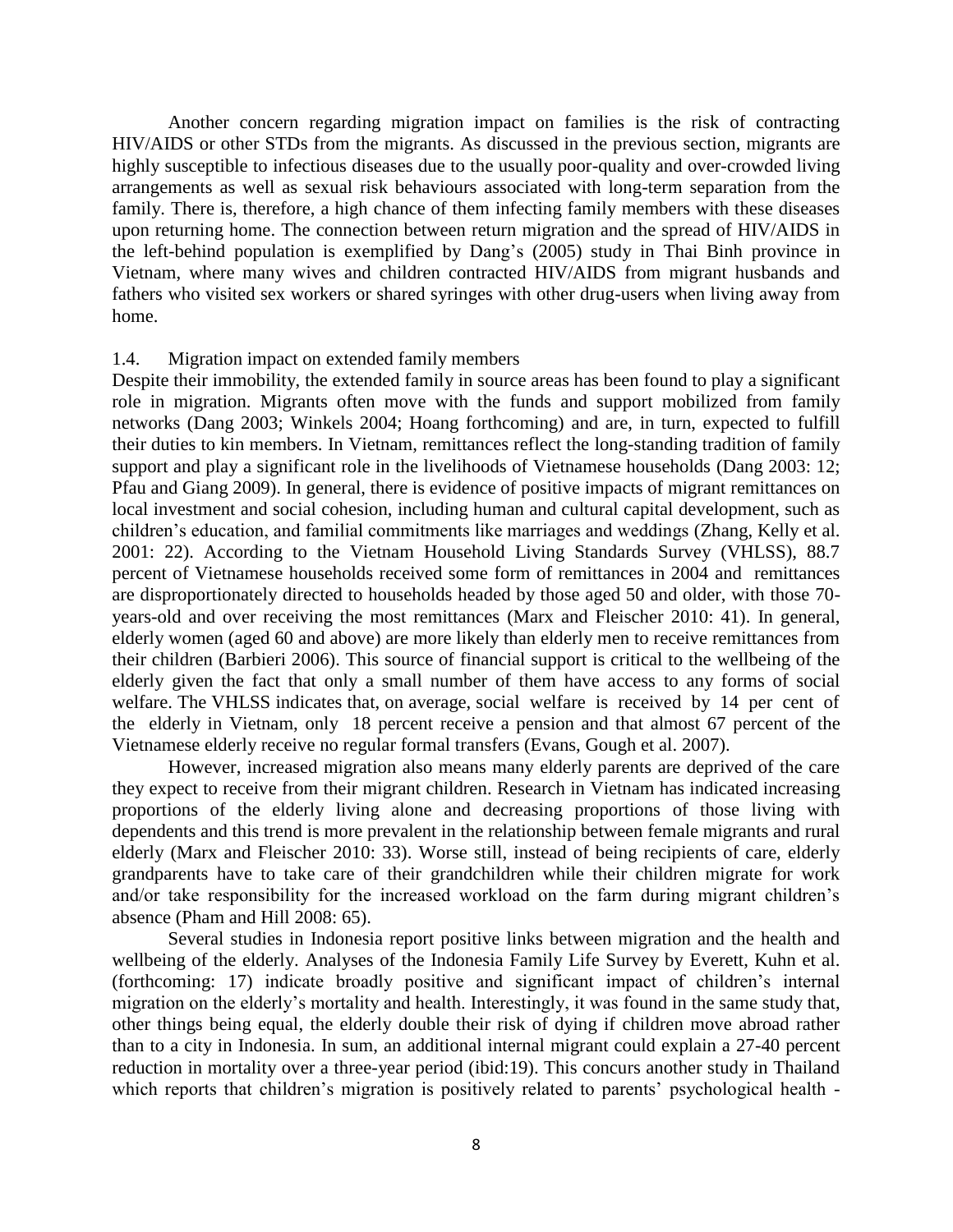depression is less common among older parents with all children living outside the district, compared with those living either with some or all children in the same district (Abas, Punpuing et al. 2009: 57).

# 1.5. Impact on community development

No relevant scholarship was identified except a few studies discussing negative social impacts of migration on local communities in Vietnam. As migrants are often associated with the so-called "social evils" such as gambling, crime, drug use and sex work in Vietnamese society, they are often seen as presenting a threat to both sending and receiving communities (IOS forthcoming). This concern has been heightened by incidences of returned migrants spreading HIV/AIDS to their families in labour-sending areas in the North (cf. Dang 2005) as well as the classification of migrants in the National Strategy on HIV/AIDS as a particularly vulnerable group.

# 1.6. Contribution to local economy

As discussed earlier, the usually insignificant quantities of remittances from internal migrants are used by rural households to pay for daily subsistence. Because a very small proportion of internal remittances is allocated to local investments, one would expect its limited spillover effect in both the local economy and community development as compared with international remittances. This could possibly explain a significant gap of knowledge about economic impacts of internal migration on local communities in all our study countries. In Indonesia, there is some evidence of migration effect on stimulating the demand for locally produced goods - remittances increased individual household incomes and stimulated demand, creating local markets and jobs for nonmigrants (Deshingkar 2009: 9). Similarly, Pham and Hill (2008: 70) found that internal remittances in Vietnam had a multiplier effect on the local economy – remittances helped households increase their daily consumption of locally-made products and build new houses, which contributed to the diversification of local livelihoods and created more jobs in construction and transportation businesses.

# 1.7. Impact of internal migration on national economy

Optimistic views of economic impacts of migration dominate the literature in the region which is partly due to the influence of the developmentalist approach in the field. For example, Chen and Zlotnik (1994) suggest that the level of net rural-urban migration in developing countries has been found to be positively correlated to GNP growth and to indicators of social and health wellbeing. Dang (2003) sees migration as a driver of growth and an important route out of poverty for rural households in some Asian countries including Bangladesh, China, Viet Nam and the Philippines. Tacoli (2004) argues that rural-urban linkages can create a virtuous circle of local economic development by increasing demand for local agricultural produce, stimulating the nonfarm economy and absorbing surplus labour. This is supported by a Participatory Rural Appraisal in the Mekong Delta area which found positive multiplier effects of migration and the important role that it has played in the development of the entire Mekong Delta region (ADB 2003). According to a study by the International Institute for Environment and Development (IIED 2004), migration reduces both inequality within the sending rural areas and inter-regional inequality. These optimistic views are, however, challenged by other studies in the Philippines (Leones and Feldman 1998; Rodriguez 1998) and Vietnam (Adger 1999) who suggest that remittances increase social inequality. In Vietnam, Winkels (2004) notes that migration from the Red River Delta to the coffee producing highlands has resulted in environmental deterioration,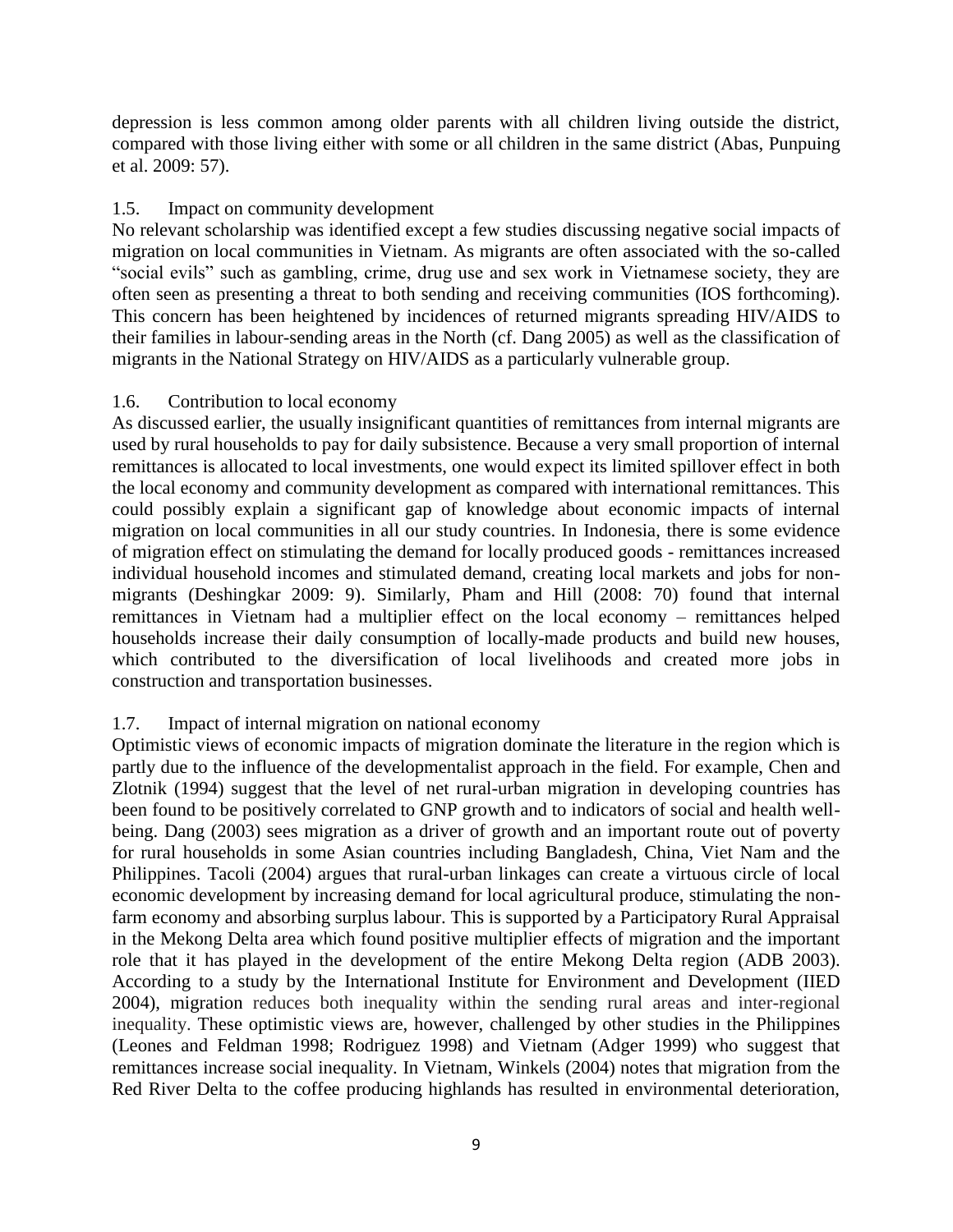economic and social exclusion of local inhabitants in the destination areas, unequal access to opportunities for migrants and exacerbated inequality. While temporary migration tends to be positively related with the development of better off regions in the North, it is seen as undermining the ecological system and local livelihoods in the Central Highlands.

An ILO study of internal migration in Indonesia in 2004 associates urbanward migration with macroeconomic growth (ILO 2004). It argues that when remittances increase individual household income, they stimulate demand, thereby creating local markets and jobs for nonmigrants. This positive view, however, finds little support in Hugo's (1982: 75) research which indicates that the bulk of remittances are used to purchase the mundane necessities of life (food, clothing, etc.) and while there is some investment in housing and land, amounts directed toward employment-generating enterprises are relatively small. Yet, however insignificant internal remittances are, many individuals and village communities would suffer dire consequences should their access to income-earning opportunities in cities and other centers of investment be curtailed in any way (ibid). In sum, findings on economic impacts of migration remain contentious which require further investigation at both micro and macro levels.

## 1.8. Identification of research gaps

Despite being the most important form of internal population mobility in Asia, seasonal and temporary migration is not captured in the official statistics which presents a major hurdle in policy research (Amitabh 2009: 15). In the context of rapid economic growth and urbanization in the region, internal migration will persist and growth, implying a pressing need for amendments in data collection methods to ensure an adequate evidence base for policy making.

In general, the existing scholarship shows mixed outcomes of migration on the migrants themselves which vary depending on their ethnicity, gender and social class. Most of these studies, however, draw on quantitative surveys which are useful in generating an overview of the situation but lack the necessary depth for understanding the situation of specific groups, particularly the most underprivileged and vulnerable ones such as migrant children labourers, domestic workers and migrant sex workers. Equally unclear is how skilled migrants fare in the migration process due to the inordinate attention to temporary low-skilled migrant workers in the scholarship.

Impacts of migration on families are extremely complex yet much of the existing scholarship is concerned with economic impacts through remittances while little research has been done on the social and psychological impacts experienced by families in the absence of a migrating family member. The vacuum left behind by the migrant entails shifts in the household labour division, structure and relations which have yet to be fully examined. Even where remittances concern, the household is often assumed as a single unit acting out of collective interests while we do not know how such factors as gender, class, age and ethnicity mediate the use and distribution of remittances within the household and the differential effects they have on individual well-being.

Very little research has been done on migration impacts on extended family members, which is possibly due to the usual practice of using the nuclear household as the unit of analysis in migration research. The migration scholarship in the Philippines is disproportionately concerned with international migration while no literature on impacts of internal migration on the extended family was found during our search.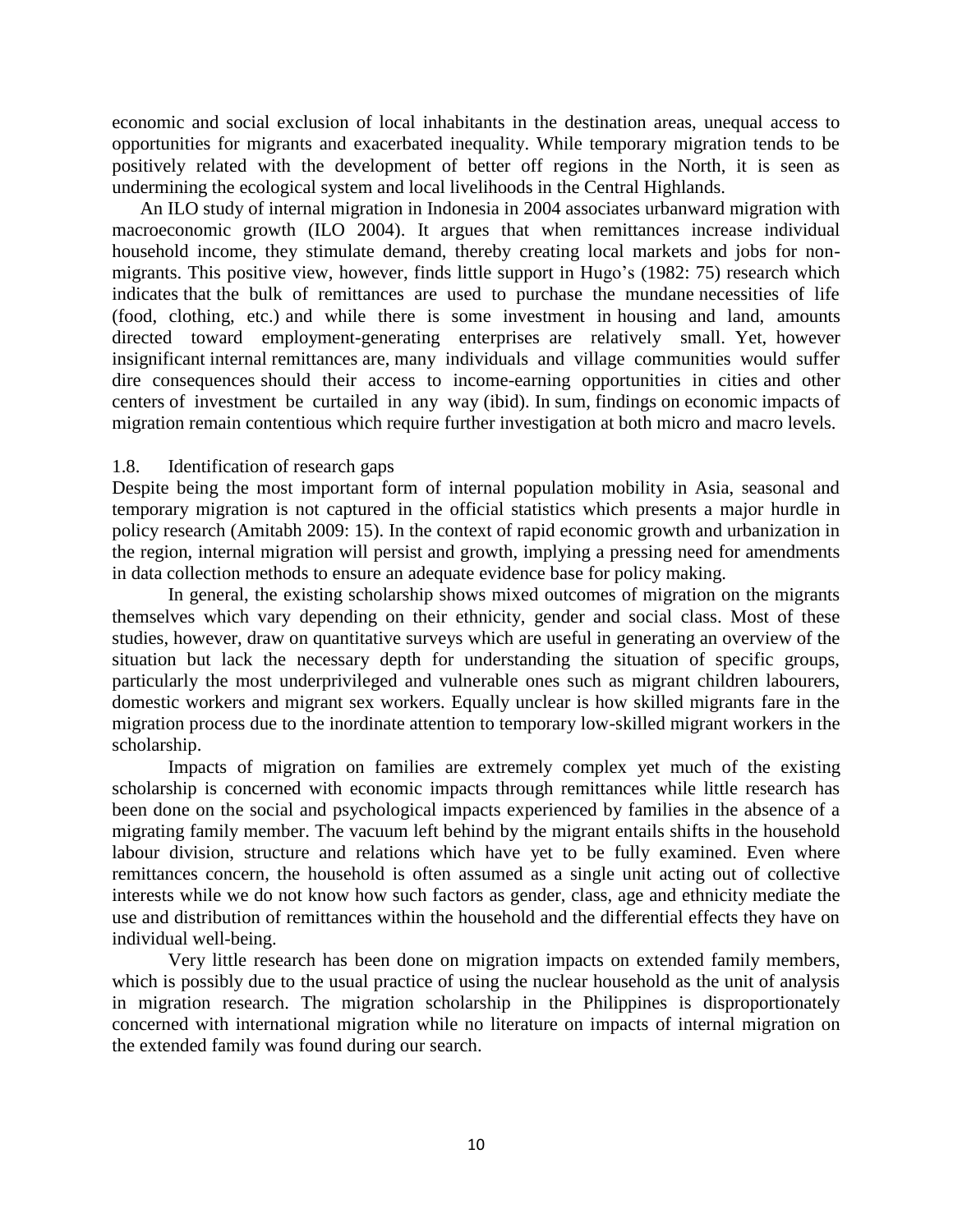#### **Section II: Short Term Contract International Migration**

#### 2.1. A brief overview on recent short term contract international migration trends

The history and scale of transnational labour migration from Vietnam, the Philippines and Indonesia differ greatly. Transnational migration is long established in the Philippines and Indonesia while in Vietnam it is a recent (but rapidly growing) phenomenon. Indonesia started labour exports in the 1970s and by mid-2006, there were 2.7 million Indonesians working overseas with official permission, representing 2.8 percent of the total national workforce (Hugo 2007). In the period of 1995-2000 the number of migrants averaged at 400,000-500,000 per year and almost 700,000 Indonesians sought employment overseas in 2007 (Sukamdi 2008: 326). Most of the Indonesian workers migrating through legal channels are semi-skilled and unskilled workers whose jobs differ depending on destination. The majority of workers to Malaysia work in the agricultural sector while the rest are engaged in construction sector, manufacturing and certain service sector (Firdausy 2005: 8). Migrants to Taiwan, Hong Kong and Singapore concentrate in domestic work, construction work and manufacturing industries while the vast majority of migrants to the Middle East work as domestic helpers (ibid).

Middle East and Malaysia are the major destinations for Indonesian migrants although Hong Kong, Singapore and Taiwan are becoming increasingly important. Malaysia accounts for about one-third of all migrants sent abroad through government channels, Saudi Arabia – onethird, and other countries including Singapore, Hong Kong, Taiwan, Kuwait, UAE take up the rest (IOM 2010: 10). The Middle East-bound flow is dominated by female domestic workers migrating on short-term fixed contracts leaving families behind while migration to Malaysia involves large numbers of men (Hugo 1995: 282). In 2004, the proportion of Indonesian female workers in Malaysia was 49 percent while women accounted for 94 percent<sup>6</sup> of registered Indonesian workers in Saudi Arabia. The number of Indonesian female labour migrants started to become larger than male labour migrants in the 1980s. During 2002-2007, more than threefourths of the migrants were female and the proportion of female workers reached 80 percent in 2008<sup>7</sup>. According to research published in 2005, more than a million Indonesian female migrants were employed as domestic workers in the Middle East and Asia (Hugo 2007).

The Philippines is one of the leading senders of migrant labour into the global economy. As of December 2004, an estimated 8.1 million Filipinos — nearly 10 percent of the country's 85 million people — were working and/or residing in close to 200 countries and territories (Asis 2006). The stock of overseas Filipinos include some 3.2 million permanent settlers (the majority of whom are in the United States), about 3.6 million temporary labor migrants (called OFWs), with Saudi Arabia hosting close to a million, and an estimated 1.3 million migrants in an unauthorized situation (ibid). A total of 1,422,586 contract workers were deployed in 2009 indicating a 15 percent increase since 2008 (POEA 2010). The top destinations in 2009 were Saudi Arabia, UAE, Hong Kong, and Singapore. Migration from the Philippines has become feminized since the 1970s, reached a peak in 2004 when 74 percent of all migrants were women before men started to outnumber women every year since 2007 (Asis 2008). The majority of female migrants are in domestic work and entertainment but they can also be found in factory work and sales. Their top destinations include Hong Kong, Kuwait, Singapore, Italy, United Arab Emirates, Japan, and Taiwan (Asis 2006). Many female migrants from the Philippines also migrate as skilled workers or professionals. The World Health Organization notes that the Philippines is the largest exporter of registered nurses and that about 250,000 of them are working in countries around the world (Huguet 2003). Major destinations of nurses are Saudi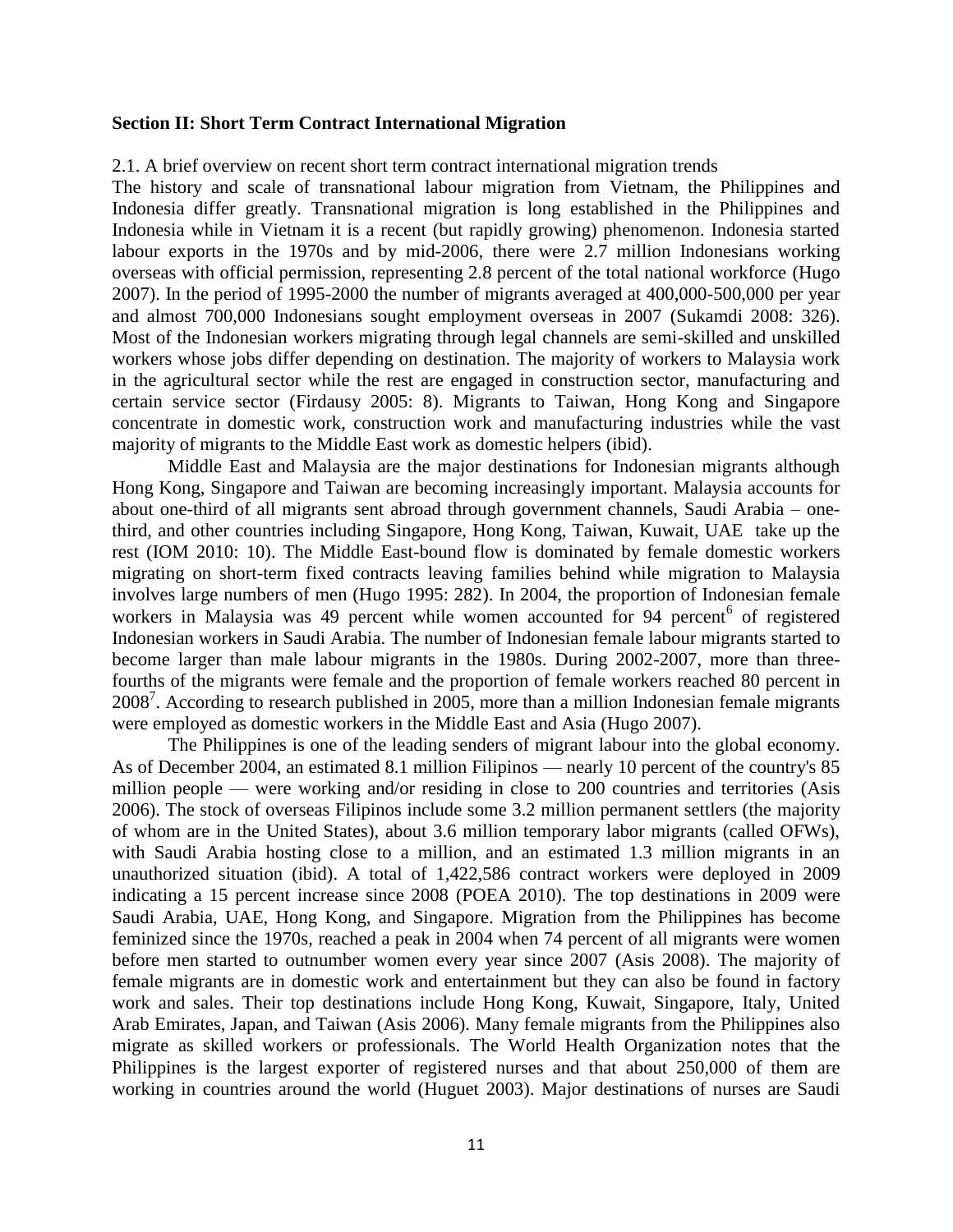Arabia, US, UK and Ireland. Filipino male migrants concentrate in factory work, service and seafaring. Today, the Philippines dominates the global seafarer labour market: nearly one in three merchant sailors in the world is Filipino and over 373,000 Filipinos, 97 percent of them are men, sail the world's oceans (McKay 2010).

The volume of Vietnam's labour exports has been increasing rapidly since the early 1990s when the country entered the global labour market after the collapse of the socialist bloc in Eastern Europe (which was Vietnamese workers' main destination in the previous two decades). Vietnam had 500,000 overseas workers in 2008 with remittances totalling USD 1.6 billion annually (Dang, Tran et al. 2010: 12). In the past five years, no less than 70,000 Vietnamese workers have left the country for work overseas each year and the Vietnamese government plans to send up to 100,000 workers overseas each year from 2010, given the aim of achieving a total of one million nationals working abroad every year starting 2015 (PANO\_Economy 2007; Nguyen 2009: 1). Vietnamese workers are now present in over 40 countries with Malaysia, Taiwan, South Korea and Japan being the main destinations. Unlike Indonesia and the Philippines, contract labour migration from Vietnam is still largely dominated by males despite the steady increase of female migrant workers in the past decade – women accounted for 33.3 percent in 2008 (Dang, Tran et al. 2010: 13). Female workers from Vietnam concentrate in domestic work, care services and factories while most male workers can be found in plantations, manufacturing industries, fisheries and construction (Dang 2007).

## 2.2. Impact of short term contract international migration - on the migrant him/herself

Much of contract labour migration in Asia is arranged by brokers, legal or illegal, who are known to charge exorbitant fees and thus drive migrant families into debt (ILO 2006; Castles and Miller 2009; Lindquist 2010). Compounding the situation, the decision to migrate is sometimes made with inaccurate information, and as a result migrants run high risks of being cheated, exploited or repatriated prematurely. Various studies suggest that large amounts of debts incurred through migration push migrant workers to go to great lengths to hang on to work in host countries, such as overstaying their visas, running away from legal employers, or resorting to crime (Jones and Findlay 1998; Wickramasekera 2002: 21; Tran 2007). Because of the pervasive problem of discrepancies between promised wages and entitlements on the one hand and actual benefits received on the other, many migrant workers find themselves caught in a vicious debt trap that takes them years to repay. The vast majority of first-time migrant workers incur debt to fund their migration (Pertierra 1992; Jones and Findlay 1998: 95; Gamburd 2000; Afsar 2005; Hugo 2005: 73). Many Filipina domestic workers in Hong Kong and Italy are unable even in the long term to break even because the cycle of debt turns them into regular clients of usurers and pawnbrokers (Valerio 2002: 41). The repayment of debt features prominently in accounts of remittance usage in different contexts (cf Afsar 2005; Lindquist 2010). High financial costs mean migrants have to work abroad for longer periods or are forced to suffer difficult working and living conditions to be able to pay off their debts (Anonuevo 2002: 130; Asis 2005: 35).

The issues of excessive brokerage fees and debts are particularly prominent in the case of Vietnam. The law in Vietnam stipulates that workers pay a maximum of one month basic salary per year in recruitment fee (DOLAB 2006). However, because labour supply always exceeds demand and the information available to workers is not always inaccurate, it is common to find them paying 2 - 5 times more than the legal cap. By turning a blind eye to the proliferation of illegal brokers, the state inadvertently allows them to rip migrants off the money they borrow at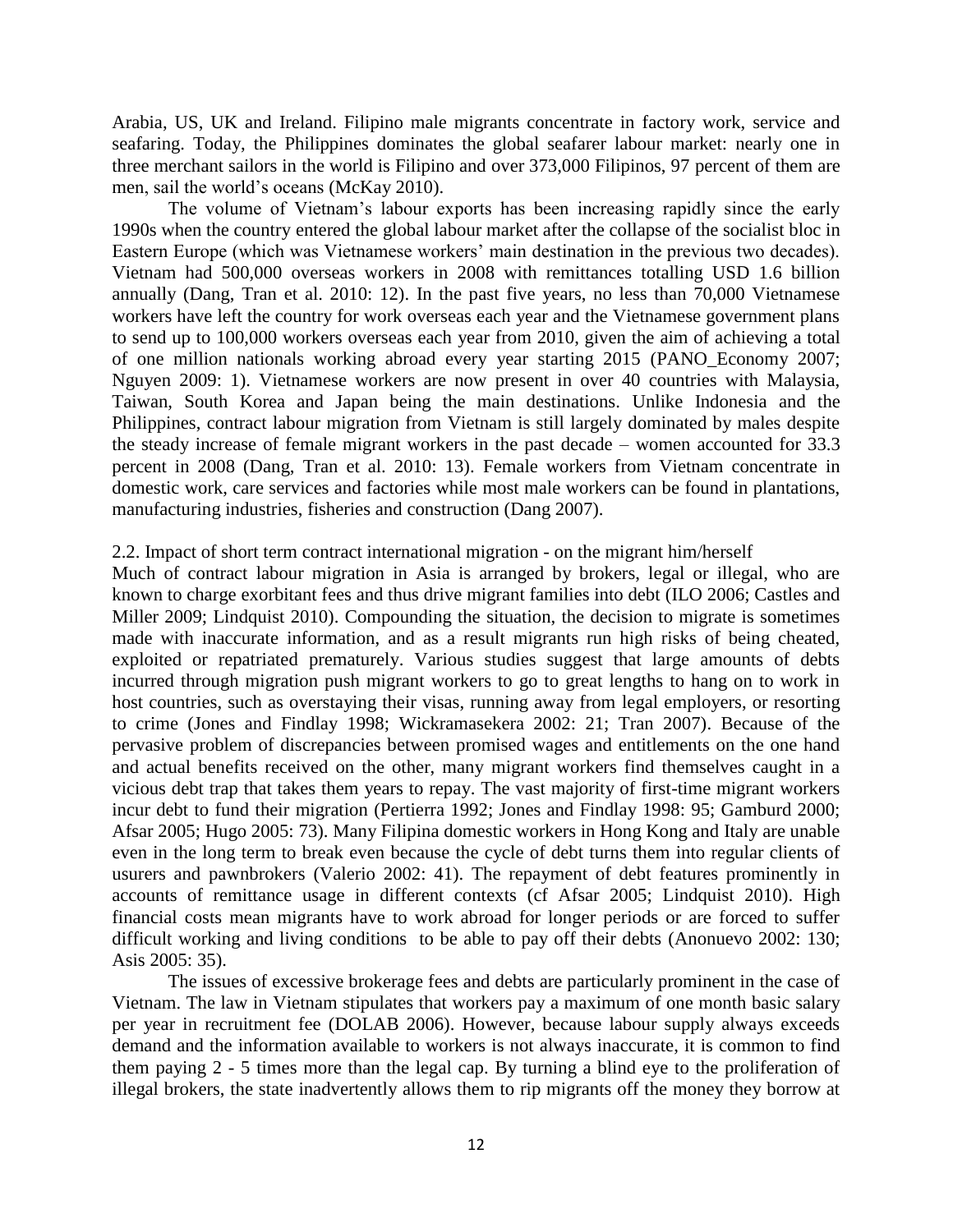high interest. Since most workers are offered only two- or three- year contracts, the pressure to repay high-interest debts incurred to cover placement fees has been associated with problems of "running away" and overstaying visas in Taiwan, South Korea and Japan (Jones and Findlay 1998; Wickramasekera 2002: 24; Tran 2007; Angsuthanasombat 2008: 4). It is believed that 11,000 out of 71,000 Vietnamese workers in Taiwan in 2006 were illegal migrants and on average the proportion of "running away" and overstaying Vietnamese workers in Japan and South Korea are 27-30% and 20-25% respectively (Tran 2007; Nguyen 2009: 26). Workers are tempted to desert their contracted jobs because in doing so they can escape high recruitment fees deducted from their monthly salaries and at the same time earn more in the "black" labour market<sup>8</sup>.

Aside from the economic stress caused by placement fees and debts, migrants have to cope with multiple difficulties at places of destination. The majority of migrant workers hold 3Ds jobs shunned by local people. In Malaysia, for example, 25 percent of Indonesian migrants work in plantations, 24 percent do domestic work, 18 percent – construction and 16 percent – factories (IOM 2010). Contract substitution, nonpayment or delayed wages, and difficult working and living conditions are common problems encountered by migrant workers (Asis 2006). Research shows the higher vulnerability of migrants to health risks compared to natives working in the same occupation, with a higher incidence of accidents, illness and injuries (ESCAP 2008). In the workplace, migrants are exposed to longer working hours, fewer rest days, inadequate health coverage and safety measures and when separated from their spouse and family, migrant workers are more vulnerable to risk behaviour such as poor dietary habits, smoking, drinking and unhealthy lifestyle (Zosa and Orbeta 2009: 9). Female migrants, especially entertainers and domestic workers, are in particularly vulnerable situations. They often have to work long hours under strict surveillance and control by employers and many are subject to abusive conditions, including violence and sexual harassment (Asis 2006; IOM 2010). As noted by Piper and Yamanaka (2008: 159), migrant women work largely in informal service economies of the countries of destination whose governments are primarily concerned with national survival in global competition. As a result little, if any, attention is paid to international labour standards and human rights.

Among the three study countries, Philippines has developed the most complete and elaborate legal framework and institutional environment to protect migrant workers while the governments of Indonesia and Vietnam still largely pursue a "laissez-faire" approach to managing international migration (Hoang and Yeoh 2010). The Malaysian government – one of the most important destinations of Vietnamese and Indonesian workers have recently shifted the management of guest workers from employers to mediating agencies which has resulted in a growing number of labour disputes (ibid). Major labour-receiving countries in Asia including Malaysia, Taiwan and South Korea were badly hit by the recent economic recession, leading to rising unemployment and income stagnation with immediate impacts on remittances. A large number of Vietnamese workers were repatriated during the economic crisis (HealthBridge\_Canada 2008).

On average, migrant workers earn US \$300-500 a month in Taiwan, US \$150-200 in Malaysia and US \$450-1000 in South Korea (Dang 2007: 6; IOM 2010). Except the case of Malaysia, this indicates significant increases in migrants' incomes - average wages in Vietnam are only about one-twentieth of those in the Republic of Korea or Taiwan (Dang, Tacoli et al. 2003). For Philippine and Indonesian workers, migrants' earnings are four to five times more than home earnings (Firdausy 2005; Zosa and Orbeta 2009: 11). In Malaysia, after deducting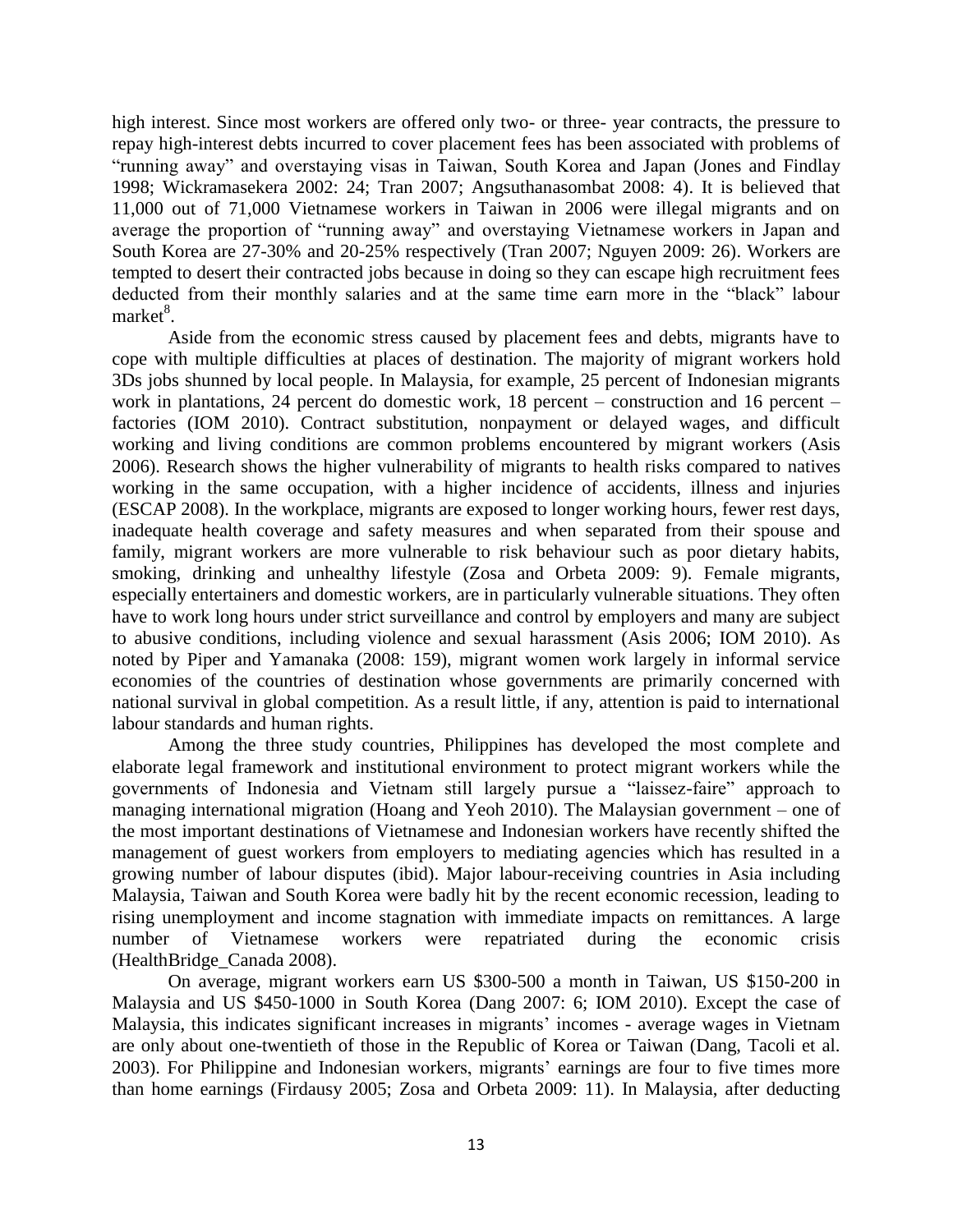costs of living and placement fees, incomes of many migrant workers turn out to be lower than what they could earn in Vietnam and this market has, therefore, fallen out of favour with Vietnamese workers in recent years. A similar observation was made in the Philippines that many workers in particular skill groupings migrate abroad for a salary even as low as Philippine minimum wages (McKay 2003: 294; Ball 2006: 127). However, migration is still viewed in a positive light because many migrants, particularly women, were unemployed before moving abroad. In a survey of 1,128 households conducted during 1999-2000 Semoyonov and Gorodzeisky (2005: 52) found that almost three quarters of all women (versus one-third of the men) were not employed prior to migration because unemployment in the Philippines, especially among women, was extremely high, and economic opportunities, especially for women, were quite limited.

Because of the '3Ds' nature of the work most migrant workers engage in at places of destination, chances of them acquiring new skills are limited. Worse still, the phenomenon of Philippine workers, many of whom were classified as professionals and skilled workers before migration, working as domestic workers or care workers at the destination leads to not only a brain drain but also the de-skilling of the Philippines workforce (Tacoli 1999: 667; Ball 2006: 119; Asis 2008). Many doctors even study to become nurses because the latter have better chances of working abroad (Asis 2008: 88). A source estimated that the proportion of Filipino college-educated migrant workers (OFWs) was 64 percent in 2002 but 37 percent of them worked in production and 41 percent held service jobs abroad whereas only 22 percent held professional and technical jobs (Zosa and Orbeta 2009: 2).

#### 2.3. Impact on immediate family members

While there exists a rich body of literature on migration impacts on families of contract workers in Indonesia and the Philippines, very little relevant scholarship could be found on Vietnam due to its recent history of transnational labour migration. The general consensus is that remittances constitute a valuable economic contribution to the family even if most of them are used for "non-productive" purposes while socio-cultural impacts of migration remain contentious. In Indonesia, research shows that remittances are generally used to pay off debt and for daily necessities, housing, farming health care and education (Sukamdi 2004: 158; Raharto 2007: 227). Rahman (2008: 25) found that the top three uses of remittances reported by Indonesian domestic workers he interviewed in Singapore, Malaysia and Hong Kong SAR were house construction (69 percent), basic consumption (63 percent), and savings (42 percent). Research done by Hugo in Indonesia (1995; 1998; 2000; 2004) shows very positive economic impacts of migration on the family—remittances provide a source of income to families and help reduce financial hardship and culture shock. An important finding in remittance studies is that a substantial amount is spent on the education of siblings, children and other family members which clearly represents a significant contribution to development (Hugo 2003: 20). Asis (2000), nevertheless, notes that girls and boys in migrant families in many parts of Southeast Asia may not benefit equally from remittances due to the privileging of sons over daughters.

High rates of male out-migration increase women's responsibilities and workload but at the same time enhance their autonomy and status in the family (Dwiyanto and Keban 1997; Asis 2003; Hugo 2003: 20). Female migration, on the other hand, has been found to lead to a greater involvement of men in childcare and domestic work but the change is not always sustained after the women's return (Hugo 2005; Parrenas 2005; Hoang and Yeoh 2010). A recent survey of over 4000 migrant and non-migrant households in Indonesia, the Philippines, Thailand and Vietnam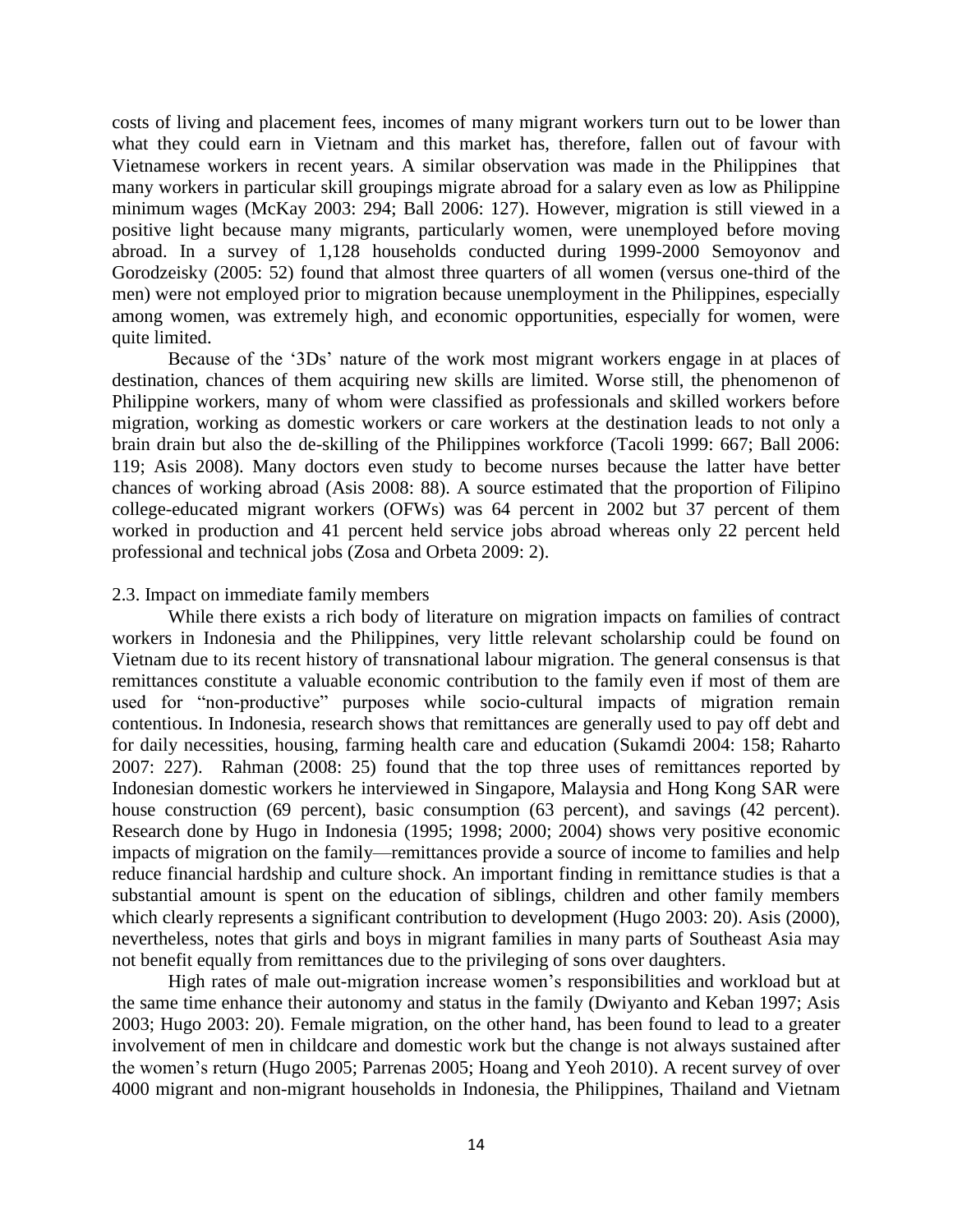found that the father was the main carer of left-behind children in 67 percent of mother-away households, which represents a considerable shift in the household division of labour given the fact that only 7.5 percent of fathers took care of children in non-migrant households (Hoang, Lam et al. 2010). Migration and remittances also have important implications for left-behind spouses' labour participation. In her analyses of the nationally representative Labor Force Survey, the Family Income and Expenditures Survey and the Survey of Overseas Filipinos, Cabegin (2006: 9) notes that, although the differences are quite modest between migrant and non-migrant households, there is some indication that wives of migrant husbands are less likely to work, and when they do work, are more likely to be self-employed than wives in non-migrant households. A similar pattern was found among men. Similary, Ducanes and Abella's (2007) analyses of several rounds of the Labor Force Survey show that the labor force participation rates of household members with and without OFWs are virtually the same.

Labour migration has been associated with the splitting up of families (Hugo 2002). In his study in East Flores, Indonesia Hugo's (2002) notes that, though there may already be cracks in a marriage that led to the migration of one party, extended absences of the migrant can exacerbate marital instability and lead ultimately to the break-up of the family unit. There are signs of a higher incidence of divorce among migrant households, resulting in abandoned families being left to fend for themselves. Migrant spouses may take on new partners and have new children when away and/or left-behind spouses engage in extramarital affairs (Hugo 2002; Yea 2008). Left-behind children may in turn experience feelings of jealousy and abandonment while parents who have formed new families may find it difficult to negotiate the conflicting demands presented by having two families (Yea 2008).

The health and wellbeing of children left behind by migrant parents have been attracting considerable attention in recent years. Mixed findings were reported in the Philippines. Parreñas (2005: 67) observes that Filipino left-behind children experience feelings of abandonment in the absence of their mothers and a "gap" or "a sense of social discomfort and emotional distance" with their migrant fathers. The 2003 Children and Families Survey covering 1,443 children in the Philippines found that parental migration had a positive effect on the physical health of leftbehind children: migrants' children tended to be taller and had better general health than nonmigrant children; and non-migrant children fell sick more frequently although there was also a slightly higher proportion of mother-away children who were more susceptible to common ailments and loss of appetite (SMC 2004). In addition, more children with mothers away reported themselves as being unhappy, more anxious and lonely, and able to get the least hours of sleep. More left-behind boys, than girls, were also reportedly more vulnerable to being "touched in sensitive areas" (SMC, 2004: 51). While agreeing with the 2003 Survey that children with migrant mothers tended to suffer more, Battistella and Conaco (1998) nevertheless contradict it by showing that children of migrants tended to be lagging behind those of nonmigrants in terms of academic performance and social adjustment. They also suggest that leftbehind children seem to have a higher vulnerability to the spread of HIV/AIDS, a higher rate of drug use and heroin addiction.

 Findings on migration impacts on children's education are not conclusive. In the Philippines, the 2003 Survey shows that migrants' children are mainly enrolled in private schools and that they are generally happy at school. At least during the elementary years, children of migrants performed better at school, received higher grades as well as school awards when compared to children of non-migrants (SMC 2004). In contrast, Battistella and Conaco (1998) reported that Filipino children of migrants fared worst academically in relation to non-migrants'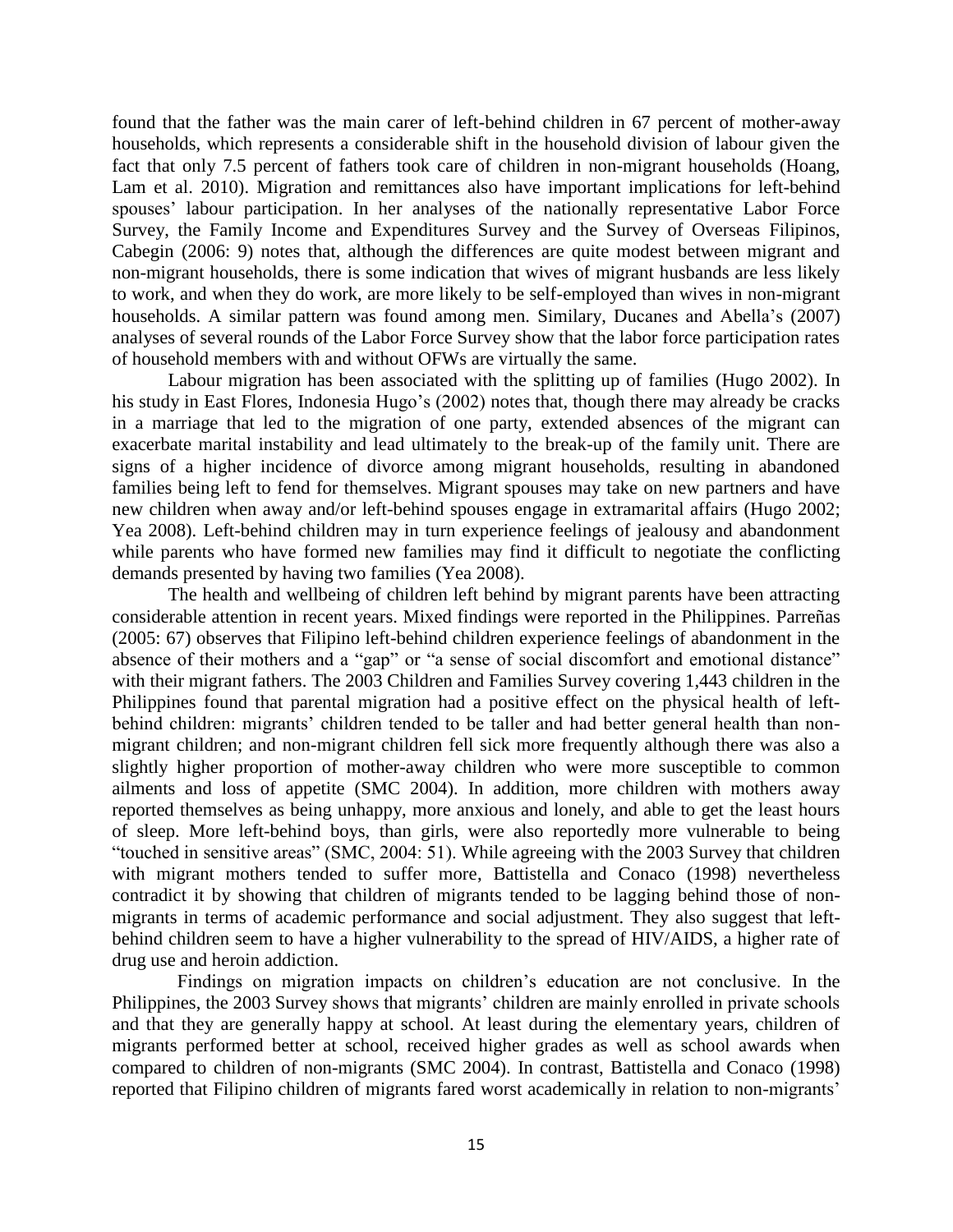children despite the relatively larger investments the family makes in former's education thanks to remittances. Remittances, therefore, cannot always compensate for parental absence. In a similar vein, Hugo (2002) shows that the strain of family separation in Indonesia is associated to not only a higher incidence of mental disorders among women and children but also lower levels of school performance and impeded social and psychological development among children.

Girls generally are more disadvantaged when a parent migrates. They tend to leave school earlier and form their own families through early marriages and unplanned pregnancies in order to complete their own lives (Sampang 2005). Eldest daughters in the Philippines have been found to do housework, make decisions and care for the well-being of their family (Parrenas 2002; Parrenas 2005; Asis 2006). They, especially those from poorer families, experience a large decrease in the quality of life after their mothers leave even though in the process, they do benefit by picking up new skills and becoming more independent (Asis 2006). The continued division of labour across generation by gender, Parrenas (2005: 112) argues, will undoubtedly affect the "socialization of children, since the gendered division of task assignments to children usually moulds household work patterns in a later age."

The elderly is another group affected by migration. Hugo (2002) suggest that ties between the elderly and their adult children in Indonesia, have been weakened by migration. Migration is blamed for the abandonment of the elderly and the lack of the much needed care in their old age. A recent study in Indonesia and Vietnam shows that the majority of surrogate carers for left-behind children are elderly grandparents who need care themselves (Hoang and Yeoh 2010). It also reveals the financial hardship and deteriorating health grandparent carers are subject to when taking over care duties from migrant parents and calls for more research into the interplay of care, migration and class/inequalities in developing countries.

# 2.4. Impact on extended family members

While a large proportion of remittances is used to sustain basic necessities, the distribution of remittances to other expenses, mitigated by kin obligations, is significant in influencing the longterm economic benefits to the family (Yeoh, Graham et al. 2009). Sofranko and Idris (1999) argue that the extended family helps to utilize migrant remittances for business investment purposes through the provision of information, thereby facilitating wealth creation for left-behind kin. However, no detailed analyses of migration impacts on extended family members have been done in all three study countries, indicating a major gap of knowledge that should be addressed by the consortium.

# 2.5. Impact on community development

Of the three study countries (and also in Asia), the Philippines has the largest number of labour migrants settling down permanently in their places of destination, mainly in the West, who make important contributions to local development. Significant financial contributions of the Philippine Diasporas to humanitarian and development programs in the country have been noted in the literature (Aldaba and Opiniano 2008; Asis 2008: 98; Baggio 2008: 110). Overseas Filipinos are known to have helped bankroll many local communities' infrastructure projects such as public hospitals, schools, water systems, sanitary facilities and rural health centers (Aldaba and Opiniano 2008; Roma 2008). The Commission on Filipinos Overseas (CFO) under the Office of the President set up "Link to Philippine Development Program" (LINKAPIL) to encourage and facilitate overseas Filipinos to support development projects in the home country. The program has benefited an estimated 12 million beneficiaries in 75 provinces in all regions of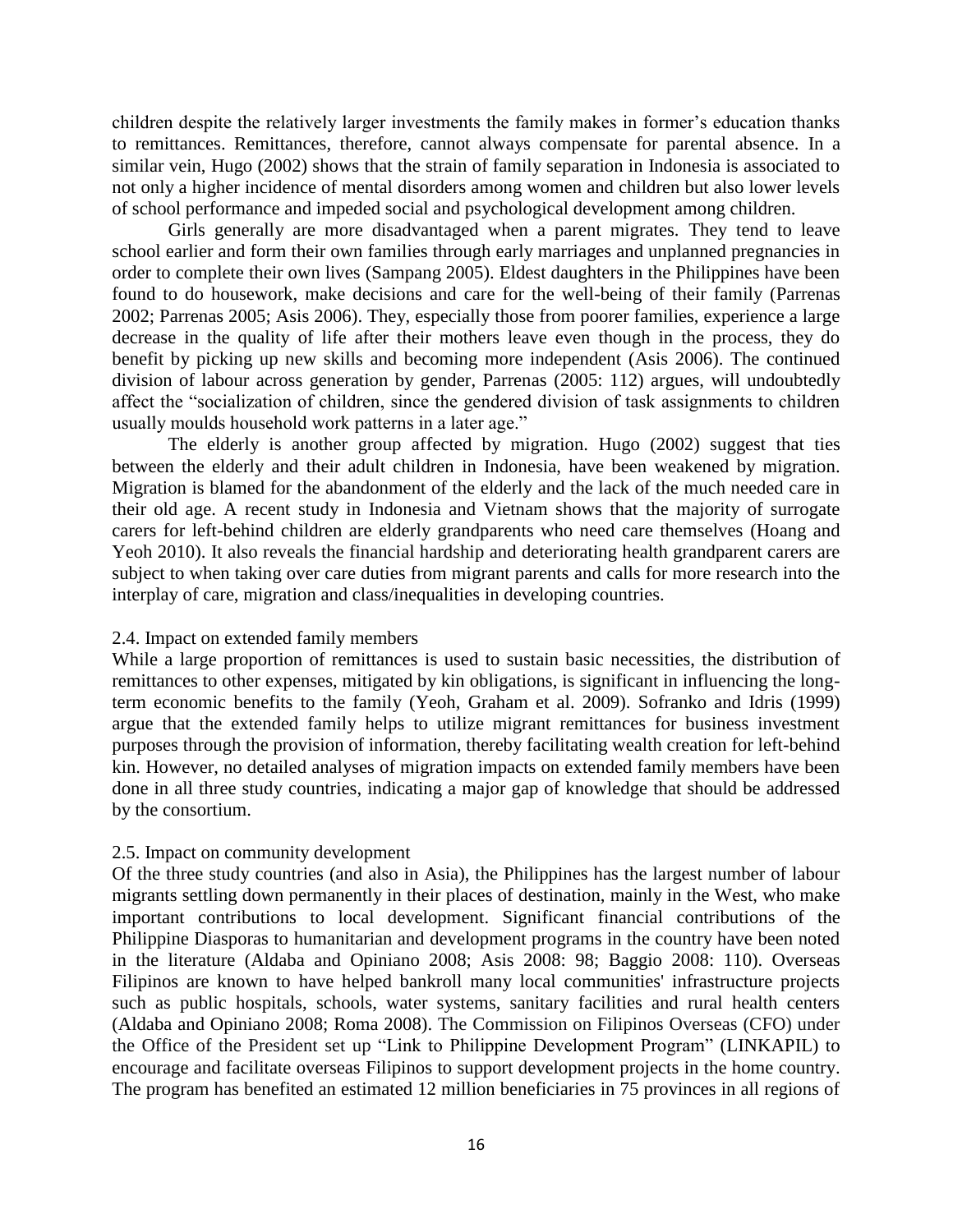the country (Roma 2008: 165). Through the LINKAPIL, overseas Filipinos have shipped some PHP 29.958 million worth of funds for infrastructure projects (Aldaba and Opiniano 2008: 140). The Classroom Galing sa Mamamayang Pilipino sa Abroad (C-GMA), another government-run migrant philanthropy program, organized the construction of some 283 classrooms which were funded using donations from overseas donors, homeland companies and individuals (ibid). Some overseas Filipinos have used private monies to set up a private hospital, construct a balikbayan building or organize medical missions and other humanitarian projects (Asis 2007; Aldaba and Opiniano 2008). Parishes under the Catholic Church are also lucky to be recipients of funds for church reconstruction and amenities.

No relevant literature on Indonesia and Vietnam could be identified, alerting us to the gap in the scholarship that is worth looking into.

#### 2.6. Contribution to local economy

The scholarship on migration impacts on the local economy is both scanty and patchy and most of the available literature in on the Philippines. Remittances are particularly important for Filipino households - a 1997 survey showed that 8.6 percent of Filipino households derived their main source of income from remittances (Yue 2008: 109). In her study conducted in Ifugao province, Philippines, McKay (2003: 293) found that remittances from domestic workers was used as capital for new commercial agricultural crops, particularly where men farmed without the labor of female partners. In Indonesia, Sukamdi (2004: 156) notes that a bulk of remittances is channeled back to the various individuals who "help" workers migrate (i.e. middle men) which consequently creates a multiplier effect on the local economy. The "migration industry" is particularly lucrative and powerful in major labour-sending areas in the study countries (Sukamdi 2004; Hoang and Yeoh 2010; Lindquist 2010). It is estimated that the value of the labour-sending business in Indonesia stands at about US\$193.5 million in 2003 (Ananta and Arifin 2008). Migrants in some parts of Indonesia and the Philippines reportedly borrow money at 100 - 120 percent interest to finance their migration (Dizon-Anonuevo and Anonuevo 2002; Valerio 2002; Lindquist 2010: 128). In areas with high incidence of migration, moneylending has become an extremely profitable business (Pertierra 1992). In Indonesia, the labour-sending business has been suspected to be dealing with illicit activities such as narcotics trade, which ironically fuels local consumption and economic growth. It has also been found to help large numbers of people cope with or even prosper during the crisis that hit Indonesia in 1997 (Sukamdi 2004: 157).

Though international remittances are generally more significant than internal remittances, they are also mostly used for "nonproductive" purposes rather than for investments or businesses. Battistella (2004: 215) notes that although many migrants in the Philippines indicate a desire to establish businesses, few do so due to insufficient finances for self-employment or the lack of managerial expertise. The Overseas Workers Welfare Administration offers loans of \$2000-\$20,000 to support the business ventures of returning migrants yet its impacts remain limited (ibid). There is a concern that Philippines remittances have insulated a backward agricultural sector and diverted attention away from attracting FDI into manufacturing (Yue 2008: 109). Similarly, research in Indonesia notes important impacts of remittances at the provincial and lower levels, though still ambivalent about its contributions at the macro level of the economy. Because a large proportion of remittances are sent to rural areas, where incomes are generally far below national averages and levels of investment and economic development are the lowest in the entire nation, their contributions to the local economy are significant (Hugo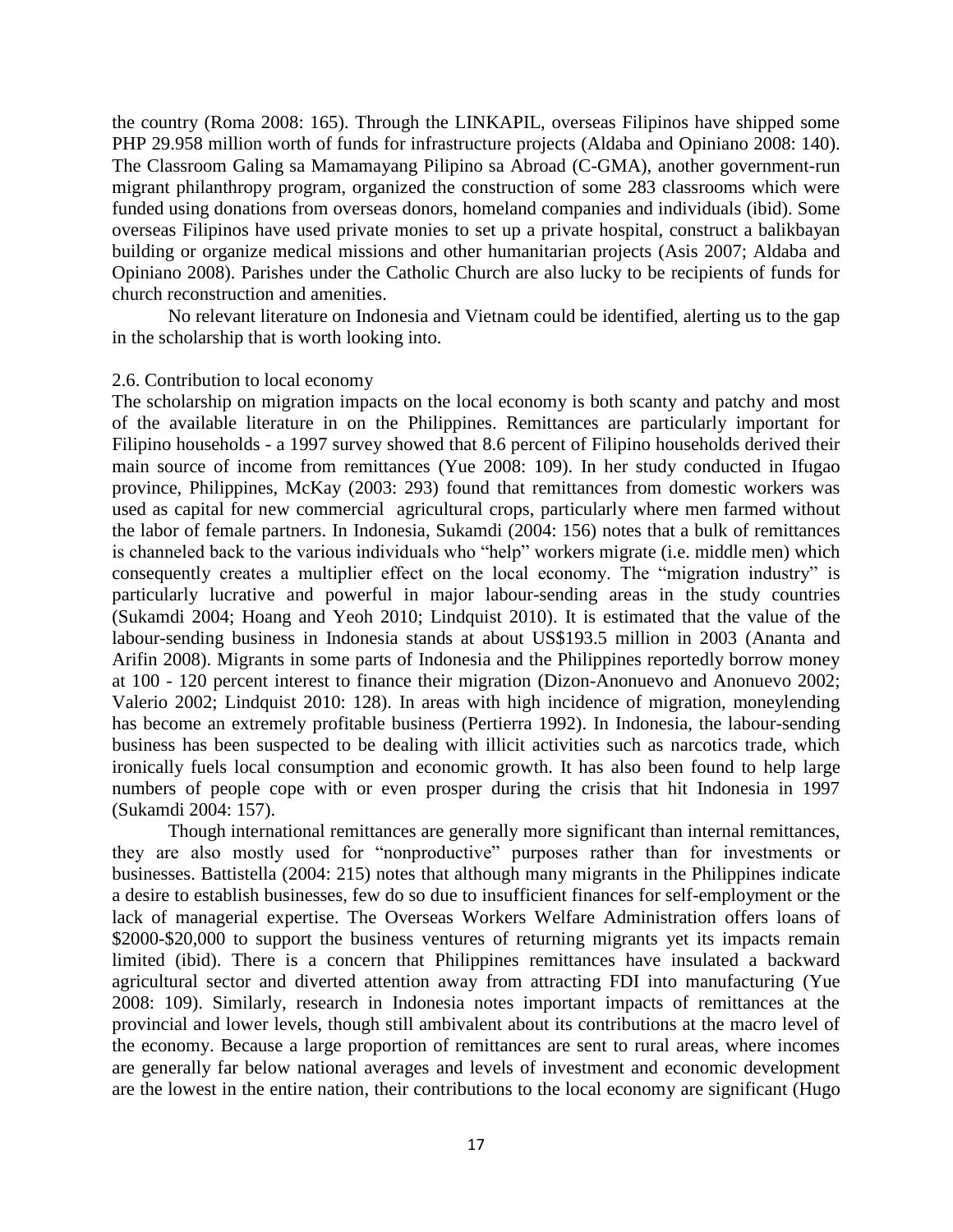2002). Positive impacts of migration are most evident in major labour-sending areas such as West Nusa Tenggara, East Nusa Tenggara, and East Java (Sukamdi 2004: 156).

## 2.7. Impacts on national economy

The two most important contributions of contract labour migration to the national economy are increased foreign exchange earnings and the relief of domestic under- and unemployment. Vietnamese migrant workers remit around USD 1.6 billion annually (Dang, Tran et al. 2010: 12). Remittances from Indonesian migrant workers reached almost US\$3.0 billion in 2005, of which 63.3 percent were from countries in the Middle East and Africa (Raharto 2007). In 2006, the IMF balance of payments records US\$5.7 billion in remittances to Indonesia – a figure calculated from stock of migrants and survey estimates of contract amounts and percentages of remittances sent home (Hernández-Coss, Brown et al. 2008: xiii). The Indonesian government is confident that this important flow of foreign exchange earnings will help boosting Indonesian economy and reducing unemployment (Ananta and Arifin 2008). International remittances are particularly important for the struggling Philippine economy. Migrants remitted over \$17.3 billion - or about 12 percent of the country's Gross Domestic Product - back to the Philippines in 2009 alone (Ang, Sugiyarto et al. 2009). Apart from the revenues from trade in goods and services, these transfers are increasingly becoming the largest source of foreign exchange in the Philippines, outpacing FDI and ODA (Capistrano and Lourdes 2007: 6). Remittances flowing back to source countries are expected to be much more significant because statistics does not include transfers through informal sources. In Indonesia and the Philippines, migrant workers are hailed as "modern-day heroes" for their significant contributions to the national economy (Parrenas 2001: 1136; Ananta and Arifin 2008: 26).

Apart from direct impacts of migration in the form of remittances, the national economy of source countries also reaps significant indirect benefits from it. Remittances that flow into the consumption of goods and services in several sectors of the Philippine economy fuel their growth (Aldaba and Opiniano 2008). Industries that benefit from migrant worker resources include telecommunications, retail trade, housing and real estate, banking and other financial services. Tailor-made telecommunication packages are created to suit the needs of overseas workers; banks and financial institutions benefit from remittance and investment services used by migrant workers; and the franchising industry expands due to an increasing number of migrant workers and their families venturing into businesses. According to Aldaba and Opiniano (2008: 132), remittances serve as "automatic fiscal stabilizers" in the macro economy as they help smoothen consumption expenditures, thereby avoiding sharp movements in the economy. In Vietnam, international contract migration contributes to reducing the chronic under- and unemployment in rural areas. Yue (2008: 106) suggests that by sending over 400,000 workers abroad, 85 percent of whom are from rural areas, Vietnam has provided one fourth of the 1.6 million new jobs needed each year. Besides, the labour export industry also creates numerous jobs domestically for related services like vocational training and foreign language training (ibid).

The Philippines is a unique case where large volumes of labour export and the relatively long history of transnational labour migration have visible impacts on the national economy. Impacts of remittances on economic growth in other labour-sending countries in the region including Vietnam and Indonesia remain marginal (Jongwanich 2007: 12). Yet, because the majority of migrant workers from Vietnam and Indonesia come from rural areas with high unemployment rates and incomes mostly below national averages, remittances have a significant direct impact on poverty reduction through increasing income, smoothing consumption and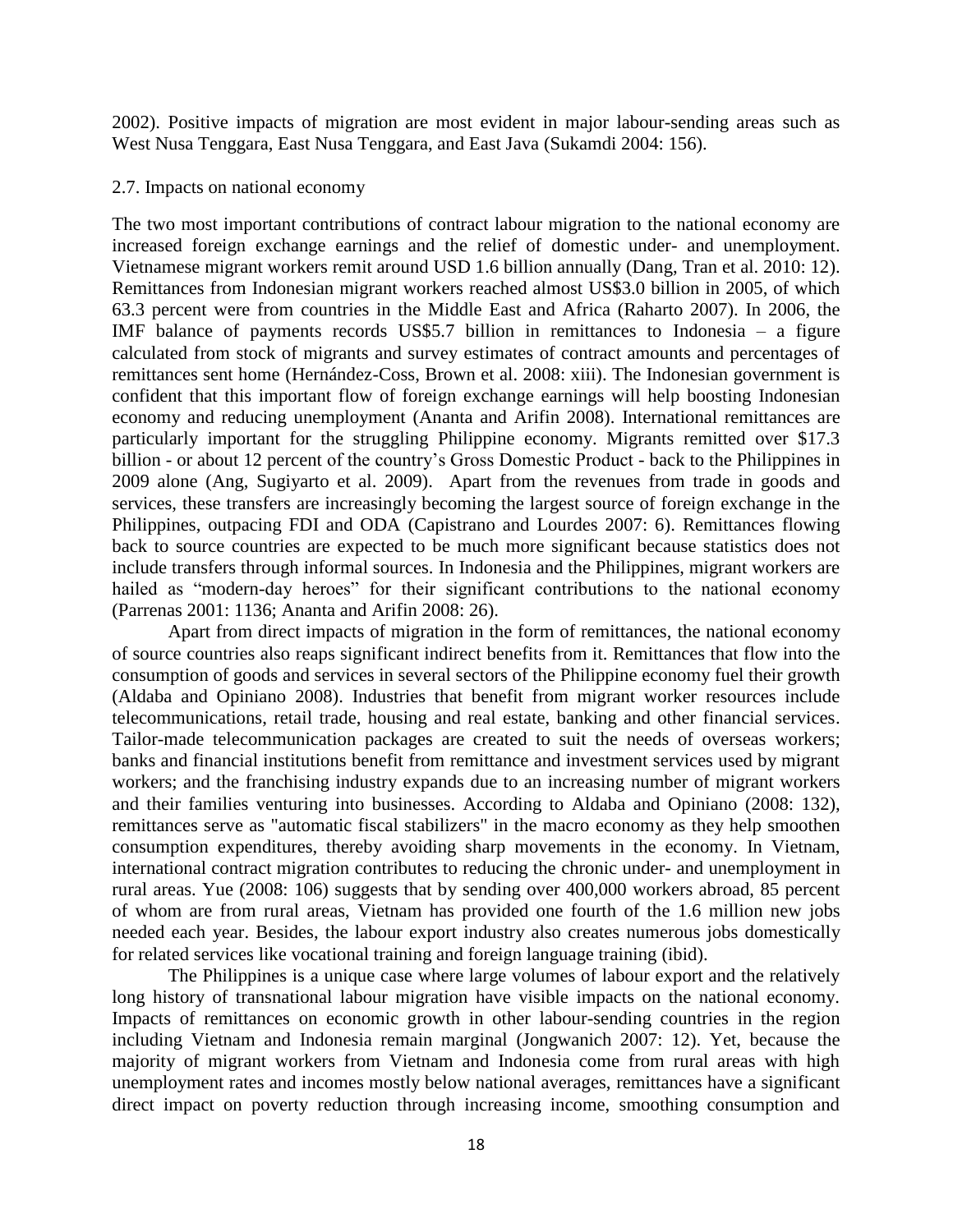easing capital constraints of the poor (Hugo 2002; Jongwanich 2007). This is supported by Skeldon's (2002: 75) argument that migration can be a significant factor for the alleviation of poverty because it broadens the resource base of a household, perhaps allowing a more optimal deployment of labour. Even through conspicuous assumption like house building or weddings and ceremonies, households with access to remittances generate demand for the local economy. More importantly, the large proportion of remittances spent on the education of the next generation clearly represents an investment strategy to escape poverty.

There is evidence in the Philippines that contract labour migration helps reducing poverty, albeit not significantly, among both migrant and the non-migrant households. Spillovers are channeled through gift-exchanging as well as the general increase in economic activity arising from remittances (Orbeta 2008: 30). Duncanes and Abella (2007) found in their panel study that families with OFWs, a significant number of whom are poor but have more education, are able to climb up the income ladder quite rapidly - an average of about 6 percentage points in income distribution in a period of one year. In another study analyzing panel data on regions of the Philippines, Pernia (2006) finds that remittances contribute to poverty alleviation which is reflected by the higher family spending of the poorest quintile which is the bottom 20% of the households. Using provincial panel data and cross-sectional household data from 1985 to 2000, Estudillo and Sawada (2006) shows that both non-transfer and transfer income decrease poverty significantly with transfer income exercising a more immense poverty-alleviating impact at the household level of aggregation. Capistrano and Lourdes (2007) suggest that every 1% increase in the share of remittances in regional GDP leads to an approximately 2.55% reduction in the proportion of families living below the poverty line.

However, because most of the overseas workers in the Philippines originate from urban and relatively affluent communities, remittances seem to increase inequality in the Philippines the bottom five deciles of the households account for a paltry share of remittances (i.e. less than 5 percent) whereas the top 20 percent account for 76.71 percent (Rodriguez 1996). This finding is supported by Capistrano and Lourdes (2007: 9) who add that the effect of remittances on income inequality is greater for rural than urban areas. Nevertheless, as argued by Skeldon (2002: 78), though the per capita amount of remittances to poor households may be much less than to wealthier families, they have a much greater relative impact and help to alleviate poverty. Thus, migration may help to reduce absolute poverty among some while simultaneously acting to increase feelings of relative deprivation among others. In terms of gender, Semoyonov and Gorodzeisky's (2005: 54) survey of 1,128 migrant households in 1999-2000 found that, on average, earnings of men in overseas markets are 1.5 times higher than the earnings of women which clearly has significant consequences for economic inequality among households in the local economy.

A major concern in the Philippines is to do with the "brain drain" in the country, especially in the health sector. The oversupply of entry-level nurses and seafarers who cannot be absorbed by the local economy for the purpose of labour export is coupled with the "drain" of specialized nurses and officers who are in great demand internationally (Asis 2008: 88). This phenomenon has far-reaching effects on the national economy, being negatively implicated in the productivity, wages and inequality of its unskilled labour as well as declining the home country‗s competitive edge in attracting foreign direct investment (FDI) and fostering R&D activities (Zosa and Orbeta 2009: 3).

2.8. Impact on host countries' economy and society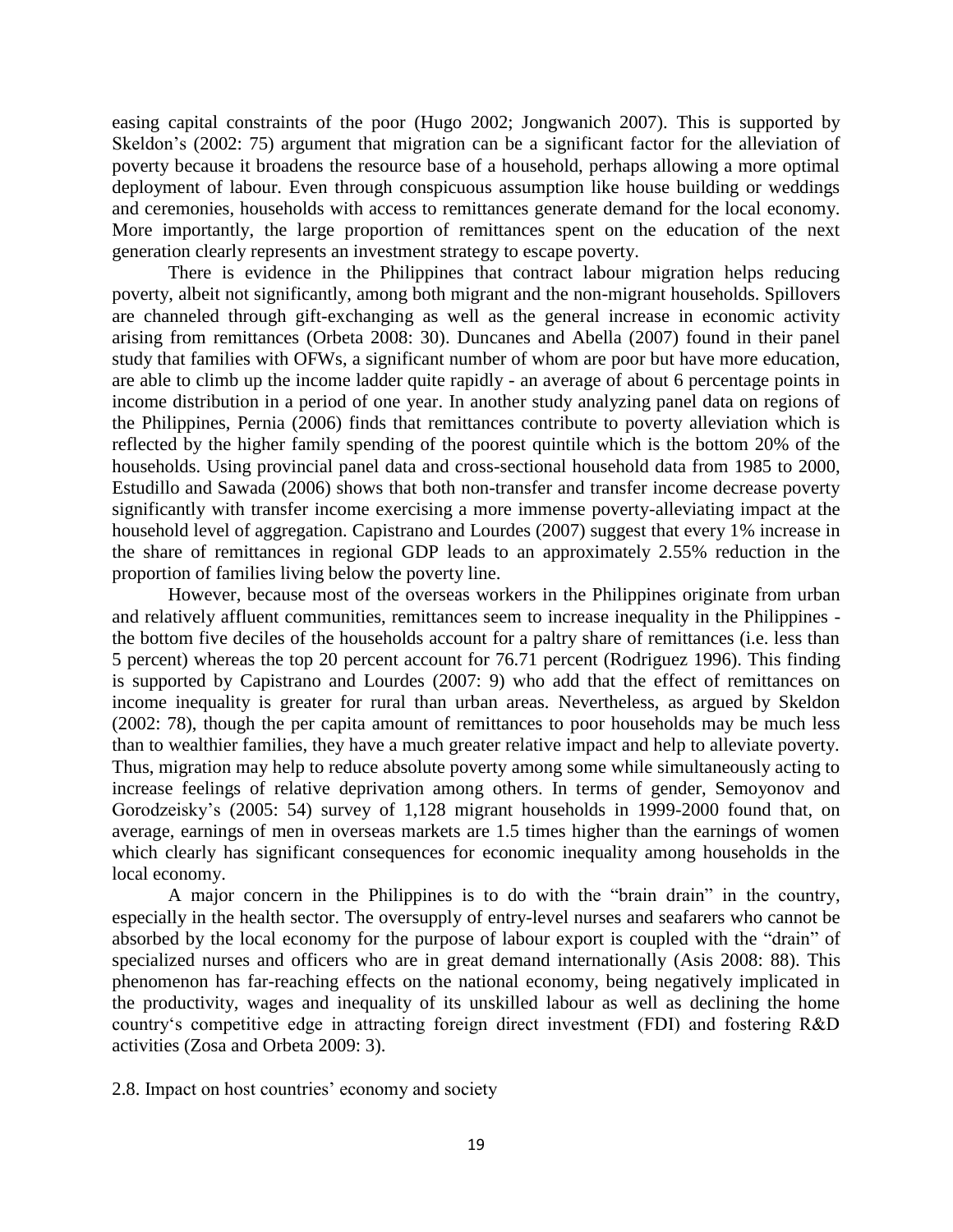Research notes important impacts of contract labour migration on the economy of labourreceiving nations. In Malaysia, for example, it is believed that migrants contribute from 5 to 9 percent to the country's GDP (Yue 2008: 107). The construction sector in Malaysia faced labor scarcity when large-scale infrastructure development programs launched from the late 1980s coincided with the out-migration of skilled workers to Singapore and other East Asian economies such as Japan, Taiwan and Hong Kong that were experiencing similar labor market tightness (Kanapathy 2008: 3). Labour shortages in the domestic construction sector were then met through the intake of foreign labour, mostly from Indonesia. The proportion of foreign labour in the Malaysian construction sector doubled from 7.6 percent in 1985 to about 13.0 percent by 2004 (Kanapathy 2008: 4). Thailand, which experienced remarkable growth rates in the 1980s and 1990s, also faced severe labour shortage in the traditional agriculture and related sectors because a significant part of its workforce had been absorbed by the fast developing manufacturing and service sectors (Chalamwong 2008: 2). The country has since been dependent on flows of cheap labour from neighbouring countries to keep its exporting economy competitive (ibid).

Another "Asian tiger" – Taiwan – experienced massive outflows of manufacturing capital to other countries in Southeast Asia and the PRC in the 1980s-90s due to labor shortages and rising wages. By 1992, approximately 80 percent of Taiwan's eight hundred shoe manufacturers had established operations in the PRC and there were signs that other manufacturing industries were following suit (Tierney 2007: 215). To create incentives for enterprises to retain their businesses in the home land, the Taiwanese government increased foreign labour intakes and allowed corporations to hire large numbers of foreign labourers on their domestic sites. The Formosa Group - Taiwan's largest conglomerate – for example, hired eighteen thousand workers, mainly of Filipino and Thai origin in the late 1990s (ibid). In Singapore, where the demand for labour persistently exceeds the domestic supply of labour, foreign labour is used to alleviate the upward pressure on wages which imposes a constraint on economic growth, allowing the country to increase GNP and keep its economy competitive (Chalamwong 2008: 6).

The import of domestic workers has clear impacts on the labour force participation of women in countries of destination. In the newly-industrialising economies of Asia such as Singapore, Malaysia and Thailand, women were increasingly absorbed into the formal economy creating a huge labour market for domestic employment (Kaur 2007: 3). In Saudi Arabia, for example, the inflows of domestic workers facilitate the state policy to encourage women to pursue higher education and participate in the labour force (Silvey 2004: 254). A similar observation was made in Malaysia, where the state encourages more females to enter the labor market by easing the policy on the hiring of foreign domestic workers, raising the retirement age and liberalizing the intake of skilled foreign labor (Kanapathy 2008: 4). On the downside, there is also a concern that foreign labor contributes to the rising level of domestic unemployment in the manufacturing, construction, and social/personal service industries in Taiwan (Tierney 2007: 211).

#### 2.9. Identification of research gaps

Due to its recent history of international contract labour migration, very little scholarship on Vietnam could be found. Research on socio-cultural impacts of international labour migration in Vietnam is almost non-existent why studies on economic impacts are few and far between. In all three countries, the statistics just accounts for remittances sent through officials channels so it is difficult to assess their true value. In addition, methodological difficulties in the process of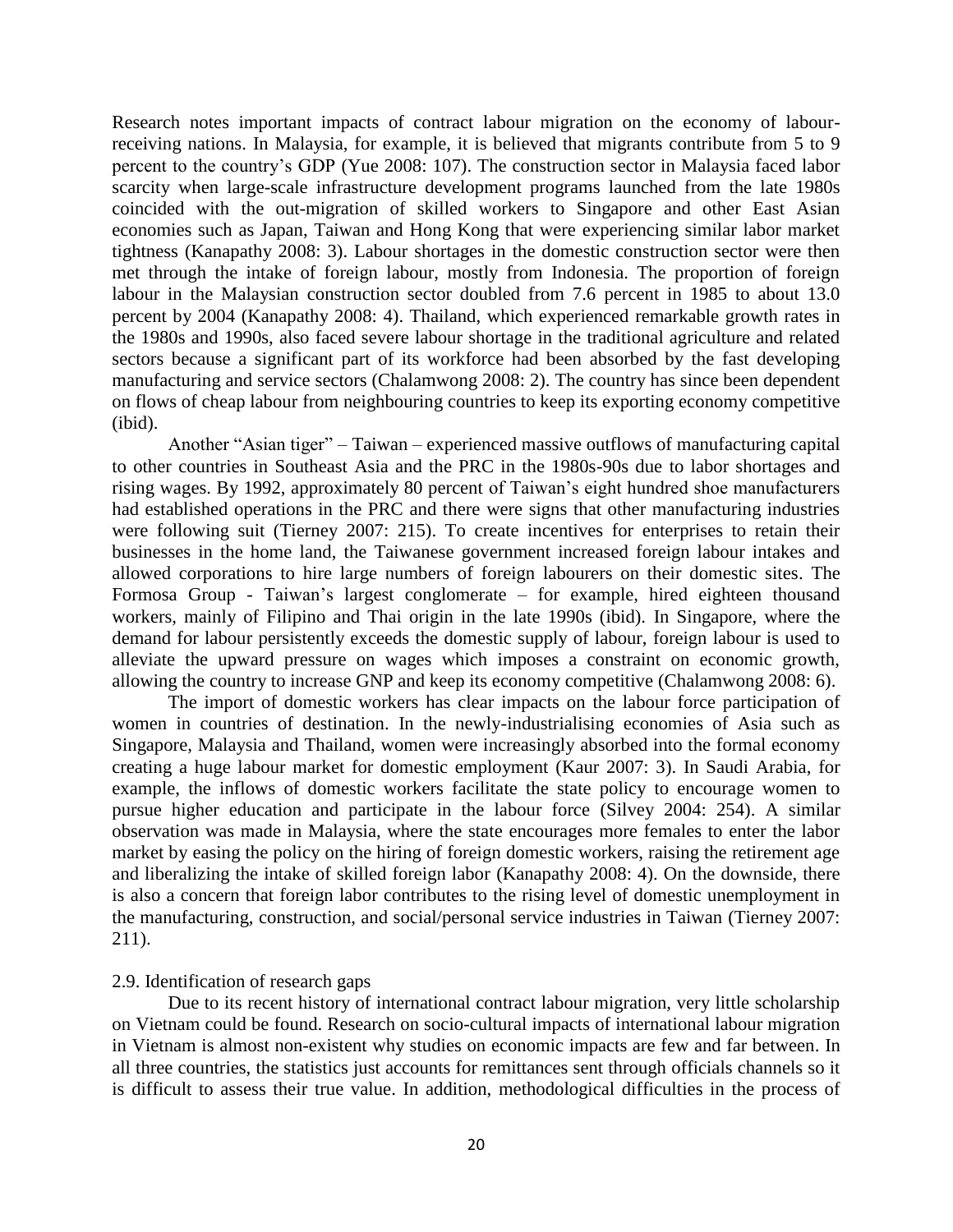collecting data on remittances from individuals and households present a major challenge for research and policy making.

The general perception that most of remittances is spent on consumption requires further research on the impact of migration and remittances on direct household investments that has been rather overlooked. Also, while much research has been done on impacts of remittances on poverty alleviation, little is known about how migration affects poverty at its different levels. In terms of migration impacts on the family, a lot of research has been focusing on children while we know little of how the elderly – the most vulnerable and disadvantaged group of people in source areas – are affected by migration. It is also essential to investigate further the "migration" industry' in the study countries in order to understand how it affects the migrant and his/her families.

#### **Section III: Cross border population movements both regular and irregular**

3.1. A brief overview of cross border migration trends of the country

Irregular migration for work is the most important form of cross-border movements in the Southeast Asian region. Many experts estimate that the number of illegal Indonesian migrant workers is larger than the number of legal ones (Lin 2006). Wickramasekera (2002: 13), for example, suggests that Indonesia could surpass the Philippines to become the largest labour-sending country in Asia if undocumented flows, especially migration to Malaysia, are accounted for in the statistics. Though statistics on irregular migration is not available, the Indonesian Department of Manpower and Transmigration estimates that it stood at about 3.5 million between 1999 and 2001 and the number has been increasing due to increased unemployment in Indonesia since 1999 (Firdausy 2005). The Government of Malaysia's statistics shows that cumulatively there have been around 2.0 million Indonesian workers in Malaysia, comprising 1.2 million with work permits and 0.8 million without legal documentation (Ananta and Arifin 2008: 24). In 2006, according to Malaysia's Ministry of Home Affairs, there were approximately 1.3 million documented Indonesians working in Malaysia and an additional 700,000 illegal migrants, 70 percent of whom were Indonesian (Hernández-Coss, Brown et al. 2008; Kanapathy 2008). Malaysia is an attractive destination for Indonesian migrants because of the geographical proximity and cultural familiarity between the two countries (Hernández-Coss, Brown et al. 2008: xiv; IOM 2010). Many irregular Indonesian labour migrants travel to Malaysia from Batam via boat, or from Nunakan using false documents (IOM 2010). Female migrants often work as domestic helpers and entertainers while men are found in construction, transportation, agricultural and estate sectors (Lin 2006; IOM 2010). Tjiptoherijanto (2000) argues that labor mobility from Indonesia to Malaysia constitutes the largest illegal labor migration flow in Asia.

It is estimated that there are approximately 1.5 million undocumented Filipino migrants living primarily in the United States, Malaysia (especially Sabah) and Singapore (Garchitorena 2007). In 2007, East Asia was the top destination, hosting 30 percent of the stock of irregular migrants, which was followed by North America (28 percent) while Europe and West Asia (Middle East) claimed 9 percent and 10 percent respectively (Orbeta and Abrigo 2009). The countries that attract irregular migrants are also the ones where regular migrants go to. Crossborder movements from Mindanao across the Sulu Archipelago into Sabah have been a longtime occurrence with Filipinos gaining entry into and exiting Sabah by a two-day travel by boat (Zosa and Orbeta 2009: 17). Seasonal Filipino labourers cross borders during planting season, and easily return home after the harvest season (ibid).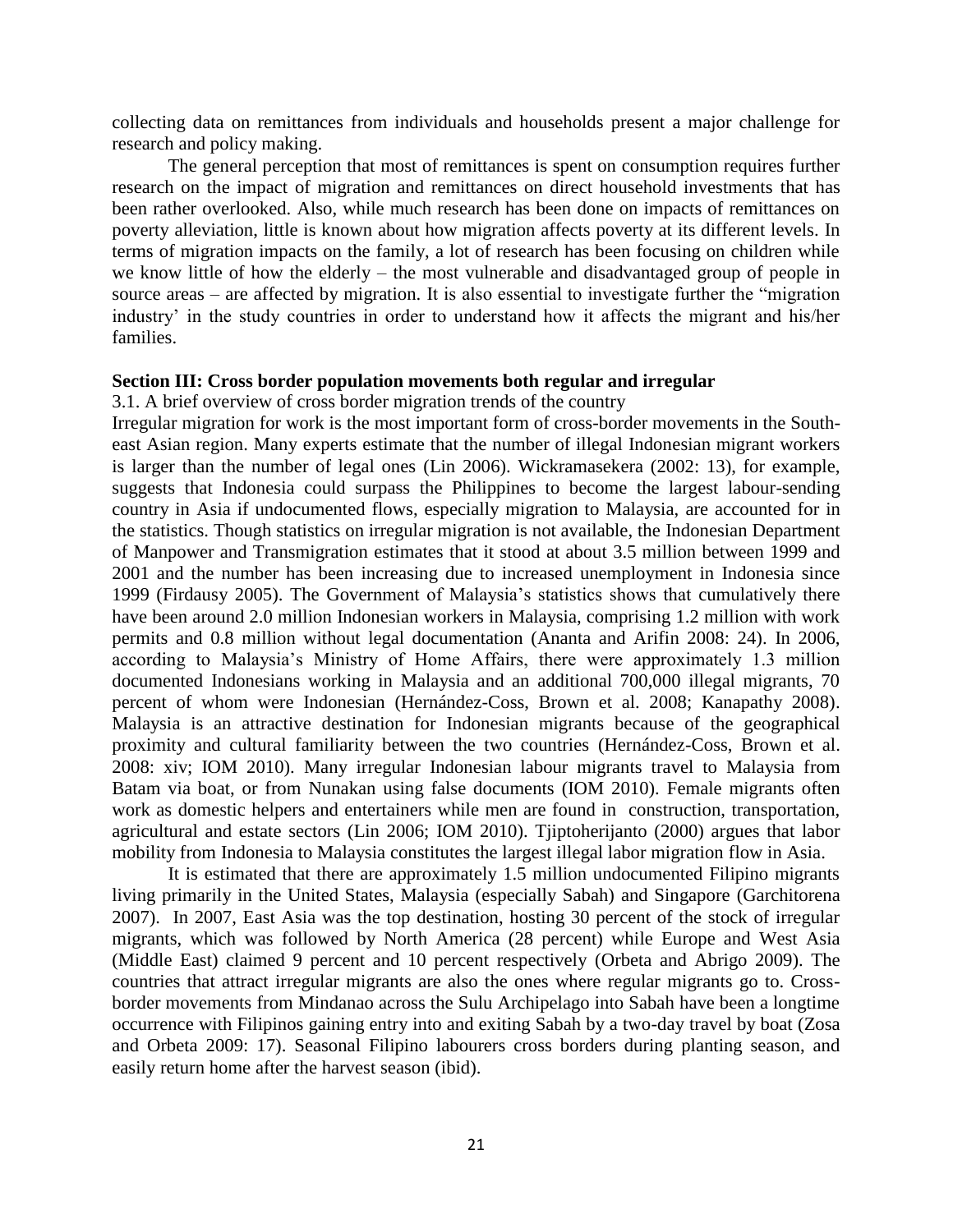It is not possible to obtain official data concerning the number of people departing from Vietnam on short-term visas for purposes such as overseas study, family visit or tourism (Dang, Tacoli et al. 2003). It is believed that the largest proportion of undocumented migrants consists of those who have overstayed their residence or work permit in Eastern Europe – the largest destination of Vietnamese contract migrant workers and students in 1960s-90s. The phenomenon of migrant workers "running away" from their contracted jobs in the new destinations in East Asia is also becoming increasingly important (Hoang and Yeoh 2010). It is estimated that 11,000 out of 71,000 Vietnamese workers in Taiwan in 2006 were illegal migrants and on average the proportion of "running away" and overstaying Vietnamese workers in Japan and South Korea are 27-30% and 20-25% respectively (Tran 2007; Nguyen 2009: 26). The number of overseas students was estimated at over 60,000 in 2009, many of whom may become undocumented migrants by overstaying their visa and/or moving from study to work (Dang, Tacoli et al. 2003; Dang, Tran et al. 2010).

Migration across borders for marriage (mostly between women from economically less developed countries and men from wealthier countries) is becoming increasingly important in our study countries in the past decades. Taiwan, South Korea, Japan and Singapore are the major destinations for marriage migrants from Indonesia, the Philippines and Vietnam. By 2002, crossborder marriages account for 27.4 percent of all marriages registered in Taiwan that year and one out of every eight children in Taiwan was born in a cross-border family (Yang and Lu 2010: 15). In 2003, there were 10,426 Indonesian wives in Taiwan (Yang and Wang 2003: 167). Most of Indonesian women married to Taiwanese men are overseas Chinese from rural areas (Wang 2010).

It is estimated that there are around 100,000 Vietnamese brides in Taiwan and 27,000 in Korea – the two most important destinations of marriage migrants from Vietnam (Le, Belanger et al. 2007). During the period of 1995-2003, 72,000 Vietnamese women, the majority of whom (around 63,000) originated from Southern Vietnam, received partner visas to Taiwan (Nguyen and Hugo 2005: 5; Nguyen and Tran 2010: 157). Vietnamese wives account for 72 percent of the total number of Vietnamese residing in South Korea (Seol 2005: 37). Marriages are mostly arranged by extensive networks of commercial matchmaking agencies in both the source and destination countries and Vietnamese brides are mostly never-married women aged under 30 (70 percent were aged less than 22) (Nguyen and Hugo 2005: 12; Seol 2005). The mean age of Southeast Asian brides in Taiwan was 23.6 years as of 2003. However, the number of issued visas for marriages between Vietnamese brides and Taiwanese men has dropped significantly since 2005 due to the fear of potential human trafficking, illegal labour migrations through marriage leading to a high rejection rate of visa application (25 percent in 2005) (Chen 2006).

Philippines is the only country in Asia which has seen significant out-flows of marriage migrants to countries outside the region. International marriage has a history in the Philippines due to the almost century-long U.S. army presence (Enloe 1989). The top two destinations of Filipino marriage migrants are the U.S. and Japan, which are followed by Australia, Europe Taiwan and South Korea. The US was the most important destination for Philippine marriage migrants until 1995 when Japan exceeded the number of Filipino immigrant spouses and other partners of foreign nationals (Ogena, Valencia et al. 2008: 169). In 2000, 7,519 Filipino brides registered in Japan. (Liaw, Ochiai et al. 2010: 61). While the vast majority of marriage migrants from Indonesia and Vietnam are young and never-married rural women with little education, Filipina brides tend to come from more diverse backgrounds. Many Filipinas married to Australian men, for example, were in professional or clerical occupations such as teaching and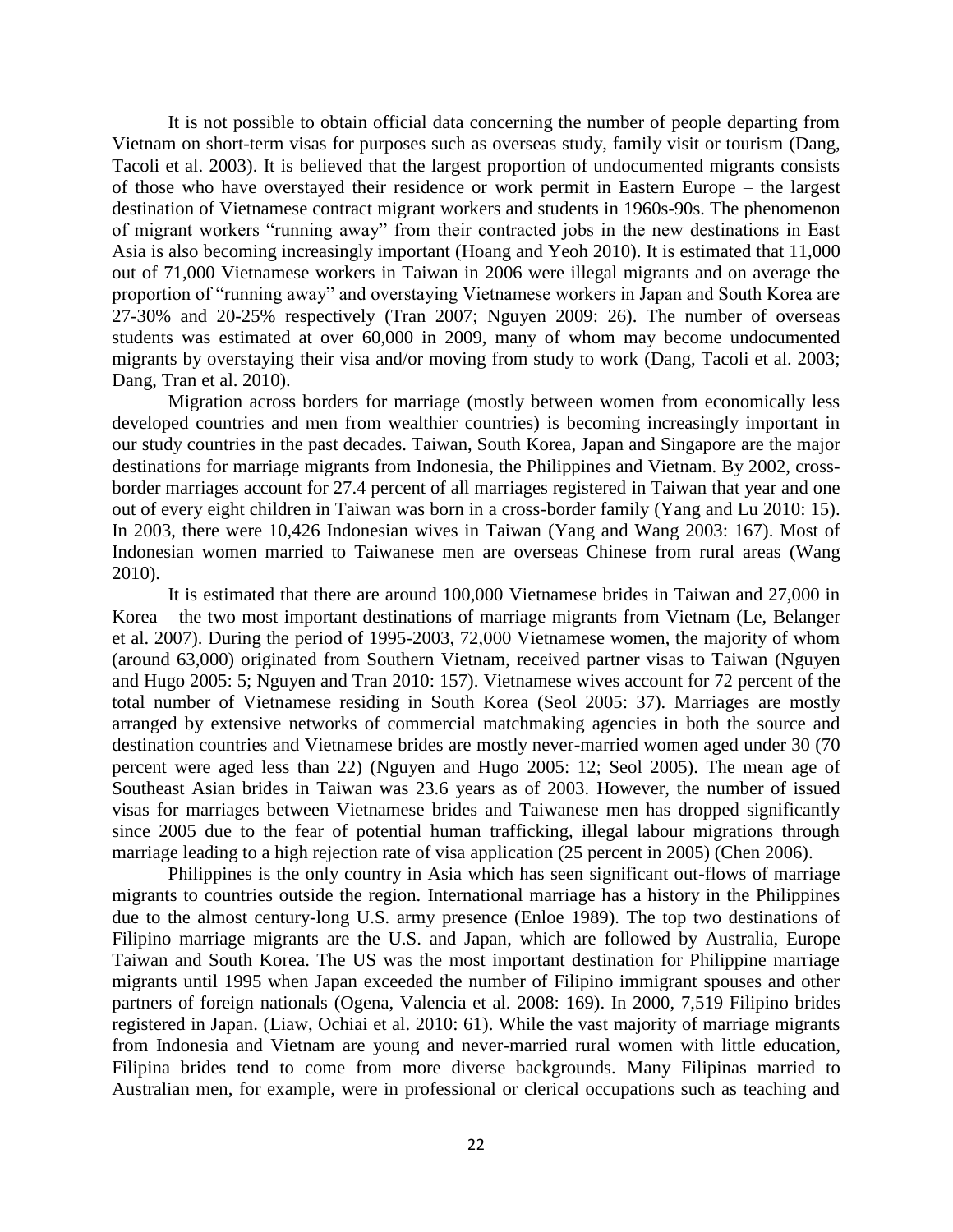nursing before migration (Cooke 1986). They tend to be older than brides from the other two countries and many have been married previously with children (Nguyen and Hugo 2005). Marriages between Filipinas and Western men often happen through pen pal services while personal networks tend to be the major channel in marriages between Filipinas and Taiwanese men (Lan 2003: 201).

Another important form of cross-border migration from Indonesia, the Philippines and Vietnam comprises women migrating for sex work, either voluntarily or through human trafficking. No official statistics or even estimates of this form of movements are available. The two major flows of migration for sex work in Vietnam are: (1) from southern Vietnam to Cambodia, and other countries such as Thailand, Macau, or Australia through Cambodia and; (2) from northern provinces, particularly through Lang Son and Quang Ninh, into southern China for marriage or sexual exploitation (Dang 2003: 64). In the first flow, migration is encouraged by geographical proximity and cultural similarities between the southern provinces of Vietnam, particularly the Mekong Delta area, and Cambodia. Vietnamese sex workers have been particularly popular in Cambodia because of stereotypes that position them as sexually adventurous and uninhibited, as well as less worthy of respect than Khmer women (Busza 2004: 244).

The Riau Islands are considered a key hub of human trafficking activities in not only Indonesia but also Southeast Asia. Women from different parts of Indonesia such as Sumatra, Kalimantan, Sulawesi and especially Java are trafficked to the Riau Islands, from where they will be sent to Singapore, Malaysia and beyond for commercial sex work and domestic work (Ford and Lyons 2007: 3). Indramayu in West Java and Wonogiri in Central Java are the major sources of trafficked sex workers who are tricked into sex work by promises of good jobs in factories or restaurants (Jones, Sulistyaningsih et al. 1998; Agustinanto 2003). In the Philippines, Metro Manila reportedly serves both as a source and a transit area from which women are sent to Japan and Singapore (Williams, Alpert et al. 2010). Women are trafficked to Metro Manila from rural regions including Samar, Cebu, and Mindanao, as well as several areas within Visayas (ibid). The movement of Filipina entertainers, mostly to Japan and other Asian countries, is probably the best known flow. In Japan in 2001, 132,000 (84 percent) of the 157,000 Filipino migrants were women, most of whom were working as entertainers or having overstayed their short-term visas and/or marrying local citizens (Yamanaka and Piper 2005: 10).

# 3.2. Impact of cross border migration - on the migrant him/herself

Research on Indonesian workers in Malaysia suggests that, due to their irregular status, Indonesian labourers do not have many choices in terms of employment - they are limited to three sectors: plantations, domestic services, and construction (Lin 2006; IOM 2010). Indonesian labourers at plantations face multiple difficulties such as low and unpaid wages, confiscation of passports by employers, heavy workloads, long working hours, insufficient breaks, and confinement/isolation (IOM 2010: 47). Domestic workers are found in even more vulnerable situations with risks of maltreatment by employers, physical and sexual abuse, humiliation and non-payment of wages. They receive limited protection from Malaysian and Indonesian Government policies as domestic work is not covered by Malaysian labour law (ibid). Worse still, Indonesian workers are known to suffer from xenophobia in Malaysian communities (Ananta and Arifin 2008; IOM 2010). The plight of illegal Indonesian workers in Malaysia is aggravated by corruption, bureaucracy and the existence of powerful human trafficking syndicates traceable to the government (Liow 2004: 13). If caught, illegal workers can be fined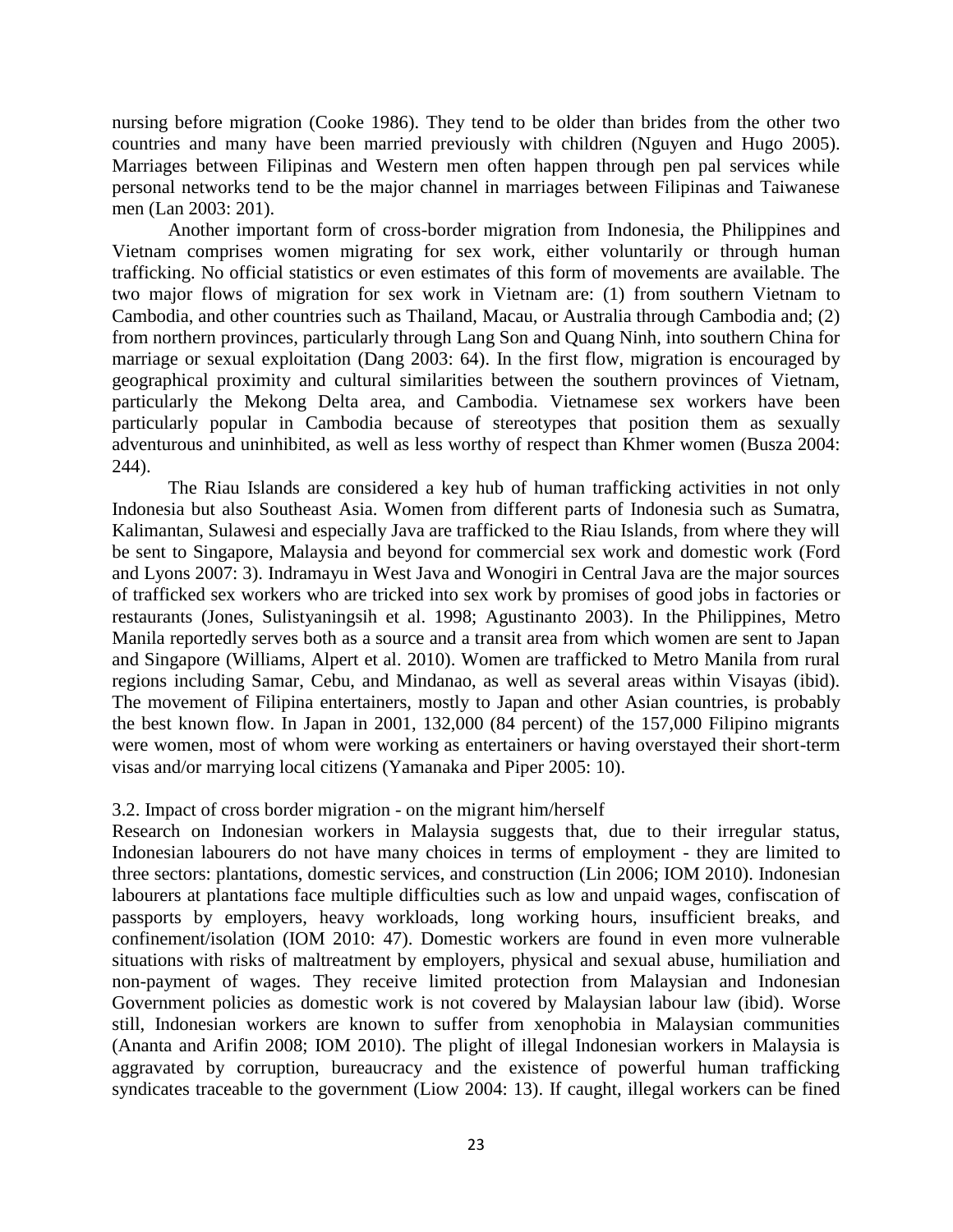up to M\$10,000 (\$2,631), imprisoned for five years, and to receive six strokes of the cane plus the risks of inhumane incarceration, forced repatriation, and sometimes killing by Malaysian "security" (Liow 2004; Lin 2006).

In terms of health, irregular labour migrants are found in more precarious and vulnerable situations than regular migrants. They often do not have easy access to health services and are subject to multiple health and safety risks when travelling to the receiving countries and in detention centres when detained and repatriated forcibly (Huguet 2008: 24). The incident of 71 detainees dying as a result of malnutrition and infectious disease in the Semenyih detention camp near Kajang, Selangor in 1995 alerted the public to the appalling conditions of Malaysian detention centres holding Indonesians. Many Indonesian illegals have lost their lives even before arriving on Malaysian soil, drowning in the Straits of Malacca in overloaded boats (Liow 2004). In 2002, 85 people, including young children, died in camps in Nunakan, an Indonesian transit town which borders Malaysian's Sabah state, due to the squalid condition (Lin 2006: 22). Due to their low wages, irregular labour migrants are not guaranteed a healthy diet and can afford to rent only crowded and unsanitary shelters which further increases their health risks (Zosa and Orbeta 2009: 9). Filipino irregular migrants in Sabah, for example, assume responsibility for their health care for fear of being visible to Malaysian authorities. When sick, they rely on private health providers, self-medication, traditional healers and their security blanket of friends, relatives and supervisors (Asis 2005).

A study of 51 Vietnamese wives in Taiwan by Nguyen and Hugo (2005: 20) reports that the women find their life in Taiwan better and are happy with their marriage. However, various negative impacts of marriage migration have been identified in the recent research. Marriage migration has been found to be associated with school dropouts among young girls in Vietnam who end their schooling before or at the age of sixteen due to their aspirations of marrying Taiwanese men (Nguyen and Tran 2010: 171). In Taiwan, many Vietnamese women experience discrimination and social stigma associated with the commodification of their marriage and their relatively poor socio-economic background, which is also likely to affect their children in the future (Nguyen and Hugo 2005: 19; Wang 2010). There is a general perception in Taiwanese society that foreign wives may degrade the quality of the population and drain social resources (Wang 2010: 6). While the mothers are perceived as lacking the ability to nurture children and having low-quality genes, their children (aka the "New Taiwanese Children") are believed to be developmentally disabled (Wang 2010). Marriage migrants' ability to integrate is further hindered by low levels of language proficiency. Most brides cannot communicate effectively with their husbands and in-laws in the early stages of their marriage while many husbands are unwilling to pay for their wives' language classes (Nguyen and Hugo 2005: 18). Similar difficulties are faced by Southeast Asian wives in Japan and South Korea – cultural maladjustment, the husband's physical and emotional abuse, in-laws' intervention in the couple's privacy, and children's identity crises (Yamanaka and Piper 2005: 20). In Japan, when an international marriage is registered, the foreign spouse is given a temporary spousal visa before a permanent visa is issued which would put the woman in a precarious situation in the event of early divorce (ibid).

Apart from the social problems marriage migrants have to face at their places of destination, many also have to struggle with economic difficulties. Foreign wives in Taiwan often cannot do paid work because they are expected to fulfill care and reproductive duties in the family (Wang 2010: 717). Those who work mostly hold unskilled jobs like what they did before migration, which indicates no change in their social mobility at the destination. Like their fellow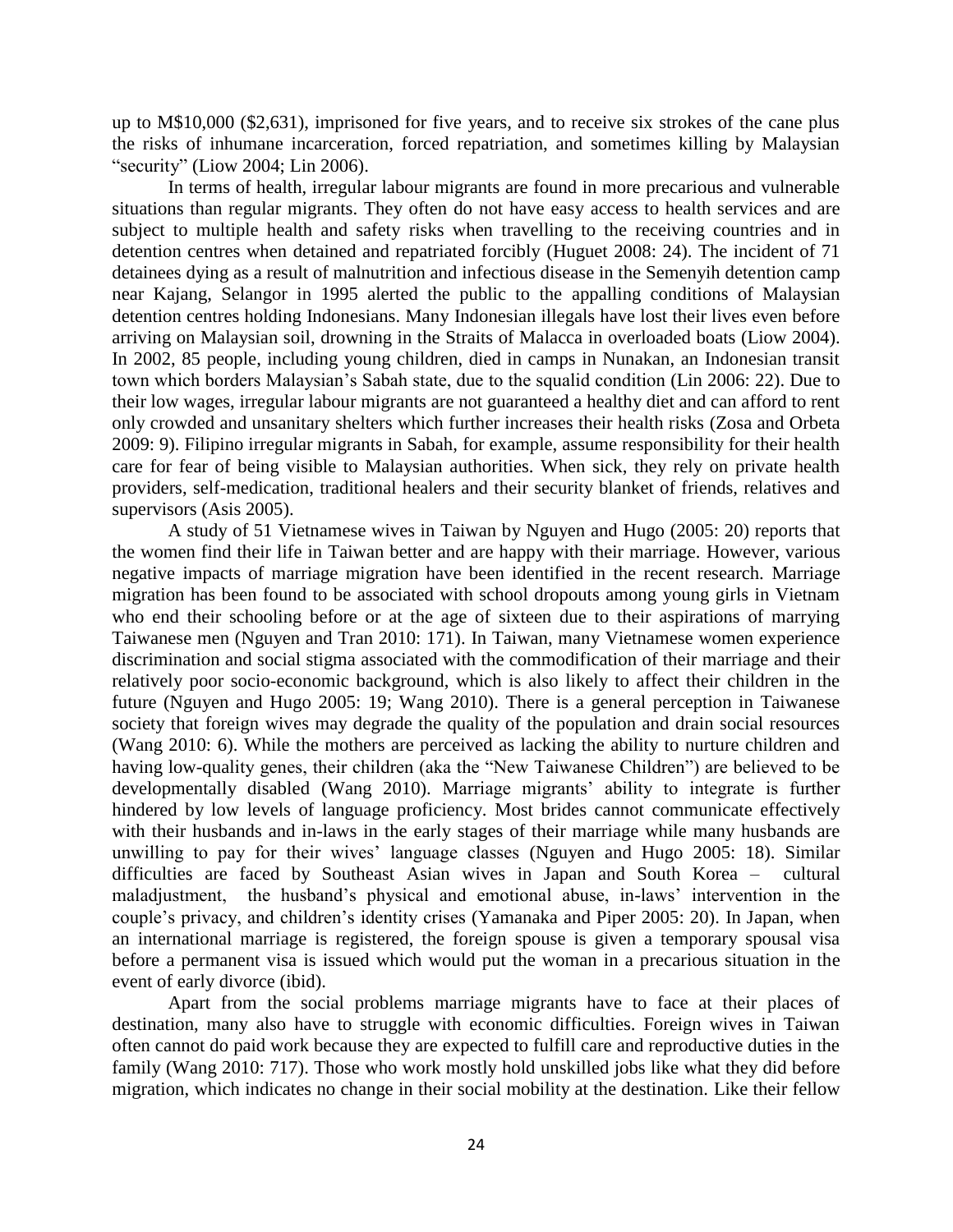countrymen who migrate overseas for work, Filipina marriage migrants face deskilling at their places of destination due to the incompatibility of Philippine-earned degrees and the foreign labor market requirements as well as the non-recognition of training completed in the Philippines (Ogena, Valencia et al. 2008: 183). Those who are employed mostly work in the service sector or manufacturing industries (Liaw, Ochiai et al. 2010: 66). Since most marriage migrants are married to working class men with low incomes at the destination, they have to cope with considerable economic hardships. Seol (2005: 48) found that more than half the households of female marriage immigrants he surveyed in South Korea had a household income less than the official minimum cost of living. He also reported that 15 percent of the surveyed women had the experience of skipping meals for economical reasons and 24.3 percent were dissatisfied with their housing conditions (ibid). Economic hardships, isolation, loneliness, inferior position in the husband's family plus long hours of hard work push many women to obtain a divorce (Nguyen and Hugo 2005).

As common to sex workers around the world, many migrant sex workers from our study countries are exposed to aggressive behavior, physical violence, and forced sex as well as risks of contracting HIV/AIDS and other STDs. The Vietnam-Cambodia border zone in the Mekong Delta has higher rates of HIV in sex workers than does most of the rest of the country, as do several Vietnamese islands in the South China Sea where brothel services are provided to fishermen and crews on trading vessels (Chris and Stachowiak 2003: 112). Unwanted pregnancies and subsequent medical complications resulting from forced and often unsafe abortions were described by many Filipina sex workers (Williams, Alpert et al. 2010). Traumatic and post-traumatic stress was frequently cited as mental health problems among girls rescued from trafficking situations. Besides, for many Filipina sex workers who are sole breadwinners, the long-term separation from their children and families in the Philippines places considerable emotional stress on them (Hilsdon 2009). Debt bondage is very common in sex work, subjecting migrant workers to slavery-like situations. In Batam, Indonesia, the typical sex worker is burdened by a debt contract of around three to five million rupiahs (US\$625) which has to be paid off over the two or three years of her contract (Darwin, Wattie et al. 2003: 267). These debts tie the women to their pimps. Women who disobey pimps or attempt to escape are reportedly slapped on the face, boxed, beaten, and forced to take alcohol or drugs (ibid). Trafficked sex workers are forced to live in isolation, which has detrimental impacts on them physically and psychologically, and receive no professional medical help when ill. Above all these problems, sex workers are stigmatized at both places of origin and destination for the moral proscriptions laden in their work (Ford and Lyons 2007: 17). Trafficked women report feeling the burden of unredeemed sins because their sex work experiences will destroy the family reputation and respect (Darwin, Wattie et al. 2003: 270).

#### 3.3. Impact on immediate family members

It is common to find that no distinction is made between contract labour movements and irregular labour movements in the literature on migration impacts, especially in Vietnam. Very few studies have been done on impacts of migration on families of irregular labour migrants as a separate category. Similarly, little attention has been paid to impacts of marriage migration and sex worker migration on the immediate family. The difficulties faced by migrants in these groups that were described earlier certainly have important implications for members of their immediate families. The discrimination and prejudice against marriage migrants in receiving communities in Taiwan, for example, are reflected in the popular perception of their children as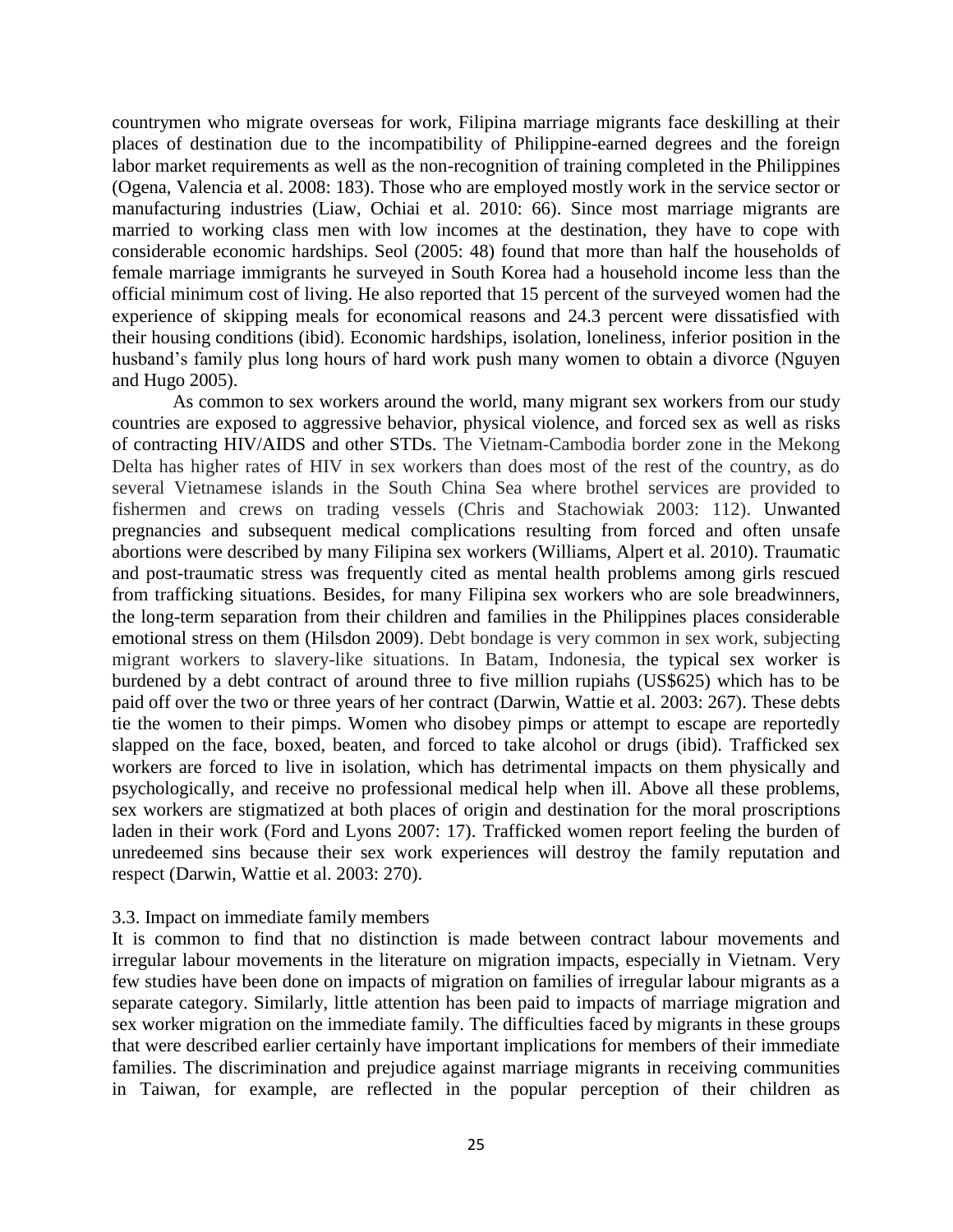developmentally disabled (cf. Wang 2010). In Japan, the temporary visa status of Southeast Asian wives means that they would have to leave the country in the event of divorce, resulting in the separation with their children. In South Korea, the financial hardships often found in households of marriage migrants mean they are less likely to be able to afford the expensive private education and cost of childcare – Seol (2005: 46) reports that only 14.5 percent of immigrant women raising preschoolers send their children to daycare centers or preschools, which is substantially lower than the rate of 56.8 percent of Korean households who do so. Many marriage migrants also complained that their children had experienced organized shunning from their peer groups, a problem that seems to be more prevalent in rural areas than in cities (ibid). Another issue that marriage migrants who were previously married in their home countries have to cope with is the limited possibility of being reunited with their children from the previous marriage. In Seol's (2005: 46) study, 88 percent of the 229 immigrant women whose marriages in Korea were their second one had children from their previous marriages but only 16 percent of them were living with the children in Korea. Although the majority of them (75 percent) were willing to bring their children to Korea, they were discouraged by the complicated legal procedures they would have to go through (ibid).

## 3.4. Impact on extended family members

The literature on the impacts of the three forms of cross-border movements considered in this paper on the extended family is extremely limited. In Vietnam, a recent survey of 624 households and 460 young people in 6 provinces in Me Kong River Delta, where most of the marriage migrants come from, reports that the percentage of households who were very poor before their daughters married Taiwanese men decreased from 20 percent before to 1 percent afterward and the proportion of households that were rich was 38 percent, while this rate was only 8 percent before marriage (Nguyen and Tran 2010: 170). Over 88.3 percent of the surveyed people reported receiving money from their daughters in Taiwan (Nguyen and Hugo 2005: 17).

## 3.5. Impact on community development

In Indonesia, research suggests that overseas migrant workers make significant contributions to village infrastructure projects such as the construction of roads and mosques (Hernández-Coss, Brown et al. 2008: 80). The association of Filipino brides in Japan - Japanese Society of Filipino Wives - often organizes charity programs for recipients in the Philippines (Suzuki 2000: 435). The JSFW contacts formal institutions such as the Catholic Church, hospitals and educational institutions to find suitable avenues for their charity. In the first year the amount of US\$2,050 raised by the association was sent to the Philippines to assist three different groups of people including squatter dwellers, patients in an underequipped hospital, and school children (ibid). The success of many migrants, however, creates the so-called "culture of migration" in many areas with high incidence of international migration in the Philippines that pressurizes girls to support the family by moving to urban areas or overseas for work which may subsequently lead to them being trafficked (Williams, Alpert et al. 2010).

## 3.6. Contribution to local economy

The significant out-flows of labour migration from some parts of Indonesia have left evident marks on the local economy. In some provinces of Indonesia, remittance inflows are greater than total local income (Hernández-Coss, Brown et al. 2008: xiii). In the West Nusa Tenggara, for example, remittances totaling over 300 billion rupiah in 2002 exceeded the 61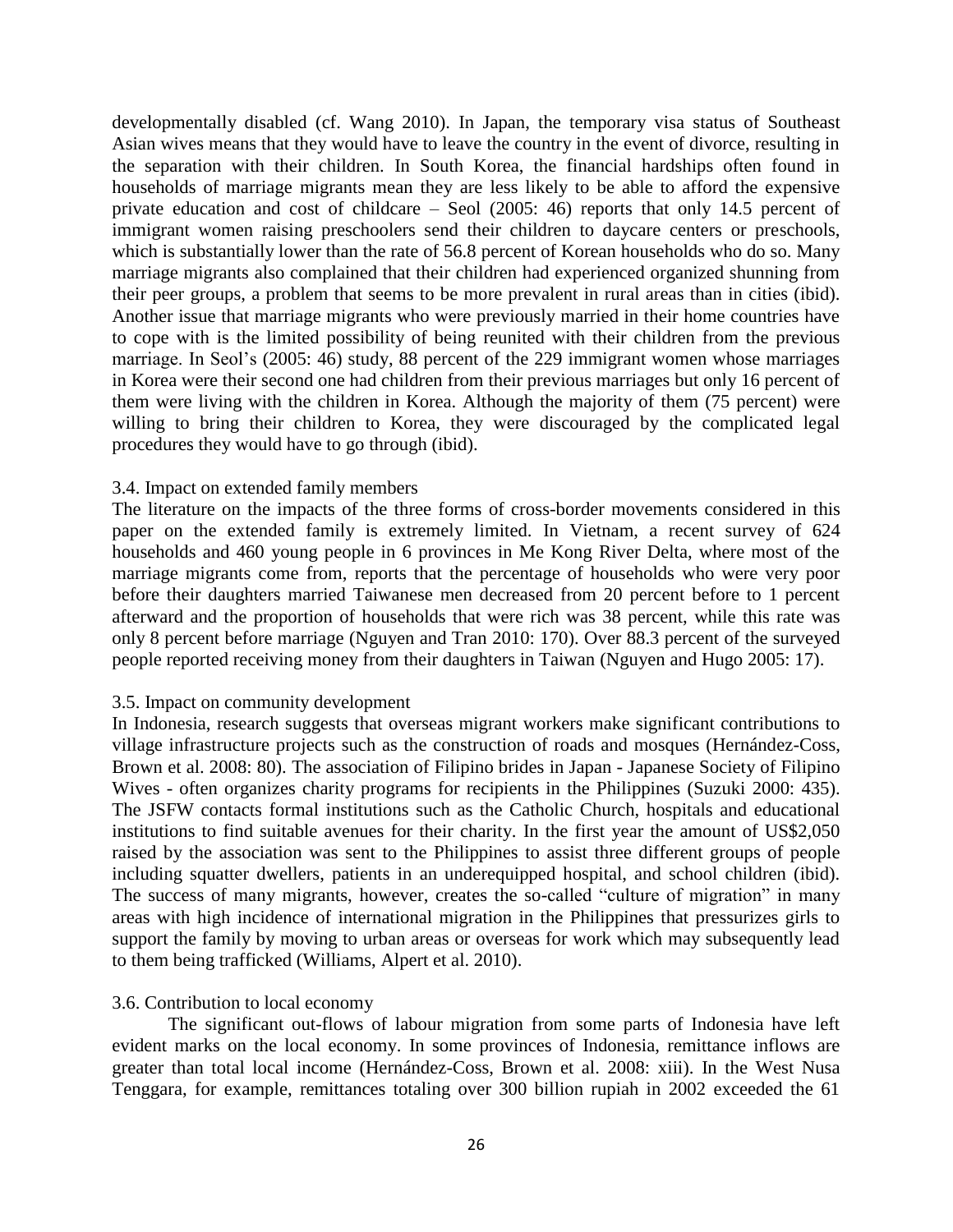billion rupiah in local revenue in 2001. In the first quarter of 2007, it was estimated that migrants from the province of East Java remitted over US\$90 million home, accounting for nearly 62 percent of total incoming remittance inflows to the country (ibid). It should be noted that the official figures on remittances include money sent by both regular and irregular migrants through formal channels only. Given the fact that the majority of irregular migrant workers come from rural areas where the poverty incidence is extremely high, this source of incomes is critical to local livelihoods and poverty alleviation.

## 3.7. Impacts on national economy

As mentioned earlier in the paper, the literature on remittances and international migration in the study countries rarely distinguish irregular from regular migration as well as labour migration from other forms of migration making it extremely difficult to assess the impacts of the discussed cross-border movements on the national economy. The lack of data and the irregular nature of most movements are possibly the main reasons for this gap of knowledge. The failure to account for remittances sent through informal channels represents a major hurdle to research. Data in Indonesia, for example, shows that remittances sent from Malaysia to Indonesia through formal channels decreased by over 30 percent from a high of nearly US\$0.40 billion in 2002 to US\$0.26 billion in 2006 despite the significant increase in the number of migrants going to Malaysia (Hernández-Coss, Brown et al. 2008: xiv). This implies that migrant workers are increasingly choosing alternative means of transferring remittances back home. Bank Indonesia estimates that as little as 9–10 percent of remittances to Indonesia from Malaysia flow through formal channels (ibid).

# 3.8. Impact on host countries' economy and society

Notwithstanding the apparent benefits of cross-border movements on the host economy and society such as relieving labour shortages in certain economic sectors as in the case of irregular labour migration, they largely remain a major cause of concern for both the public and government in destination nations. As the influx of Indonesian labour in Malaysia coincided with an increase in crime rates, particularly in the 1990s, there is a concern in Malaysia that the presence of Indonesian illegals causes societal problems and ruptures the fabric of Malaysian society (Liow 2004: 14). Indeed, Indonesian labourers have been implicated and convicted for crimes ranging from petty theft to rape and high profile robberies and murders and in 2001 alone, 1051 Indonesian workers, by far the largest figure from the foreign labour communities, were arrested for such crimes (ibid). Indonesian illegal workers have become a security "threat" in the eyes of many Malaysians. They are increasingly associated with crimes and worry about the spread of HIV and terrorism (Lin 2006: 21). Moreover, issues concerning illegal labour migration from Indonesia to Malaysia caused conflicts and tension of relationship between the two countries despite the two governments' attempts to tone down the situation (ibid).

# 3.9. Identification of research gaps

To date, data on cross-border movements is very limited. The irregular nature of most moves causes multiple difficulties in the process of data collection. While more literature can be found on irregular labour migration in comparison to the other forms of cross-border movements, it tends to be lumped together with contract labour migration in the scholarship on remittances and economic impacts, making the task of assessing its impacts challenging. Research on the other types of cross-border movements is both patchy and scanty. Not any country in the region has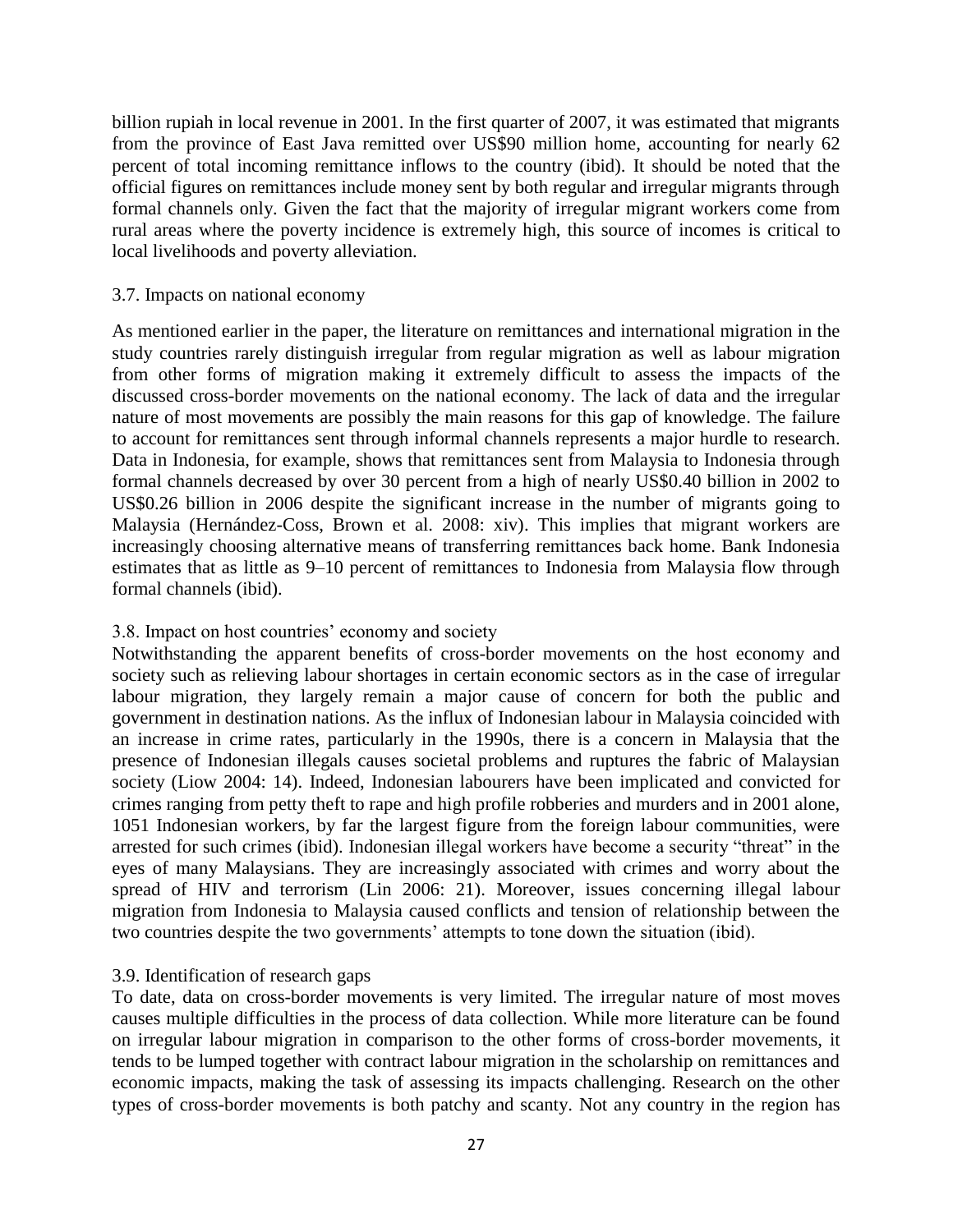accurate and quality data on trafficking as well as migration for sex work. In the scholarship on marriage migration, attention is disproportionately paid to the host society while little is known about the source society.

## **Section IV: Diaspora and Immigrants Settlers**

#### 4.1. A brief overview of diaspora population of the country

Transnational labour migration at a large scale from the Philippines dating back to the US occupation period has led to the formation of extensive Philippine Diasporas all over the world. The first wave of Philippines-US migration began when sugar workers from the Ilocos Region in Northern Philippines went to work for the Hawaii Sugar Planters Association in 1906 and continued through 1929 when the Great Depression slowed Filipino migration to the United States, and Filipinos sought jobs in other parts of the world (Garchitorena 2007). The second wave of migration to the US started in 1960s including many professionals such as doctors, nurses, and engineers. The third wave of migration began in the early 1970s, when the government of the Philippines began to actively encourage migration an effort to ease domestic unemployment and to stabilize dollar reserves (ibid). According to the latest statistics, 3.2 million Filipinos have settled down permanently in overseas locations, mostly in the United States, Canada, and Australia (Asis 2006). In the United States alone, there are reportedly 2 to 2.5 million Filipinos concentrating in five states - California, Hawaii, New York, New Jersey, and Illinois which account for 71 percent of total foreign-born Filipino population in the United States (Garchitorena 2007: 2). Filipinos, most of whom are female nurses and factory workers, started to migrate to Canada in great numbers since the 1960s and the majority of them have settled down in Toronto and Vancouver (Lawless 2005: 248). In the late 1990s, it was estimated that there were around 500,000 Philippine immigrants in Europe, with 80 percent of them being women (ibid). In Japan, the increasing number of Filipina marriage migrants in recent years helps expanding the Philippine diaspora further. According to Suzuki (2002: 102), Filipina-Japanese marriages occupied first place among all filed intermarriages in Japan between 1992 and 1996.

Although it is believed that the Indonesians started to migrate overseas as early as the  $15<sup>th</sup>$ century, they started to move in great numbers only during the Dutch colonial time in the  $19<sup>th</sup>$ century, first to Suriname and new Caledonia to work on Dutch plantations and subsequently to Europe to study (Rusdiana and Saidi 2008: 162). The country started to experience overseas labour migration at a large scale since the beginning of the 1970s and many workers also choose to settle down permanently in host countries, particularly Malaysia, at a later stage (cf. Hugo 1995: 282). It is estimated that more than 3.7 million Indonesians were living in foreign countries in 2007, including both temporary and permanent migrants (ibid). In the Netherlands, the Indonesian diaspora is the biggest and oldest, accounting for 12.3 percent or more than a tenth of all foreign-born and their second generation in the Netherlands (there were 389,940 persons in the Netherlands with Indonesian roots in 2007) (ERCOF 2009).

About three million Vietnamese people were living in 110 countries as permanent settlers as of 2005 (Sidel 2007: 3; Dang, Tran et al. 2010). The United States alone accounted for 43 percent (or 1.3 million) of the total number of Vietnamese overseas which was followed by Russia and Eastern Europe (300,000), France (250,000), Australia (245,000) and Canada (200,000) (MOFA 2008). The political turmoil in the second half of the  $20<sup>th</sup>$  century in Vietnam led to an exodus of Vietnamese emigrants for the first time in its history. According to statistics collected by the United Nations High Commission for Refugees (UNHCR), during the period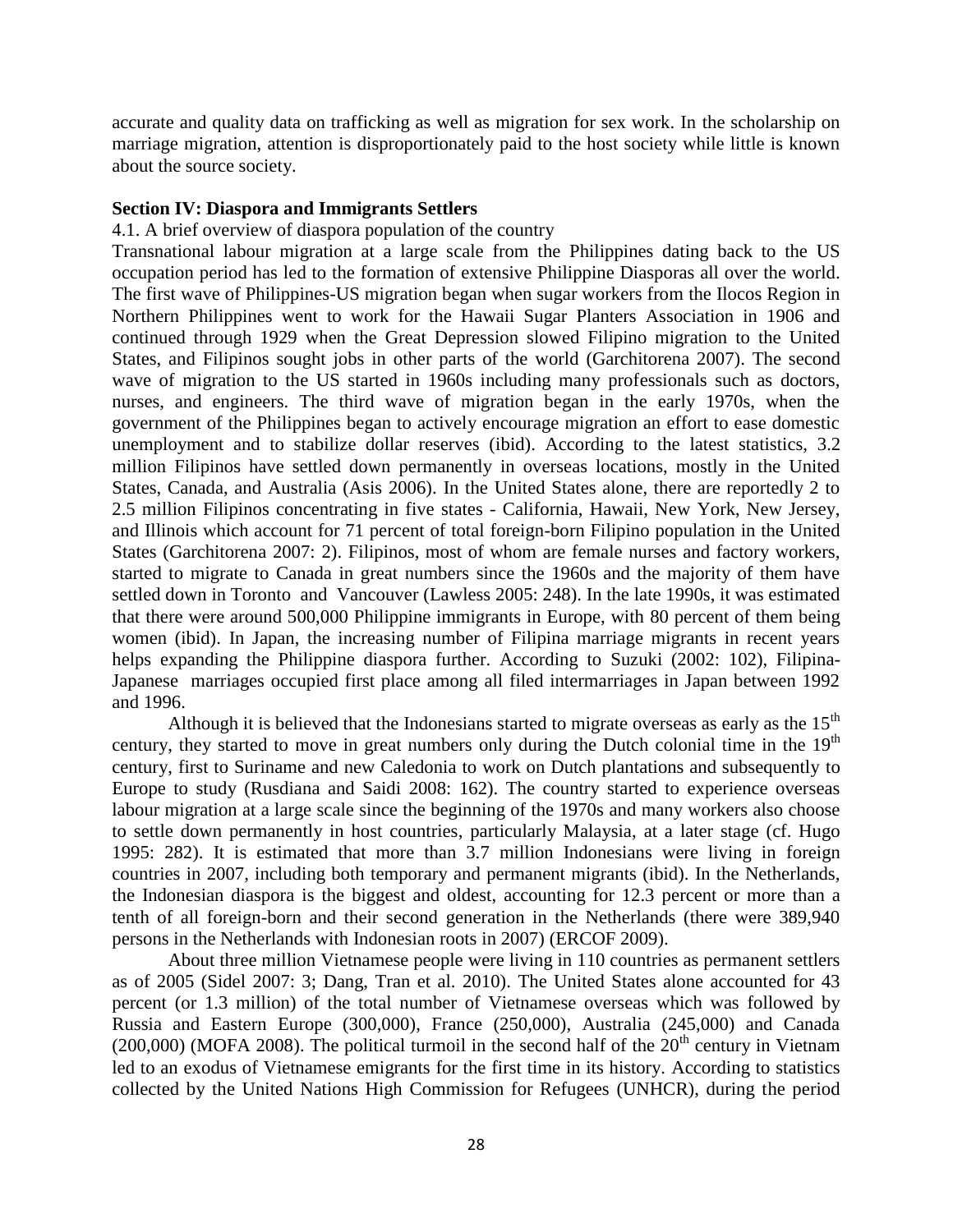1975-1995, 1,790,000 Vietnamese left the country for good. Of these emigrants, around 60 percent left the country illegally by boat or overland to a nearby Southeast Asian country, before departing and residing permanently in Western countries. The remaining 40 percent departed directly from Vietnam to resettlement countries under the Orderly Departure Program (ODP). The majority of these emigrants moved to the US (around 64 percent), Australia (12 percent) and Canada (12 percent) (UNHCR 1995). This massive figure is, however, believed to be an underestimate as the Vietnamese population censuses in 1979 and 1989 suggested that as many as 2,768,000 people had left the country during that period (Dang, Tran et al. 2010). Additionally, during the 1970s-90s, Vietnam sent 300,000 workers to the former Soviet Union and Eastern Europe where many of them stayed on and settled down permanently after the collapse of the communist regimes in these countries in the late 1980s. The increased numbers of marriage migrants to Taiwan, South Korea and increasingly Singapore and Malaysia in the past three decades help expanding the Vietnamese diaspora further to East and South East Asia.

## 4.2. Impact on immediate and extended family

As mentioned earlier, the literature on migration and remittances often does not differentiate between remittances from the diaspora and money sent from temporary and irregular migrants making it impossible to assess the impacts of permanent international migration on the family. During the literature search we only found a few remittance studies in Vietnam that address permanent migrants as a separate group.

Remittances sent to Vietnam increased impressively from US \$35 million or 0.5 percent of GDP in 1991 to approximately US \$5 billion - about 8 percent of GDP in 2006 (World\_Bank 2006). The vast majority of Vietnamese remittances come from the nearly three million Viet Kieu who live permanently abroad and Ho Chi Minh City alone receives 60 percent of the total amount, meaning remittances mostly benefit better-off households in urban areas (Nguyen 2008: 8; Nguyen 2009: 22). Remittance flows to Ho Chi Minh largely originate from the Vietnamese diaspora in the United States (Viet kieu), who are responsible for more than 50 percent of all remittances to Vietnam (Thai Forthcoming: 2). Remittances have been found to play a key role in improving the daily lives of family members in the homeland. Pfau and Giang (2010), for example, show that 73 percent of all remittances are allocated for immediate consumption of goods and services, while only 14 percent are saved for household construction, and 6 percent for investment. Another recent study suggests that remittances and migration have had positive impacts on household income and living standards in Vietnam (Dang, Tran et al. 2010). It shows that migrant households tend to have higher saving rates than non-migrant households and are more likely to have family businesses. Nevertheless, limited impacts of migration and remittances were found on education and health. The receipt of remittances appears to have a significant negative impact on children's school attendance and there was little evidence of migration and remittances having an impact on standards of health in Vietnam (ibid). It should, however, be noted that analyses in this study do not differentiate between remittances from the Vietnamese diaspora and those sent by contract labour migrants, irregular migrants and other forms of migration.

# 4.3. Impact on community development

Research in Indonesia shows significant contributions of the Indonesian diaspora around the world to community development in the homeland. A study of the Indonesian diaspora in Netherlands shows that 70 percent of the respondents were very interested or interested in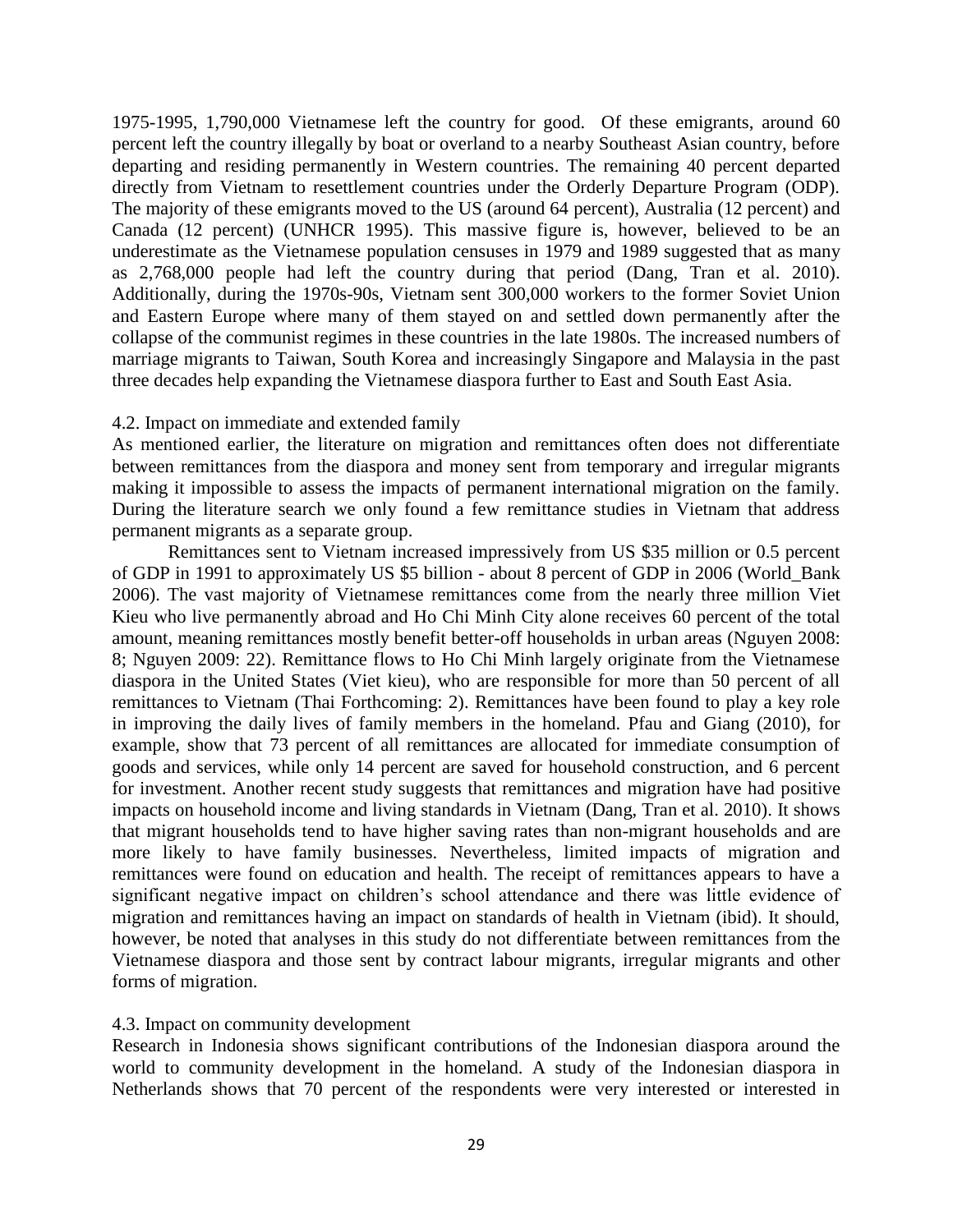contributing directly to communities in Indonesia and the top three priority uses of philanthropic contributions were helping the poor (43 percent), religious needs (27 percent) and supporting education (26 percent) (ERCOF 2009: 79). Sixty seven percent donated monthly with most money (87 percent) going to houses of worship or mosques (ibid). Pos Keadilan Peduli Umat (pKpU) – one of the two major organisations collecting and managing philanthropic funding from Indonesians living in and outside of the country – reported receiving 3.4 billion IDR in 2006, a significant increase from the total amount of 450 million IDR received in 2001 (Rusdiana and Saidi 2008: 169). The funding came from Indonesians living the US, Canada, Germany, Japan, Australia, UAE, Netherlands and other countries in South-east Asia and the Middle East where most Indonesian migrant workers can be found. As much as 85 percent of pKpU contributions are used for relief and rehabilitation programs. Humanitarian activities include mobile clinics, free health services, food distribution, and distribution of used clothes to refugees of conflict or natural disaster. Through its rehabilitation programs, pKpU provides scholarships, assistance to orphans, food supplements for elementary school students, school renovations and prayer facilities in areas of conflict or natural disaster, and mental and spiritual education for refugees (ibid). The Sulit Air Sepakat (sas) is another major organisation managing philanthropic contributions from overseas Indonesians. Its members are Indonesians from Sulit Air in West Sumatera who are residing in other countries. With diaspora philanthropy contributions, SAS has completed significant infrastructure, educational, health, and economic initiatives as well as relief programs in not only West Sumatera but also other parts of Indonesia (Rusdiana and Saidi 2008: 171).

Philanthropic contributions of the Filipinos living in the diaspora are channeled through hundreds of strong hometown associations, particularly in the US. The government-run program LINKAPIL channels financial and in-kind donations to projects supporting education, health care, small-scale infrastructure and livelihoods through a system call PHILNEED which provides information on projects that need support to potential Filipino contributors abroad (Newland and Patrick 2004: 9). Contributions to development projects through LINKAPIL as of 2003 amounted to more than £550 million (IMP 2003). Other direct beneficiaries of Diaspora philanthrophy include churches and other faith-based institutions, universities and colleges, and hospitals. According to Garchitorena (2007: 13), almost all Filipinos abroad contribute to their churches or mosques back home, either sent through their remittances to their families, with an injunction to give a specified amount to their local church or passed through church groups in host countries or through other donation facilities such as community foundations. Giving to churches is very much an integral part of a Filipino's way of life in the Philippines that is continued when they emigrate. Donations to Philippine universities and colleges are made by alumni associations which are the most organized model of diaspora giving among the Filipinos in the United States (ibid).

A bulk of philanthropic contributions of the Vietnamese diaspora originates from the US, due to not only the large presence of the overseas Vietnamese in this country but also the existence of hundreds of formal and informal Vietnamese-American associations. With increasing numbers of Vietnamese Americans visiting the homeland every year since the normalizations of US-Vietnam relations in 1995, giving back to Vietnam continues to grow. Émigrés brought money back for churches and temples and to support social services (Sidel 2007: 8). Vietnamese Americans started by working directly with some of the growing number of local charitable institutions but began to turn to collective action in the fall of 1997, when Typhoon Linda hit southern Vietnam, killing 3,700 Vietnamese, destroying 100,000 homes and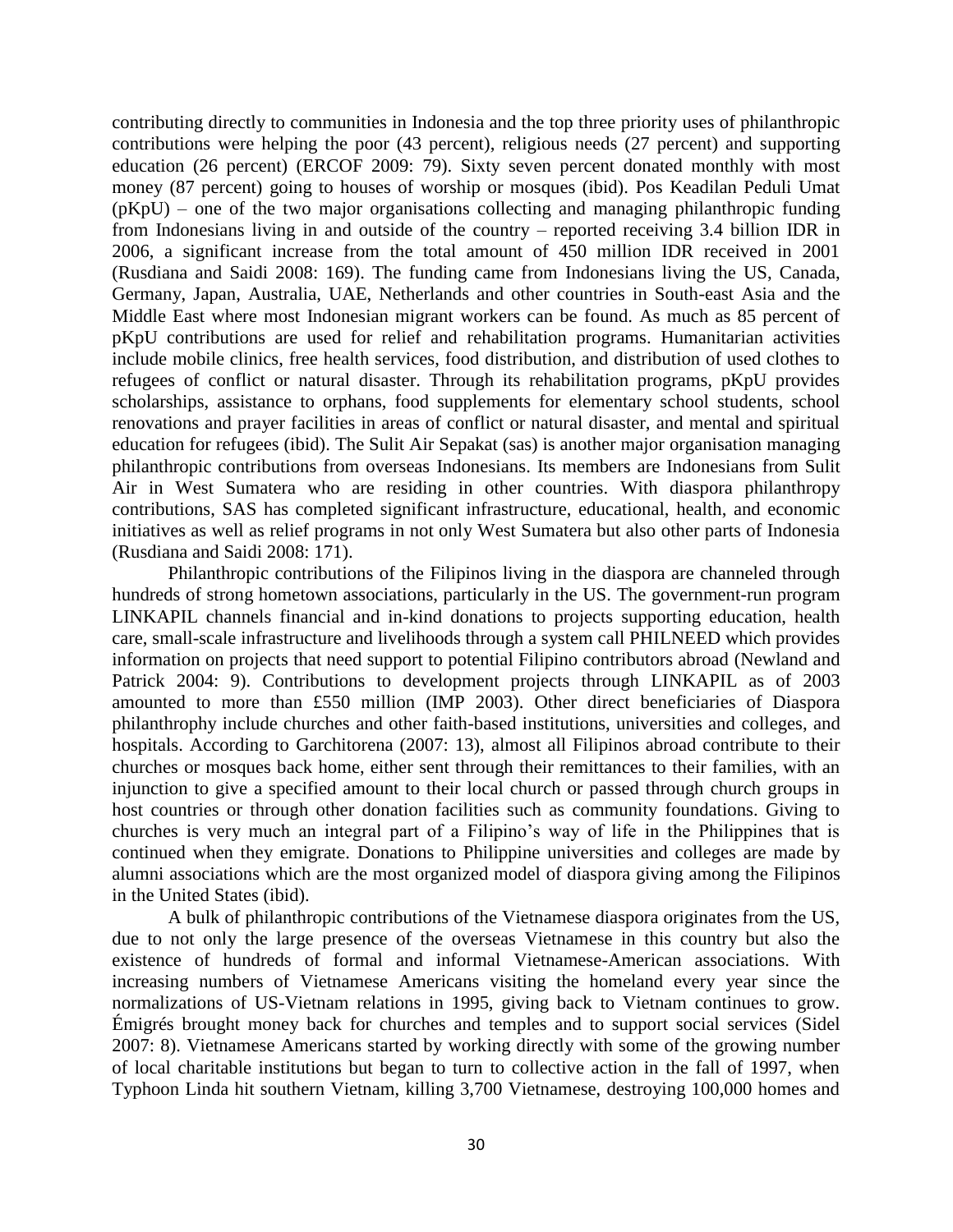many villages, and leaving thousands without homes (ibid). At least \$155,000 was contributed by the Vietnamese American community in Los Angeles through the International Red Cross. When floods devastated central Vietnam in 1999, displacing two million people and destroying half a million homes, it was believed that flood relief activities raised millions of dollars in Vietnamese-American communities in 1999 and 2000 (Sidel 2007: 10).

#### 4.4. Contribution to local economy of the home countries

Because no differentiation is made between remittances from the diaspora and other sources in the literature, we cannot assess impacts of diaspora remittances separately.

#### 4.5. Contribution to home country national economy and society

The Philippines is reputed to be the world's third highest net remittance recipient country (relative to net migration) after India and Mexico (Pernia 2006). The massive inflows of remittances have apparently benefited the national economy. From 1990 to 2005, the central bank reported over US\$80 billion in cash remittances which reached US\$12.6 billion in 2006, roughly 10 percent of the GDP 2006 (Garchitorena 2007). Remittances act as a buffer for the country's balance of payments deficits, help ease foreign exchange rates, bolster international reserves, and strengthen the peso against the dollar. Between 1990 and 1999, remittances contributed an average of 20.3 percent to the country's export earnings and 5.2 percent of GNP (Go 2002). In addition, migration has kept unemployment rates in the Philippines, which hit 12.4 percent in the late 1990s, at tolerable levels (Bagasao 2005). An increasing trend among Filipino emigrants is to buy property in the Philippines for their retirement days - real estate companies estimate that at least 30 percent of their sales are now with overseas Filipinos (ibid).

However, a disproportionate share of the most productive age group (25-44 years) leaves the Philippines every year for work overseas, which may lead to permanent emigration in many cases, is a cause of concern for the national economy (Garchitorena 2007: 3). Because many of these people are individuals with above-average experience, on-the-job training and/or supervisory skills, their migration leads to labour shortages, diminished capacity and lower quality of service in the affected sectors, especially in health care, education, and information technology. The Private Hospital Association of the Philippines estimates that as of 2005 some 1,000 hospitals were closed down in the Philippines for the lack of nurses. It is estimated that 100,000 nurses left the Philippines between 1994 and 2003 and 4000 doctors also migrated although many of them would become nurses in their destination countries (ibid). Despite the improved economic condition of many migrant families in the Philippines, local scholars are skeptical of migration contributions to the strategic economic development of the towns and cities from which they come (Anonuevo 2002). The over-dependence on remittances of the Philippine economy is neither seen as a good national economic strategy because it masks underlying weaknesses in the financial system (Garchitorena 2007: 4).

By 2003, remittances from overseas Vietnamese (Viet Kieu) exceeded the revenues (after expenses) generated from oil, garment or seafood exports from Vietnam – Vietnam's three leading commodity exports (Sidel 2007). The Vietnamese Diaspora sends an estimated US\$6.8 billion in remittances to Vietnam annually, with the majority coming from US, France, Australia and Canada (Truong, Small et al. 2008). Remittances are seen by the country's leaders as "the most powerful and least costly source of foreign capital for Vietnam." The abrogation of the 5 percent tax on funds sent back through banking channels by overseas Vietnamese in the 1990s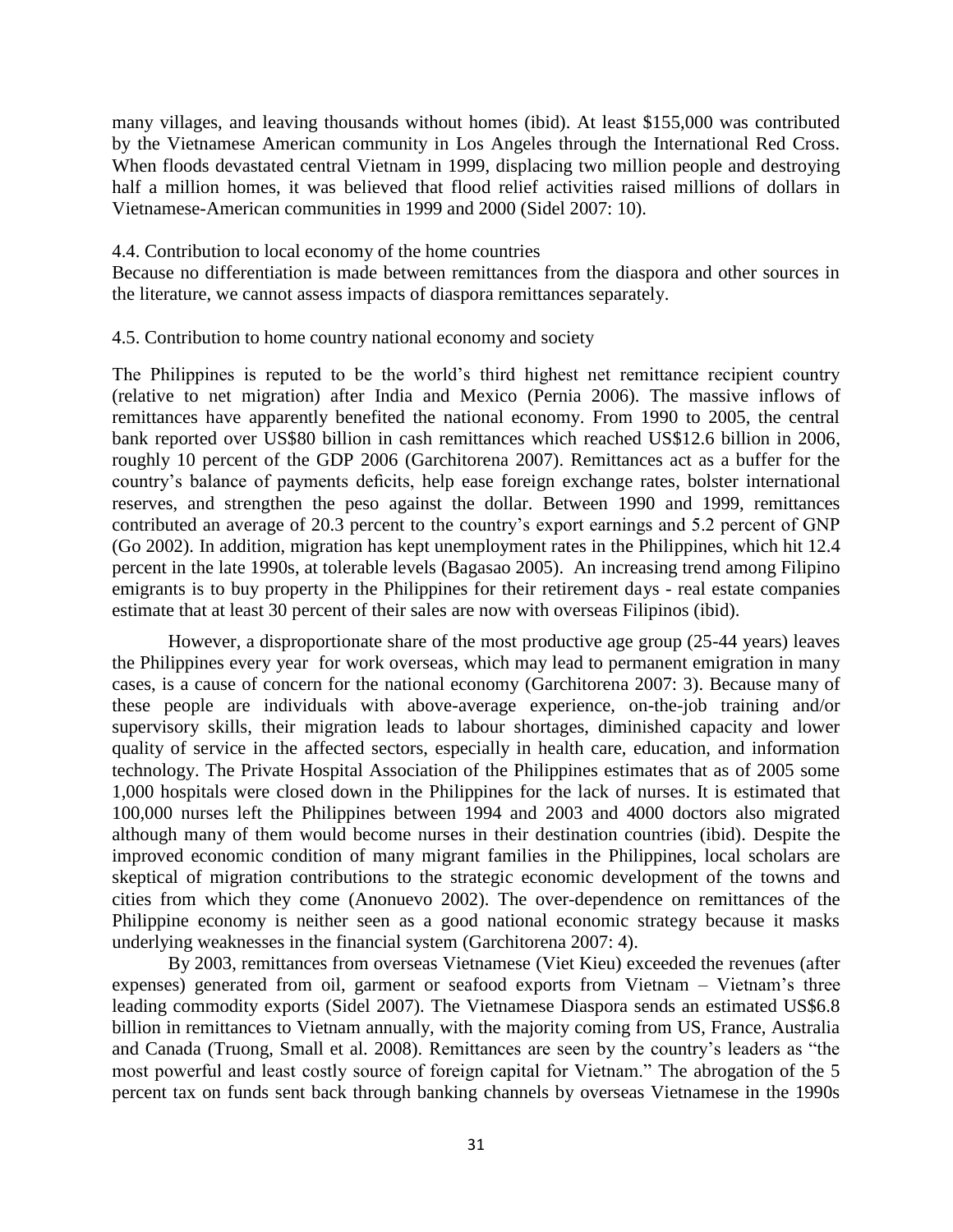combined with the government's encouragement of Viet Kieu investment in the homeland led to the rapid growth of the Viet Kieu economy which amounted to \$20 billion a year by the mid-1990s (Sidel 2007). According to the Committee on Overseas Vietnamese, there are currently 1,465 overseas Vietnamese companies registered in Vietnam, half from Vietnamese Americans, with a total capital of US\$300 million (Truong, Small et al. 2008).

Apart from the monetary remittances sent to the homeland, studies in the Philippines and Vietnam also stress the importance of social remittances contributed by people living in the diaspora (Dang 2005; Garchitorena 2007; Truong, Small et al. 2008). Garchitorena (2007) suggest that the new aspirations, ambitions, and ideas introduced by overseas Filipinos have positive impacts on education and entrepreneurship while Dang (2005) and Truong, Small et al.  $(2008)$  notes the emphasis on mobilize "overseas Vietnamese talent for national development" in Vietnam.

# 4.6. Impact on host countries' national economy and society

No relevant studies on this aspect were identified. Most of the literature on impacts of the diaspora on the host nations concerns integration, adaptation and assimilation issues rather than economic aspects. Also, the spread of the immigrant settlers from the three study countries across the globe and their diversity make it challenging to assess impacts of immigration on the host countries.

## 4.7. Identification of research gaps

While research shows that remittances from the diaspora tend to benefit the better-off families in urban areas rather than the poor in the homeland and hence have little impact on poverty alleviation, there is very little evidence on the latter argument. In general, most of the studies on impacts of emigration on the countries of origin focus on the macro level while empirical research at the micro level, particularly on the migration-development nexus, is extremely limited. In addition, the official statistics on remittances fails to account for significant amounts of remittances sent through informal channels while the literature on remittances in general does not distinguish the different sources of remittances (sent by different types of migrants) making it difficult to fully appreciate impacts of emigration on development and poverty.

## **References**

Abas, M. A., S. Punpuing, et al. (2009). "Rural–urban migration and depression in ageing family members left behind." The British Journal of Psychiatry **195**: 54-60.

Abrami, R. and N. Henaff (2004). The City and the Countryside: Economy, State and Socialist Legacies in the Vietnamese Labour Market. Reaching for the Dream: Challenges of Sustainable Development in Vietnam. M. Beresford and N. A. Tran, NIAS Press**:** 95-134.

ADB (2003). Mekong Delta Participatory Poverty Assessment. Manila, Asian Development Bank.

Adger, W. N. (1999). "Exploring Income Inequality in Rural, Coastal Viet Nam." Journal of Development Studies **35**(5): 96-119.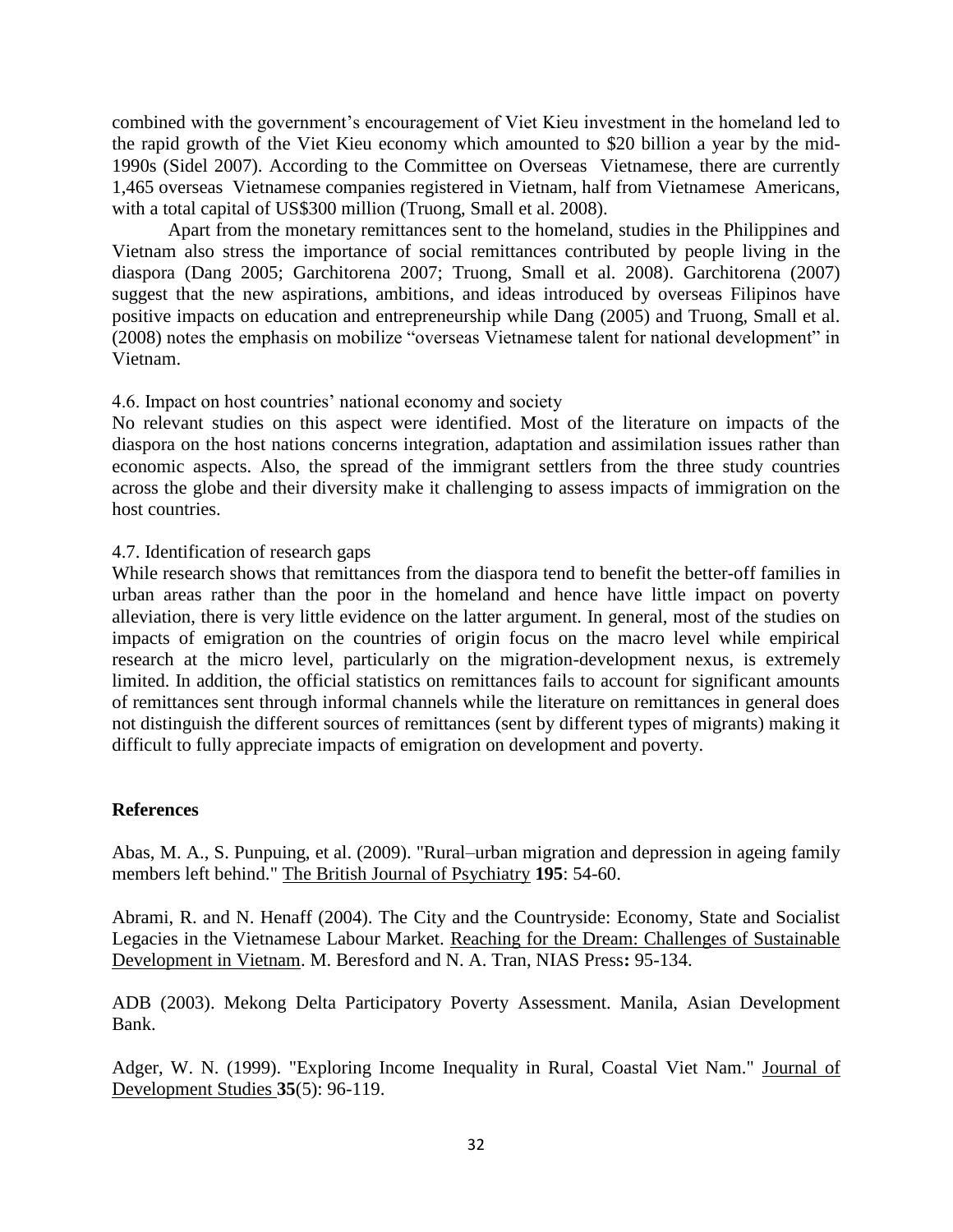Afsar, R. (2005). Conditional Mobility: The Migration of Bangladeshi Female Domestic Workers. Asian Women as Transnational Domestic Workers. S. Huang, B. S. A. Yeoh and N. A. Rahman. Singapore, Marshall Cavendish Academic**:** 115 - 145.

Agustinanto, F. (2003). Riau. Trafficking of Women and Children in Indonesia. R. Rosenberg. Jakarta, International Catholic Migration Commission and the American Center for International Labor Solidarity**:** 178-182.

Aldaba, F. T. and J. M. Opiniano (2008). The Philippine 'Diasporic Divided': Maximizing the Development Potentials of International Migration. Moving Out, Back and Up: International Migration and Development Prospects in the Philippines. M. M. B. Asis and F. Baggio. Quezon City, Philippines, Scalabrini Migration Center.

Amitabh, K. (2009) Urbanisation and Migration: An Analysis of Trend, Pattern and Policies in Asia. Human Development Research Paper 2009/16

Ananta, A. and E. N. Arifin (2008). Demographic and Population Mobility Transitions in Indonesia. PECC-ABAC Conference on "Demographic Change and International Labor Mobility in the Asia Pacific Region: Implications for Business and Cooperation". Seoul, Korea.

Ang, A. P., G. Sugiyarto, et al. (2009). Remittances and Household Behavior in the Philippines. Asian Development Bank Working Paper Series, Asian Development Bank.

Anonuevo, A. T. (2002). Reintegration, An Elusive Dream? Coming Home: Women, Migration and Reintegration. E. Dizon-Anonuevo and A. T. Anonuevo, Balikbayan Foundation, Inc. and Atikha Overseas Workers and Communities Initatives, Inc.**:** 127 - 136.

Asis, M. M. B. (2000). "Imagining the Future of Migration and Families in Asia." Asian and Pacific Migration Journal **9**(3): 255-272.

Asis, M. M. B. (2003). International Migration and Families in Asia. Migration in the Asia Pacific: Population, Settlement and Citizenship Issues. R. R. Iredale, C. Hawksley and S. Castles. Chelterham, UK, Edward Elgar Publishing Limited**:** 99-120.

Asis, M. M. B. (2005). Caring for the World: Filipino Domestic Workers Gone Global. Asian Women as Transnational Domestic Workers. S. Huang, B. S. A. Yeoh and N. A. Rahman. Singapore, Marshall Cavendish Academic**:** 21 - 53.

Asis, M. M. B. (2005). The Filipinos in Sabah: Unauthorised, Unwanted and Unprotected. Migration and Health in Asia. S. Jatrona, M. Toyota and B. S. A. Yeoh. New York, Routledge**:**  116-130.

Asis, M. M. B. (2006). "Living with migration: experiences of left-behind children in the Philippines." Asian Population Studies **2**(1): 45-67.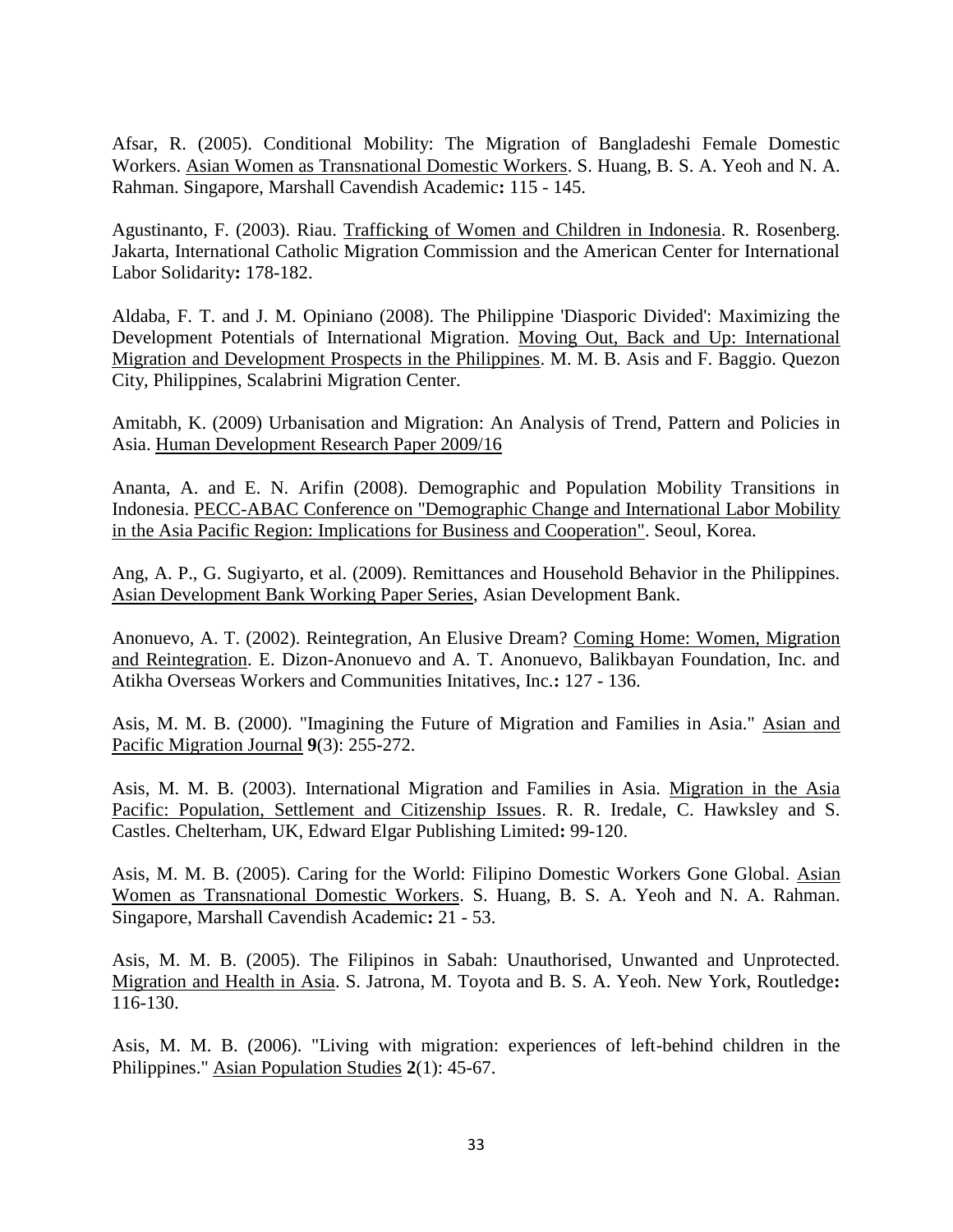Asis, M. M. B. (2006) The Philippines' Culture of Migration.

Asis, M. M. B. (2007). How International Migration Can Support Development. Migration and Development: Perspectives from the South. S. Castles and R. Delgado. Switzerland, International Organization for Migration.

Asis, M. M. B. (2008). "The Philippines." Asian and Pacific Migration Journal **17**(3&4): 349- 378.

Asis, M. M. B. (2008). The Social Dimensions of International Migration in the Philippines: Findings from Research. Moving Out, Back and Up: International Migration and Development Prospects in the Philippines. M. M. B. Asis and F. Baggio. Quezon City, Philippines, Scalabrini Migration Center.

Asis, M. M. B. (2008) The Social Dimensions of International Migration in the Philippines: Findings from Research.

Bagasao, I. F. (2005). Migration and Development: The Philippine Experience. Remittances: Development Impact and Future Prospect. S. M. Maimbo and D. Ratha, The International Bank for Reconstruction and Development / The World Bank.

Baggio, F. (2008). The Migration-Development Disconnect in the Philippines. Moving Out, Back and Up: International Migration and Development Prospects in the Philippines. M. M. B. Asis and F. Baggio. Quezon City, Philippines, Scalabrini Migration Center.

Ball, R. (2006). Trading labour : socio-economic and political impacts and dynamics of labour export from the Philippines, 1973-2004. Mobility, labour migration and border controls in Asia. A. Kaur and I. Metcalfe. New York, Palgrave Macmillan**:** 115-138.

Barbieri, M. (2006). Doi moi and the Elderly: Intergenerational Support under Strain of Reforms. The Population Association of America 2006 Annual Meeting. Los Angeles, United States.

Basa, C., L. Villamil, et al. (2009). Migration, local development and governance in small towns: two examples from the Philippines. Working Paper Series Rural-Urban Interactions and Livelihood Strategies No. 17. London, International Institute for Environment and Development.

Battistella, G. (2004). Return Migration in the Philippines: Issues and Policies. International Migration: Prospects and Policies in a Global Market. D. S. Massey and J. E. Taylor. Oxford, Oxford University Press**:** 212-229.

Battistella, G. and M. C. Conaco (1998). "Impact of labour migration on the children left behind: Philippine Study." Sojourn **13**(2): 220-241.

Belanger, D. and K. Pendakis (2009). Daughters, Work, and Families in Globalizing Vietnam. Reconfiguring Families in Contemporary Vietnam. M. Barbieri and D. Belanger. Stanford, California, Stanford University Press**:** 265-297.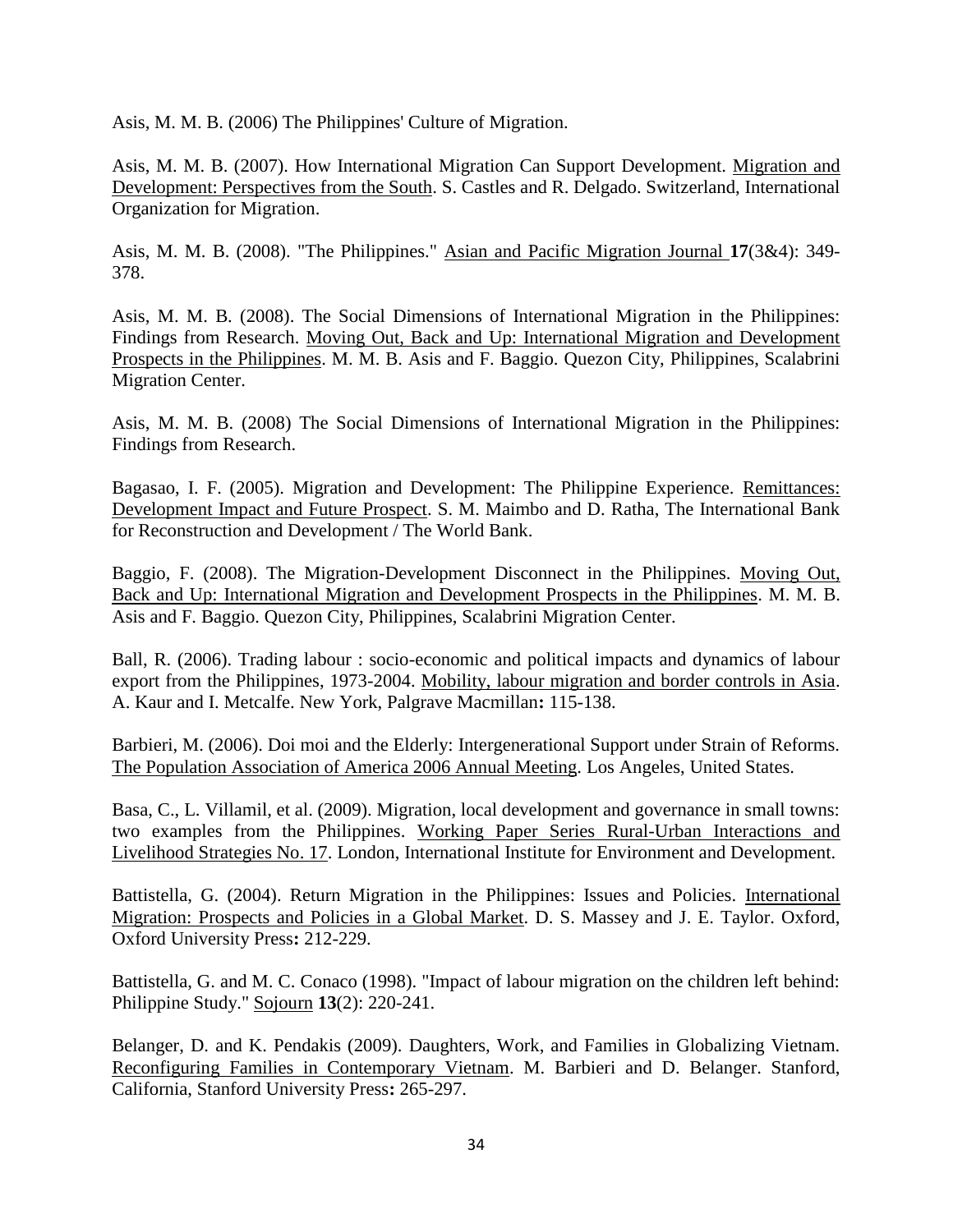Busza, J. (2004). "Sex Work and Migration: The Dangers of Oversimplification: A Case Study of Vietnamese Women in Cambodia." Sexuality, Human Rights, and Health **7**(2): 231-249.

Cabegin, E. C. A. (2006). The Effect of Filipino Overseas Migration on the Non-Migrant Spouse's Market Participation and Labor Supply Behavior. Discussion Paper No. 2240. Bonn, Germany, Institute for Labor Studies.

Capistrano, L. and M. Lourdes (2007). The Impact of International Labor Migration and OFW Remittances on Poverty in the Philippines. UP-School of Economics Discussion Paper, School of Economics, University of Philippines.

Castles, S. and M. Miller (2009). The Age of Migration, International Population Movements in the Modern World. New York, Guilford Press.

Chalamwong, Y. (2008). Demographic Change and International Labor Mobility in Thailand. PECC-ABAC Conference on "Demographic Change and International Labor Mobility in the Asia Pacific Region: Implications for Business and Cooperation". Seoul, Korea.

Chen, N. Y.-P. and H. Zlotnik (1994). Urbanization prospects for the 21st century. Beyond the Numbers: A Reader on Population, Consumption and the Environment. L. A. Mazur. Washington, D.C, Island Press.

Chen, P.-Y. (2006) Cross-Cultural Marriages between Taiwan and Vietnam: Issues, Controversies and Implications.

Chris, B. and J. Stachowiak (2003). "Health Consequences of Trafficking of Women and Girls in Southeast Asia." Brown Journal of World Affairs **5**(1): 105-117.

Collier, W. L., K. Santoso, et al. (1993). New Approach to Rural Development in Java: Twenty Five Years of Village Studies in Java. Jakarta, BPS.

Cooke, F. M. (1986). Australian-Filipino marriages in the 1980s: The myth and the reality. Research paper no. 37. Brisbane, Australia, School of Modern Asian Studies Centre for the Study of Australian-Asian Relations, Griffith University.

Dang, N. A. (2003). Cross-Border Migration and Sexuality in Vietnam: Reality and Policy Responses. Living on the Edges: Cross-Border Mobility and Sexual Exploitation in the Greater Southeast Asia Sub-region. M. Darwin, A. M. Wattie and S. E. Yuars. Yogyakarta, Center for Population and Policy Studies, Gadjah Mada University:**:** 47-98.

Dang, N. A. (2003). "Internal Migration Policies in the ESCAP Region." Asia-Pacific Population Journal **18**(3): 27-40.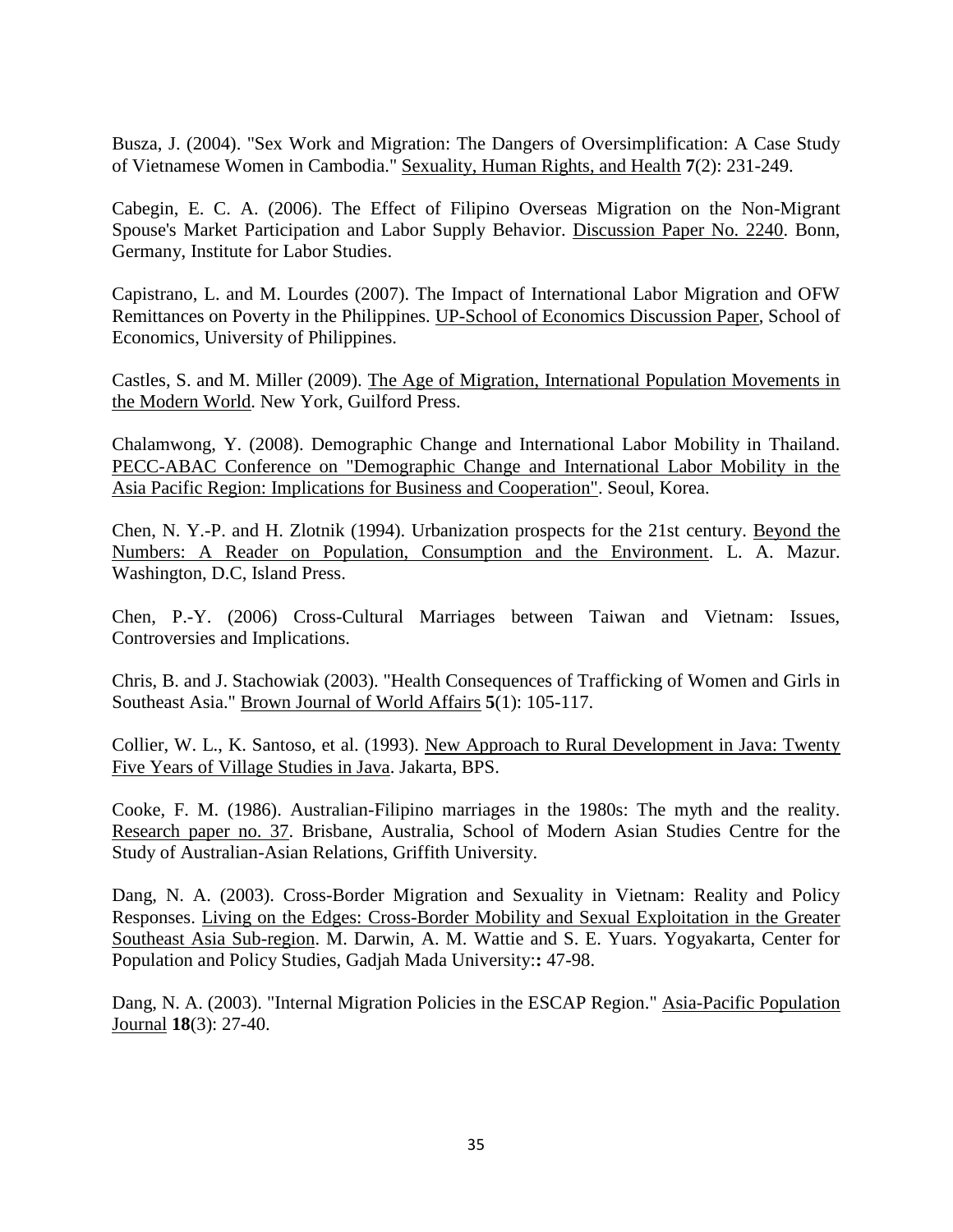Dang, N. A. (2003). Migration and poverty in Asia: with reference to Bangladesh, China, the Philippines and Viet Nam. Ad Hoc Expert Group Meeting on Migration and Development. Bangkok, Thailand, Economic and Social Commission for Asia and the Pacific.

Dang, N. A. (2005). Enhancing the development impact of migrant remittances and diaspora: the case of Viet Nam. Regional Seminar on the Social Implications of International Migration Bangkok.

Dang, N. A. (2005). The HIV/AIDS Vulnerability of Labor Out-Migrants and its Consequences on the Left-behind at the Household Level. Annual Meeting of Southeast Asian Studies. Natou County, Taiwan, Graduate Institute of Southeast Asian Studie of the National Chi Nan University.

Dang, N. A. (2007). "Labour Export from Vietnam: Issues of Policy and Practice." Vietnam's Socio-economic Development(51): 19 - 32.

Dang, N. A., C. Tacoli, et al. (2003). Migration in Vietnam: a review of information on current trends and patterns, and their policy implications. Regional Conference on Migration, Development, and Pro-Poor Policy Choices in Asia. Dhaka, Bangladesh.

Dang, N. A., T. B. Tran, et al. (2010). Development on the Move: Measuring and Optimising Migration's Economic and Social Impacts in Vietnam, Global Development Network - Institute for Public Policy Research.

Darwin, M., A. M. Wattie, et al., Eds. (2003). Living on the Edges: Cross-Border Mobility and Sexual Exploitation in the Greater Southeast Asia Sub-region. Yogyakarta, Center for Population and Policy Studies, Gadjah Mada University.

Deshingkar, P. (2005). Maximizing the benefits of internal migration for development. Regional Conference on Migration and Development in Asia. Lanzhou, China.

Deshingkar, P. (2006). Internal Migration, Poverty and Development in Asia: Including the Excluded through Partnerships and Improved Governance. Promoting Growth, Ending Poverty: Asia 2015, Institute of Development Studies and Overseas Development Institute.

Deshingkar, P. (2009). Migrant Transfers and Local Development. London, Overseas Development Institute.

Deshingkar, P. and S. Grimm (2005). Internal Migration and Development: A Global Perspective. Report prepared for IOM by Overseas Development Institute, International Organisation for Migration.

Dizon-Anonuevo, E. and A. T. Anonuevo (2002). Introduction. Coming Home: Women, Migration and Reintegration. E. Dizon-Anonuevo and A. T. Anonuevo, Balikbayan Foundation, Inc. and Atikha Overseas Workers and Communities Initatives, Inc.**:** 1 - 16.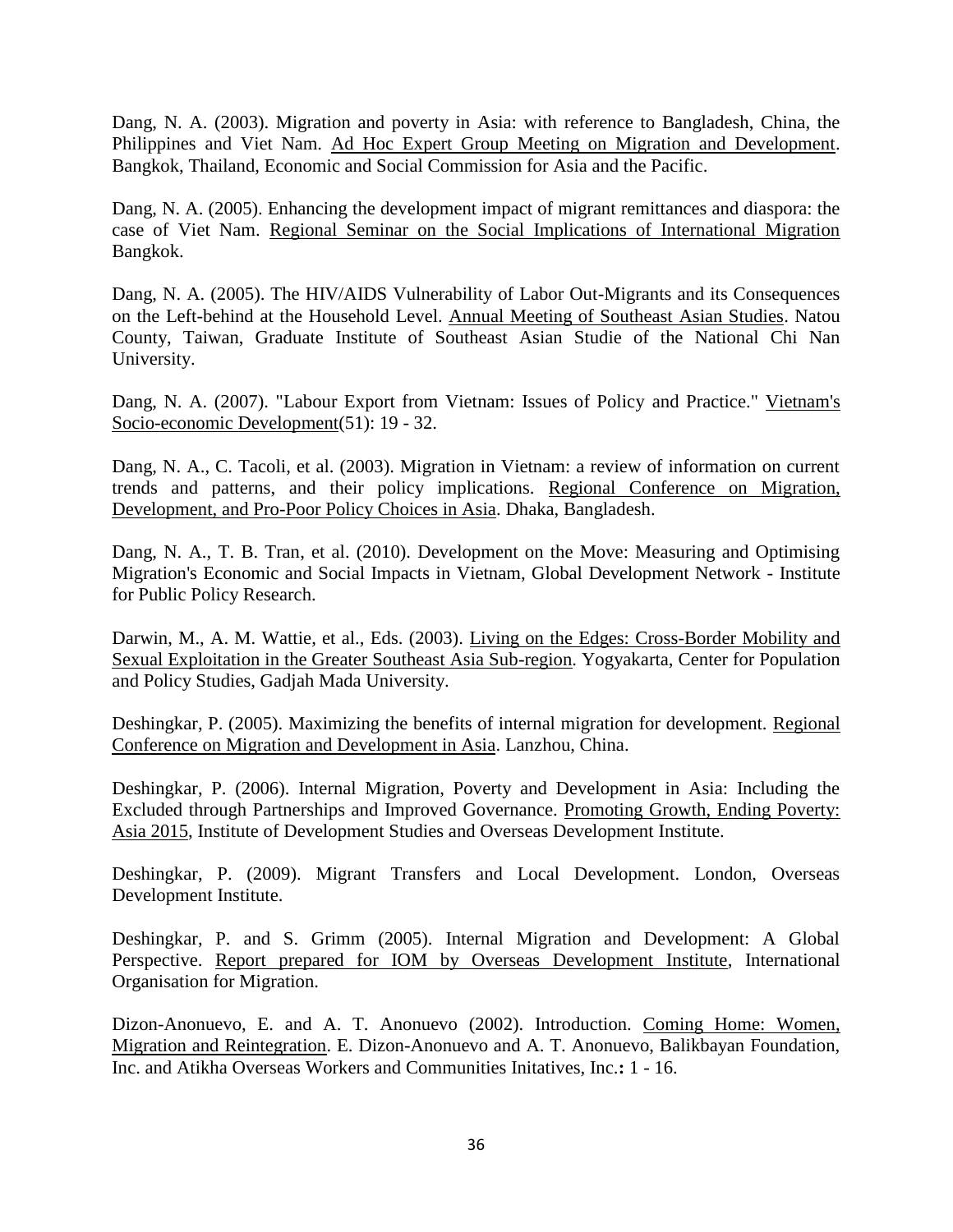Do, V. H. (1998). Resettlement in Vietnam: its effects on population and production. Internaltional Seminar on Internal Migration: Implications for migration policy in Vietnam, Hanoi, Population Council Vietnam.

DOLAB (2006). "Guide on Maximum Recruitment Fees for Exporting Labor to Some Markets." 2006, from [http://www.molisa.gov.vn/Default.aspx?tabid=74&catid=152&temidclicked=152.](http://www.molisa.gov.vn/Default.aspx?tabid=74&catid=152&temidclicked=152)

Ducanes, G. and M. Abella (2007). OFWs and their impact on household employment decisions. Bangkok, International Labour Organisation Regional Office for Asia and the Pacific.

Ducanes, G. and M. Abella (2007). OFWs and their Impact on Household Poverty. Bangkok, International Labour Organzation Regional Office for the Asia and the Pacific.

Dwiyanto, A. and J. Keban (1997). Migration issues in the Asia Pacific: issues paper from Indonesia. Migration Issues in the Asia Pacific. P. Brownlee and C. Mitchell, Asia Pacific Migration Research Network.

Elmer, L. (2001). HIV/AIDS Intervention Data on Commercial Sex Workers in Vietnam: A Review of Recent Research Findings. Hanoi, Vietnam, National AIDS Standing Bureau.

Enloe, C. (1989). Bananas, beaches, and bases. Berkeley, University of California Press.

ERCOF (2009). The Netherlands-Indonesia Remittance Corridor: A Study of the Indonesian Diaspora in the Netherlands and their Engagement in Development Work for Indonesia, Economic Resource Center for Overseas Filipinos.

ESCAP (2008). Looking into Pandora's Box: The Social Implications of International Migration in Asia. Asia-Pacific Population and Social Studies Series No. 164. New York, Economic and Social Commission for Asia and the Pacific.

Estudillo, J. and Y. Sawada (2006). Trade, Migration, and Poverty Reduction in the Globalizing Economy: The Case of the Philippines. Research Paper No. 2006/58, World Institute for Development Economics, United Nations University.

Evans, M., I. Gough, et al. (2007). The Relationship between Old Age and Poverty in Vietnam. UNDP Policy Dialogue Paper, UNDP Vietnam.

Everett, B., R. S. Kuhn, et al. (forthcoming). "The Effects of Children's Migration on Elderly Kin's Health: A Counterfactual Approach." Demography.

Firdausy, C. M. (2005). Size, Nature, Issues and Policies of International Labor Migration from Indonesia to Asia. UN Meeting on International Migration. United Nations Headquarters, New York, USA.

Flieger, W. (1995). The Philippine population: 1980-90. Conference on Population, Development and Environment. Honolulu, Hawaii, Program on Population, East-West Center.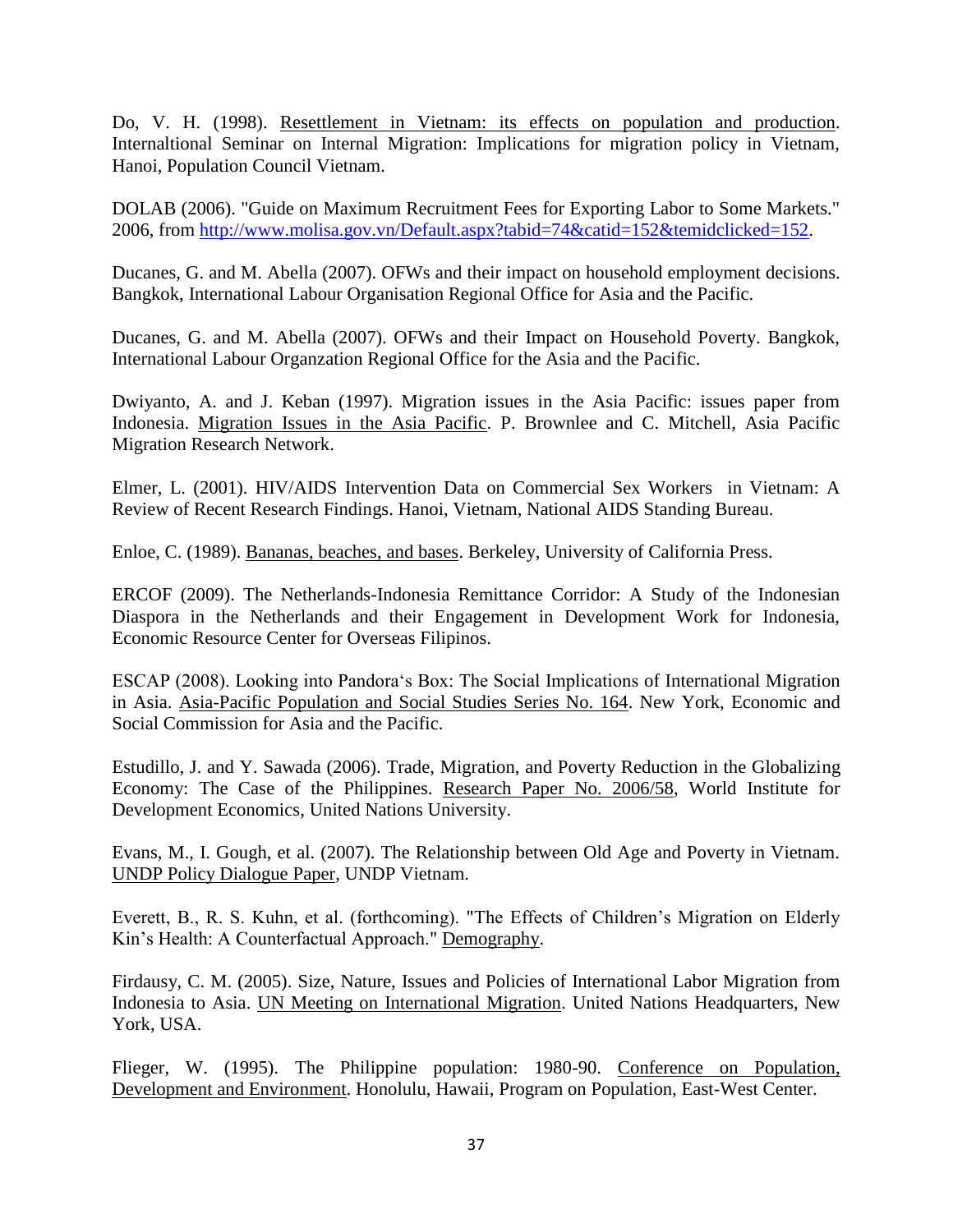Ford, M. and L. Lyons (2007). Making the Most of What You've Got: Sex Work and Class Mobility in the Riau Islands. Indonesian Studies Working Papers No. 2., University of Wollongong.

Garchitorena, V. P. (2007). Diaspora Philanthropy: The Philippine Experience, The Philanthropic Initiative, Inc. and The Global Equity Initiative, Harvard University.

Go, S. (2002). Migration, Poverty and Inequality: The Case of the Philippines. Manila, Department of Behavioral Studies, De La Salle University.

GSO (2004). The 2004 Vietnam Migration Survey: Internal Migration and Related Life Course Events, General Statistics Office and United Nations Population Fund.

GSO (2005). "Survey on population changes and family planning 1/4/2005: Key findings." Retrieved 22/05/2008, 2008, from [http://www.gso.gov.vn/default.aspx?tabid=407&idmid=4&ItemID=4488.](http://www.gso.gov.vn/default.aspx?tabid=407&idmid=4&ItemID=4488)

GSO (2006). Statistical Yearbook 2005. G. S. Office. Hanoi, Statistical Publishing House.

GSO and UNDP (2001). 1999 Population and Housing Census: Census Monograph on Internal Migration and Urbanization in Vietnam. Hanoi, Statistical Publishing House, General Statistical Office and United Nations Development Program.

GSO and UNDP (2005). 2004 Vietnam Migration Survey: Key Findings. Hanoi, General Statistical Office - United Nations Population Foundation

Guest, P. (1998). The Dynamics of Internal Migration in Vietnam, United Nations Development Program.

Guest, P. (2003). Bridging the gap: internal migration in Asia. Conference on African Migration in Comparative Perspective. Johannesburg, South Africa.

Gultiano, S. and P. Xenos (2004). Age-structure and Urban Migration of Youth in the Philippines. CICRED Seminar on Age-structural Transitions: Demographic Bonuses, But Emerging Challenges for Population and Sustainable Development. Paris, UNFPA**:** 23-26 February 2004.

Ha, T. P. T. and Q. N. Ha (2001). Female Labour Migration: Rural - Urban. Hanoi, Women's Publishing House.

HealthBridge\_Canada (2008). Impacts of Labour Export on Family Life in Thai Binh Province. Hanoi, HealthBridge Canada - Center for Women Studies.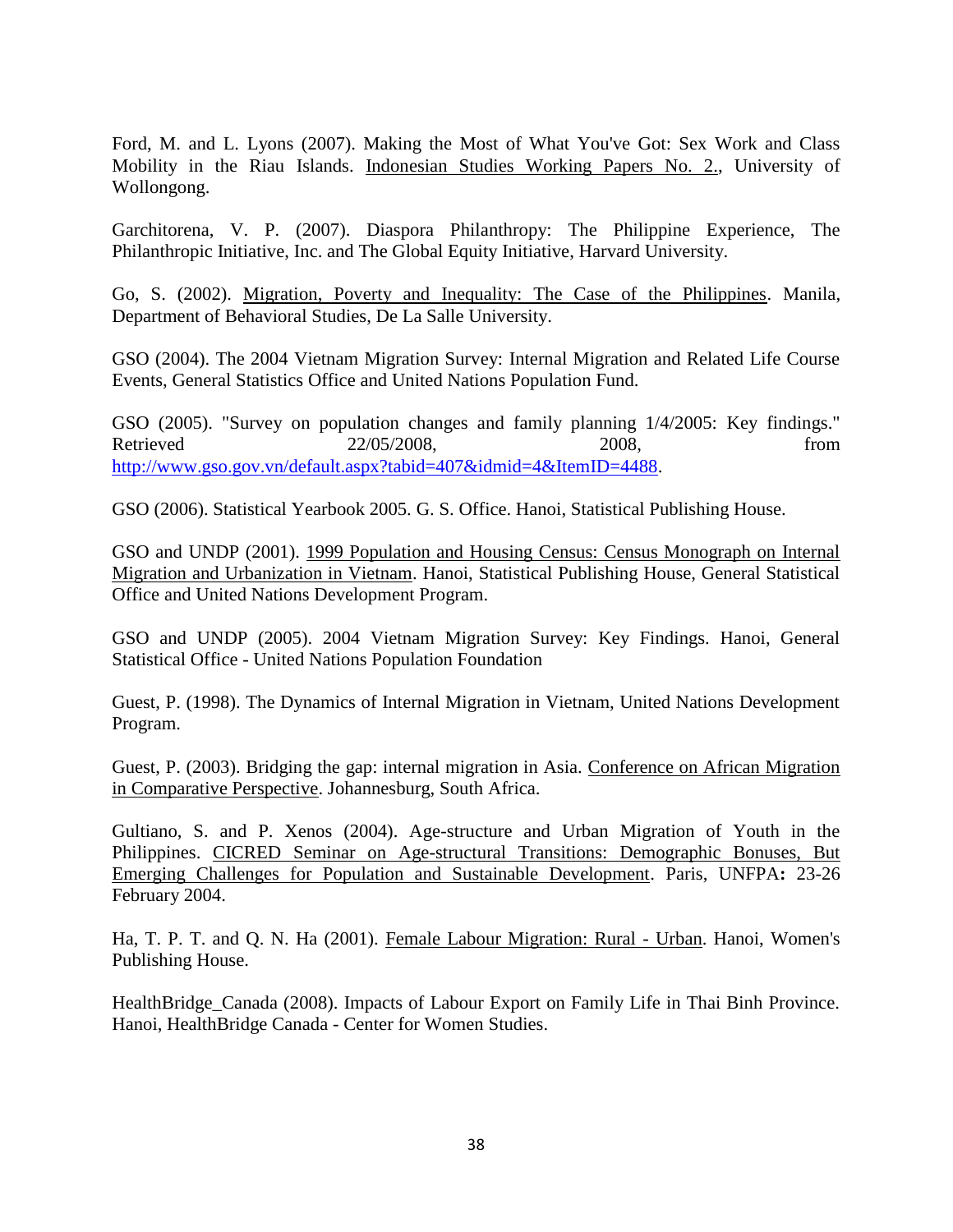Hernández-Coss, R., G. Brown, et al. (2008). The Malaysia-Indonesia Remittance Corridor: Making Formal Transfers the Best Option for Women and Undocumented Migrants. World Bank Working Paper No. 149. Washington D.C., The World Bank.

Hilsdon, A.-M. (2009). "Transnationalism and Agency in East Malaysia: Filipina Migrants in the Nightlife Industries." The Australian Journal of Anthropology **18**(2): 172-193.

Hoang, L. A. (2008). Social structures and the ability to choose: migration and decision-making in rural Vietnam. School of Development Studies. Norwich, University of East Anglia. **PhD thesis:** 258.

Hoang, L. A., T. Lam, et al. (2010). Transnational Labour Migration and Changing Care Arrangements for Left-Behind Children in Southeast Asia. 2010 Inter-Asia Roundtable on Transnational Migration and Children in Asian Contexts. Asia Research Institute, National University of Singapore, Singapore.

Hoang, L. A. and B. S. A. Yeoh (2010). Coping with debts: transnational labour migration and family economics in Vietnam. Transnational Labour Migration, Remittances and the Changing Family in Asia. Singapore, Asia Research Institute, National University of Singapore.

Hoang, L. A. and B. S. A. Yeoh (2010). Transnational labour migration and the politics of care in the Southeast Asian family. Workshop of the Consortium for Asian and African Studies on "Migration, Mobility and Globalization". Paris, France.

Hoang, L. A. and B. S. A. Yeoh (2010). When women make houses: men, masculinities and childcare in the Vietnamese transnational family. Changing Families in a Changing World. University of Edinburgh, Edinburgh, UK.

Hugo, G. (1978). Population Mobility in West Java. Yogyakarta, Gadjah Mada University Press.

Hugo, G. (1982). "Circular Migration in Indonesia." Population and Development Review **8**(1): 59-83.

Hugo, G. (1995). "International Labour Migration and the Family: Some Observations from Indonesia." Asian and Pacific Migration Journal **4**(2-3): 273-301.

Hugo, G. (2000). "The Impact of The Crisis on Internal Population Movement in Indonesia." Bulletin of Indonesian Economic Studies **36**(2): 115-138.

Hugo, G. (2002). "Effects of international migration on the family in Indonesia." Asian and Pacific Migration Journal **11**(1): 13-46.

Hugo, G. (2003). Migration and Development: A Perspective from Asia. International Organization for Migration Research Series No. 14, International Organization for Migration.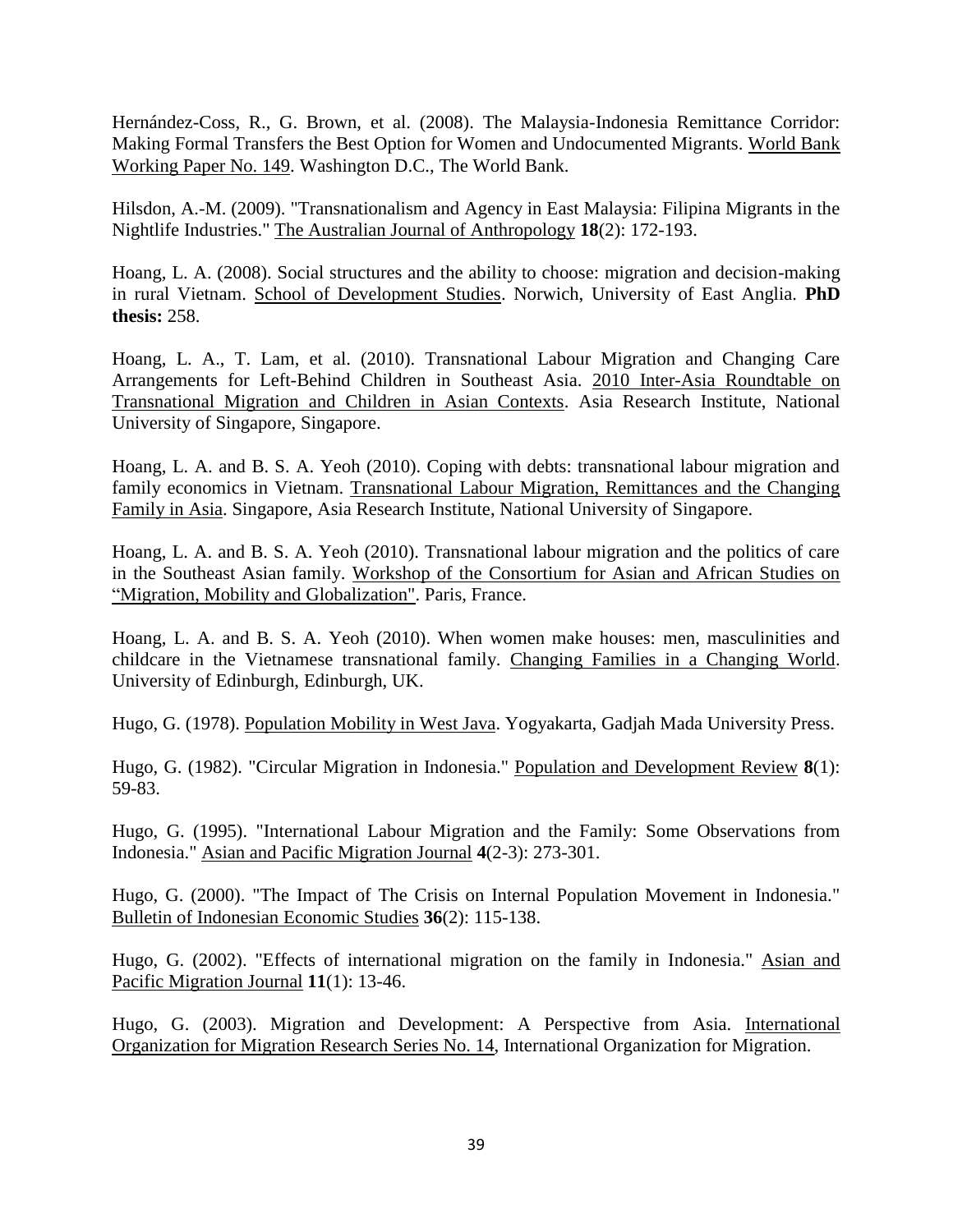Hugo, G. (2003). Urbanisation in Asia: An Overview. Conference on African Migration in Comparative Perspective. Johannesburg, South Africa.

Hugo, G. (2005). Indonesian International Domestic Workers: Contemporary Developments and Issues. Asian Women as Transnational Domestic Workers. S. Huang, B. S. A. Yeoh and N. A. Rahman. Singapore, Marshall Cavendish Academic**:** 54 - 91.

Hugo, G. (2007). "Indonesia's Labor Looks Abroad." Country Profiles. Retrieved 21 August 2009, from [http://www.migrationinformation.org/Feature/display.cfm?ID=594.](http://www.migrationinformation.org/Feature/display.cfm?ID=594)

Huguet, J. W. (2003). International Migration and Development: Opportunities and Challenges for Poverty Reduction. Fifth Asian and Pacific Population Conference.

Huguet, J. W. (2008). Looking into Pandora's Box: The Social Implications of International Migration in Asia. Asia-Pacific Population And Social Studies Series No. 164, United Nations Economic and Social Commission for Asia and the Pacific.

IIED (2004). Stay on the Farm, Weave in the Village, Leave the Home' Livelihood Diversification and Rural–Urban Linkages in Vietnam's Red River Delta and Their Policy Implications Briefing Paper 9. London, International Institute for Environment and Development.

ILO (2004). Migration: Opportunities and Challenges for Poverty Reduction. Working Out of Poverty: an ILO submission for the Indonesia PRSP, Poverty Alleviation Committee in Indonesia.

ILO (2006). Realizing Decent Work in Asia: Fourteenth Asian Regional Meeting. Busan, Republic of Korea, International Labour Organisation.

IMP (2003). Migrant Remittances - Country of Origin Experiences: Strategies, Policies, Challenges and Concerns. DfID-World Bank International Conference on Migrant Remittances: Developmental Impact and Future Prospects. London.

IOM (2010). Labour Migration from Indonesia: An Overview of Indonesian Migration to Selected Destinations in Asia and the Middle East, International Organization for Migration

IOS (forthcoming). Study on the Impact of Migration on Left Behind Families. Hanoi, Vietnam, Institute of Sociology.

Jellinek, L. (1978). The Ponkok system and circular migration. The Life of the Poor in Indonesian Cities. Melbourne, Center of Southeast Asian Studies, Monash University.

Jones, G. W., E. Sulistyaningsih, et al. (1998). Prostitution in Indonesia. The Sex Sector: the Economic and Social Bases of Prostitution in Southeast Asia. L. L. Lim. Geneva, International Labour Organisation**:** 29-66.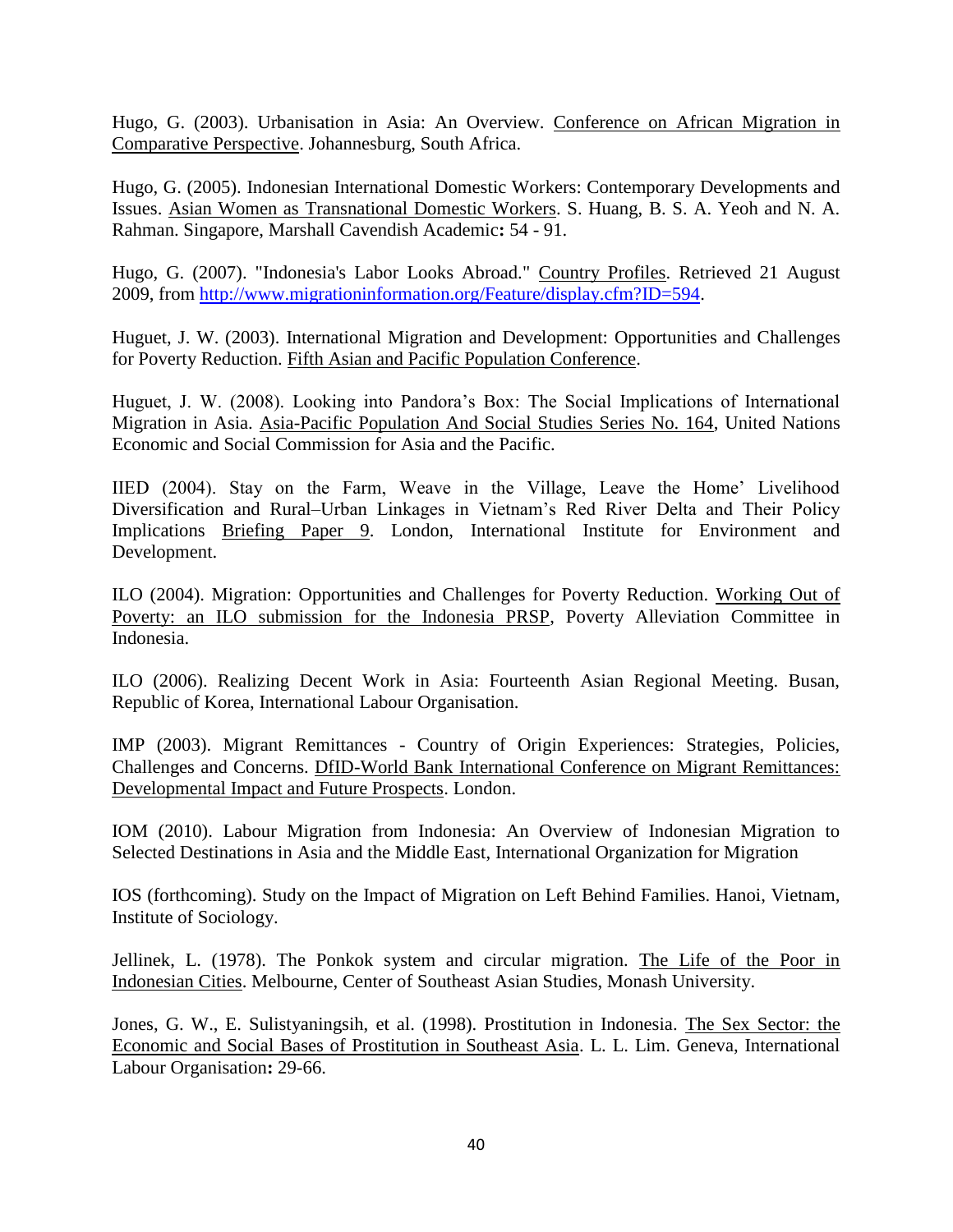Jongwanich, J. (2007). Workers' Remittances, Economic Growth and Poverty in Developing Asia and the Pacific Countries. Bangkok, United Nations Economic and Social Commission for Asia and the Pacific.

Kanapathy, V. (2008). Managing Cross-Border Labor Mobility in Malaysia: Two Decades of Policy Experiments. PECC-ABAC Conference on "Demographic Change and International Labor Mobility in the Asia Pacific Region: Implications for Business and Cooperation". Seoul, Korea

Kaur, A. (2007). "International Labour Migration in Southeast Asia: Governance of Migration and Women Domestic Workers." Intersections: Gender, History and Culture in the Asian Context $(15)$ .

Keely, C. B. (1973). "Philippine Migration: Internal Movements and Emigration to the United States." International Migration Review **7**(2): 177-187.

Lan, P.-C. (2003). "Maid or Madam? Filipina Migrant Workers and the Continuity of Domestic Labor." Gender & Society **17**(2): 187-208.

Lawless, R. (2005). Philippines Diaspora. Encyclopedia of Diasporas: Immigrant and Refugee Cultures Around the World. M. Ember, C. R. Ember and I. Skoggard. **Part I:** 244-253.

Le, B. D., D. Belanger, et al. (2007). Transnational Migration, Marriage and Trafficking at the China-Vietnam Border. Watering the Neighbor's Garden: The Growing Demographic Female Deficit in Asia. I. Attane and C. Z. Guilmoto. Paris, Committee for International Cooperation in National Research in Demography.

Leones, J. P. and S. Feldman (1998). "Nonfarm Activity and Rural Household Income: Evidence from Philippine Microdata." Economic Development and Cultural Change **46**(2): 789-806.

Liaw, K.-L., E. Ochiai, et al. (2010). Feminization of Immigration in Japan: Marital and Job Opportunities. Asian Cross-border Marriage Migration: Demographic Patterns and Social Issues. W.-S. Yang and M. C.-W. Lu. Amsterdam, Amsterdam University Press.

Lin, M. (2006). A Study on Indonesian Labor Migrants in Malaysia. ICS Working Paper No. 11. Kuala Lumpur, Institute of China Studies.

Lindquist, J. (2010). "Labour Recruitment, Circuits of Capital and Gendered Mobility: Reconceptualizing the Indonesian Migration Industry." Pacific Affairs **83**(1): 115-132.

Liow, J. C. (2004). Malaysia's Approach to Its Illegal Indonesian Migrant Labor Problem: Securitization, Politics, or Catharsis. **IDSS-Ford Workshop on non-traditional security in Asia.** Singapore.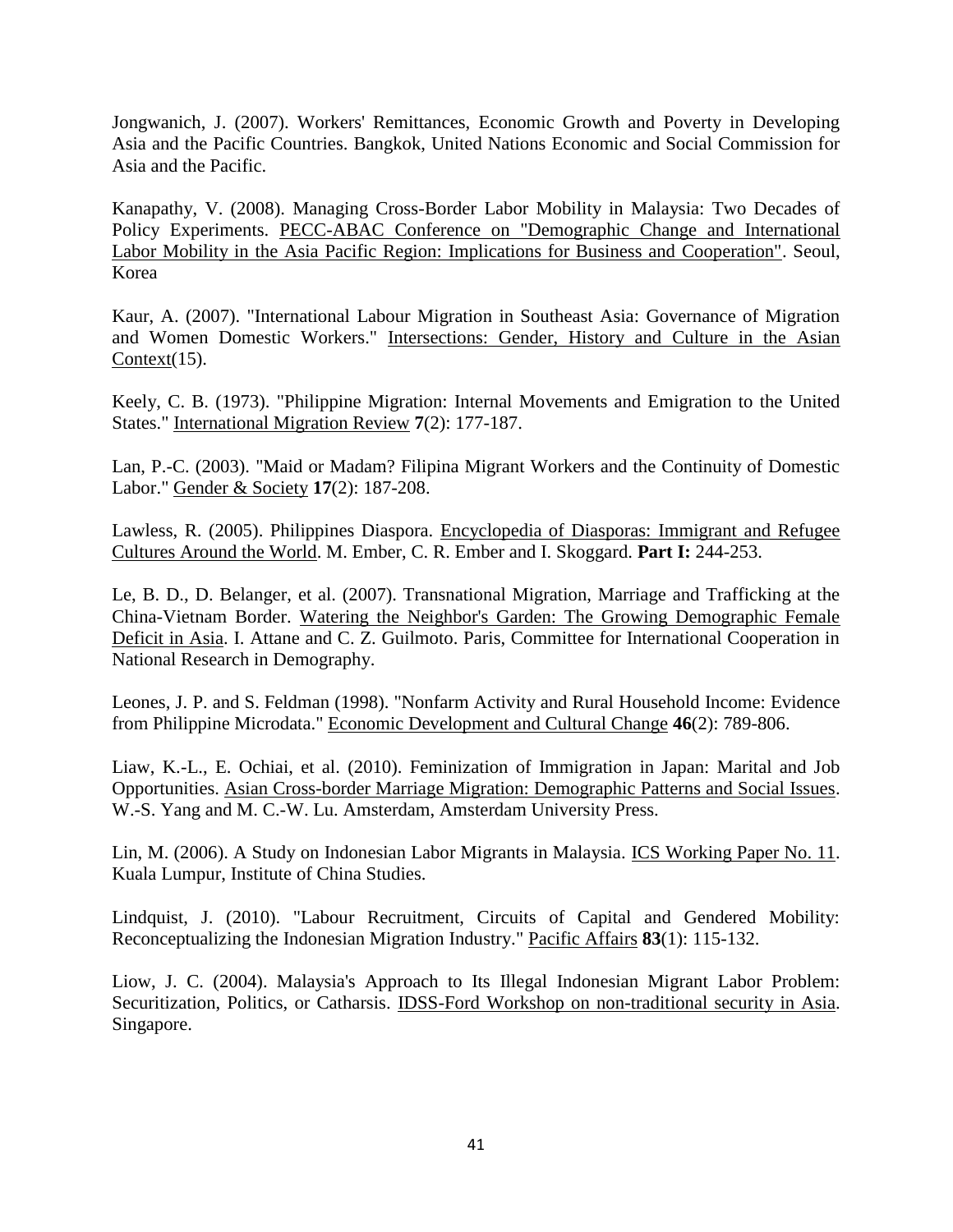Luong, V. H. (2009). Rural-to-Urban Migration in Vietnam. Reconfiguring Families in Contemporary Vietnam. M. Barbieri and D. Belanger. Stanford, California, Stanford University Press**:** 391-420.

Luttrell, C., V. S. Hoang, et al. (2004). Sustainable Livelihood Opportunities and Resource Management in Coastline Communes Facing Special Difficulties. Partnership to Assist the Poorest Communes (PAC). Hanoi, Ministry of Planning and Investment.

Marx, V. and K. Fleischer (2010). Internal Migration: Opportunities and Challenges for Socioeconomic Development in Viet Nam. Hanoi, The Programme Coordination Group on Social and Economic Policies of the United Nations in Viet Nam.

McKay, D. (2003). "Cultivating New Local Futures: Remittance Economies and Land-use Patterns in Ifugao, Philippines." Journal of Southeast Asian Studies **34**(2): 285-306.

McKay, S. (2010). 'So They Remember Me When I'm Gone': Remittances, Fatherhood and Gender Relations of Filipino Migrant Men. Transnational Labour Migration, Remittances and the Changing Family in Asia. Sinagapore, Asia Research Institute, National University of Singapore.

MOFA (2008). Visa Exemption for Vietnamese Residents Overseas. Hanoi, Ministry of Foreign Affairs of Vietnam.

Newland, K. and E. Patrick (2004). Beyond Remittances: The Role of Diaspora in Poverty Reduction in their Countries of Origin. Washington, D.C., Migration Policy Institute for the Department of International Development.

Nguyen, M. T. (2009). Migration, remittances and economic development: Case of Vietnam. Bangkok, The Thailand Research Fund.

Nguyen, T. H. X. and G. Hugo (2005). Marriage migration between Vietnam and Taiwan: A View from Vietnam. Seminar on female deficit in Asia: Trends and Perspectives. Singapore.

Nguyen, V. C. (2008). "Do Foreign Remittances Matter to Poverty and Inequality? Evidence from Vietnam." Economics Bulletin **15**(1): 1-11.

Nguyen, V. C. (2008) Impacts of International and Internal Remittances on Household Welfare: Evidence from Viet Nam. MPRA Paper No.25770

Nguyen, X. and X. Tran (2010). Vietnamese-Taiwanese Marriages. Asian Cross-border Marriage Migration: Demographic Patterns and Social Issues. W.-S. Yang and M. C.-W. Lu. Amsterdam, Amsterdam University Press.

ODI (2006) Internal migration, poverty and development in Asia. Briefing paper 11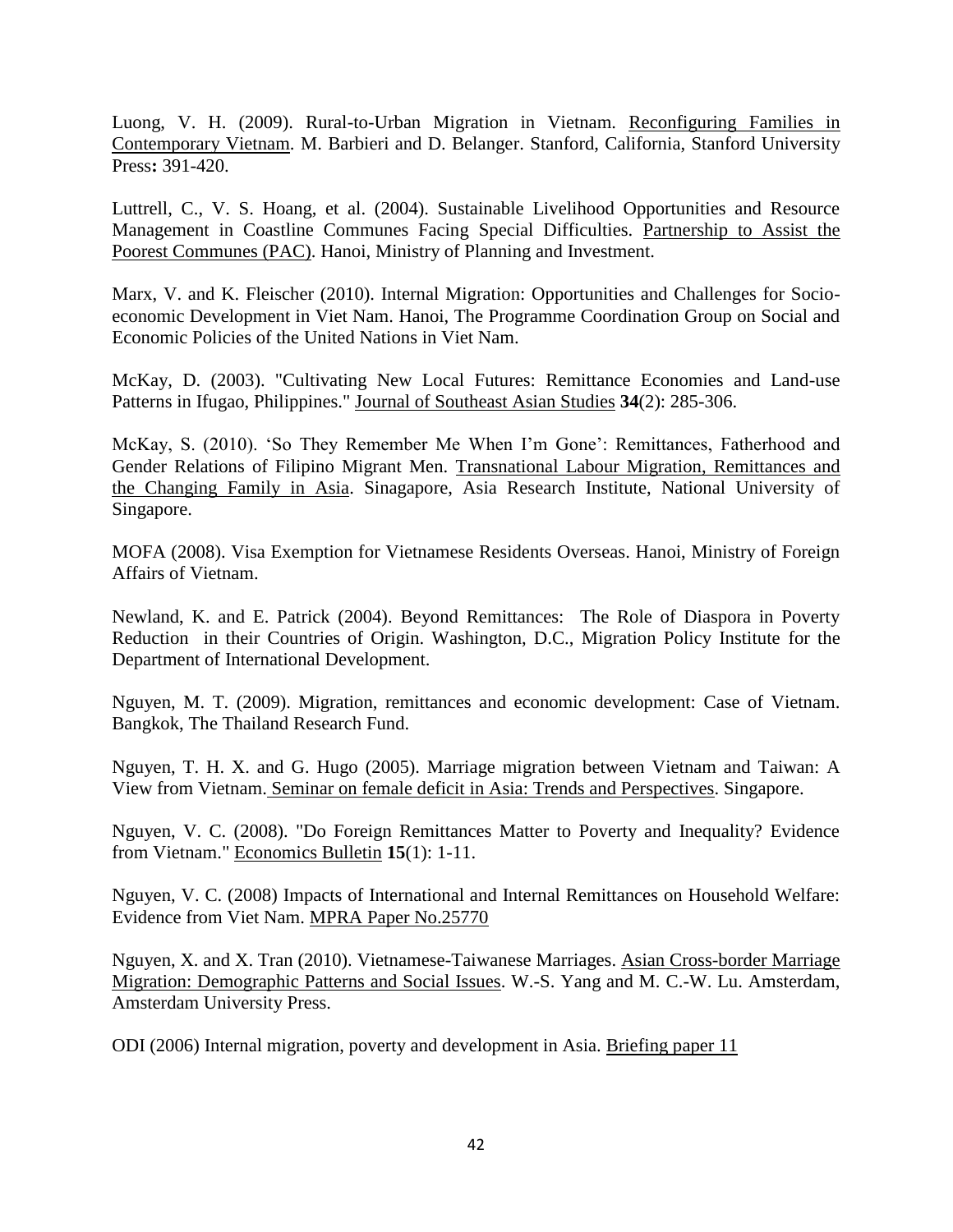Ogena, N. B., M. C. Valencia, et al. (2008). Filipina Marriage Migration Streams to Japan, Taiwan, and South Korea. Cross-Border Marriage: Process and Dynamics. D.-S. Kim. Seoul, Korea, Hanyang University.

Orbeta, A. C. J. (2008). Economic Impact of International Migration and Remittances on Philippine Households: What we Thought we Knew, What we Need to Know. Moving Out, Back and Up: International Migration and Development Prospects in the Philippines. M. M. B. Asis and F. Baggio. Quezon City, Philippines, Scalabrini Migration Center.

Orbeta, A. J. and M. Abrigo (2009). Philippine International Labour Migration in the Past 30 Years: Trends and Prospects. Bangkok, International Labour Organization.

PANO Economy (2007, 08/04/2007). "Vietnam aims for 1 million labourers working abroad by 2015." from [http://www.qdnd.vn/army/vietnam.economy.Qutstanding-activities.5522.qdnd.](http://www.qdnd.vn/army/vietnam.economy.Qutstanding-activities.5522.qdnd)

Parrenas, R. (2005). Children of Global Migration: Transnational Families and Gendered Woes. Stanford, Stanford University Press.

Parrenas, R. S. (2001). "Transgressing the Nation-State: The Partial Citizenship and "Imagined (Global) Community" of Migrant Filipina Domestic Workers." Signs **26**(4): 1129-1154.

Parrenas, R. S. (2002). The care crisis in the Philippines: Children and Transnational Families in the New Global Economy. Global Woman: Nannies, Maids and Sex Workers in the New Economy. B. Ehrenreich and A. Hochschild. New York, A Metropolitan/Owl Book, Henry Holt and Company**:** 39-54.

Pernia, E. (2006). Diaspora, Remittances and Poverty in RP's Regions. UPSE Discussion Paper, University of Philippines.

Pertierra, R., Ed. (1992). Remittances and returnees : the cultural economy of migration in Ilocos Quezon City, New Day Publishers.

Pfau, D. W. and T. L. Giang (2010). The Growing Role of International Remittances in the Vietnamese Economy: Evidence from the Vietnam Household Living Standard Surveys. Global Movements in the Asia Pacific. P. Kee and H. Yoshimatsu. Singapore, World Scientific Publishing.

Pfau, W. D. and T. L. Giang (2009). Remittances, Living Arrangements, and the Welfare of the Elderly, Munich Personal RePEc Archive.

Pham, B. N. and P. S. Hill (2008). "The role of temporary migration in rural household economic strategy in a transitional period for the economy of Vietnam." Asian Population Studies **4**(1): 57- 75.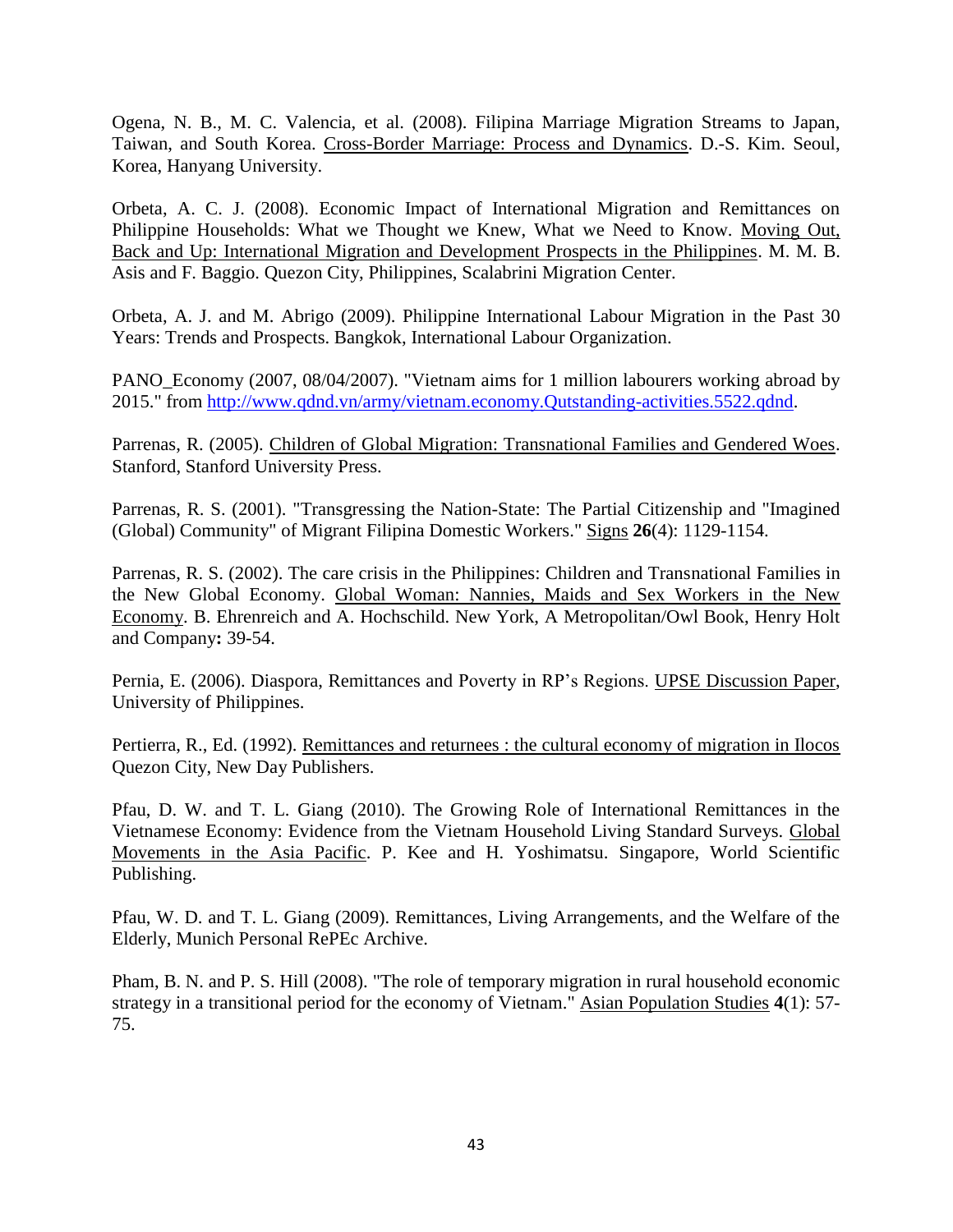Piper, N. and K. Yamanaka (2008). Feminised Migration in East and Southeast Asia and the Securing of Livelihoods. New Perspectives on Gender and Migration: Livelihoods, Rights and Entitlements. N. Piper. New York - London, Routledge**:** 159-188.

POEA (2010). Compendium of OFW Statistics 2009, The Philippine Overseas Employment Administration.

Quisumbing, A. R. and S. McNiven (2005). Migration and the Rural-Urban Continuum: Evidence from the Rural Philippines. Discussion Paper 197. Washington, D.C., International Food Policy Research Institute (IFPRI), Food Consumption and Nutrition Division (FCND).

Raharto, A. (2007). " Indonesian Labour Migration: Issues and Challenges." International Journal of Multicultural Societies **9**(2).

Rahman, M. M. (2008). Gender Dimensions of Remittances: A Study of Indonesian Domestic Workers in East and Southeast Asia. Bangkok, Thailand, UNIFEM East and Southeast Asia Regional Office.

Resurreccion, B. P. and T. V. K. Ha (2007). "Able to Come and Go: Reproducing Gender in Female Rural-Urban Migration in the Red River Delta." Population, Space and Place **13**: 211- 224.

Rodriguez, E. R. (1996). "International Migrants' Remittances in the Philippines." Canadian Journal of Economics **29**(427-32).

Rodriguez, E. R. (1998). "International Migration and Income Distribution in the Philippines." Economic Development and Cultural Change **46**(2): 329-350.

Roma, G. M. R. (2008). Keeping the Bayanihan Spirit Alive: The Link for Philippine Development Program. Moving Out, Back and Up: International Migration and Development Prospects in the Philippines. M. M. B. Asis and F. Baggio. Quezon City, Philippines, Scalabrini Migration Center.

Rusdiana, D. and Z. Saidi (2008). Diaspora giving: an agent of change in Asia Pacific communities? Indonesia, Asia Pacifc Philanthropy Consortium.

Sampang, C. (2005). Maid in Singapore: the Serious, Quirky and sometimes Absurd Life of a Domestic Worker. Singapore, Marshall Cavendish.

Semyonov, M. and A. Gorodzeisky (2005). "Labor Migration, Remittances and Household Income: A Comparison between Filipino and Filipina Overseas Workers." International Migration Review **39**(1): 45-68.

Seol, D.-H. (2005). Women Marriage Immigrants in Korea: Immigration Process and Adaptation. The 9th lunch seminar organized by the Center for Asia-Pacific Area Studies (CAPAS). Taiwan, Academia Sinica.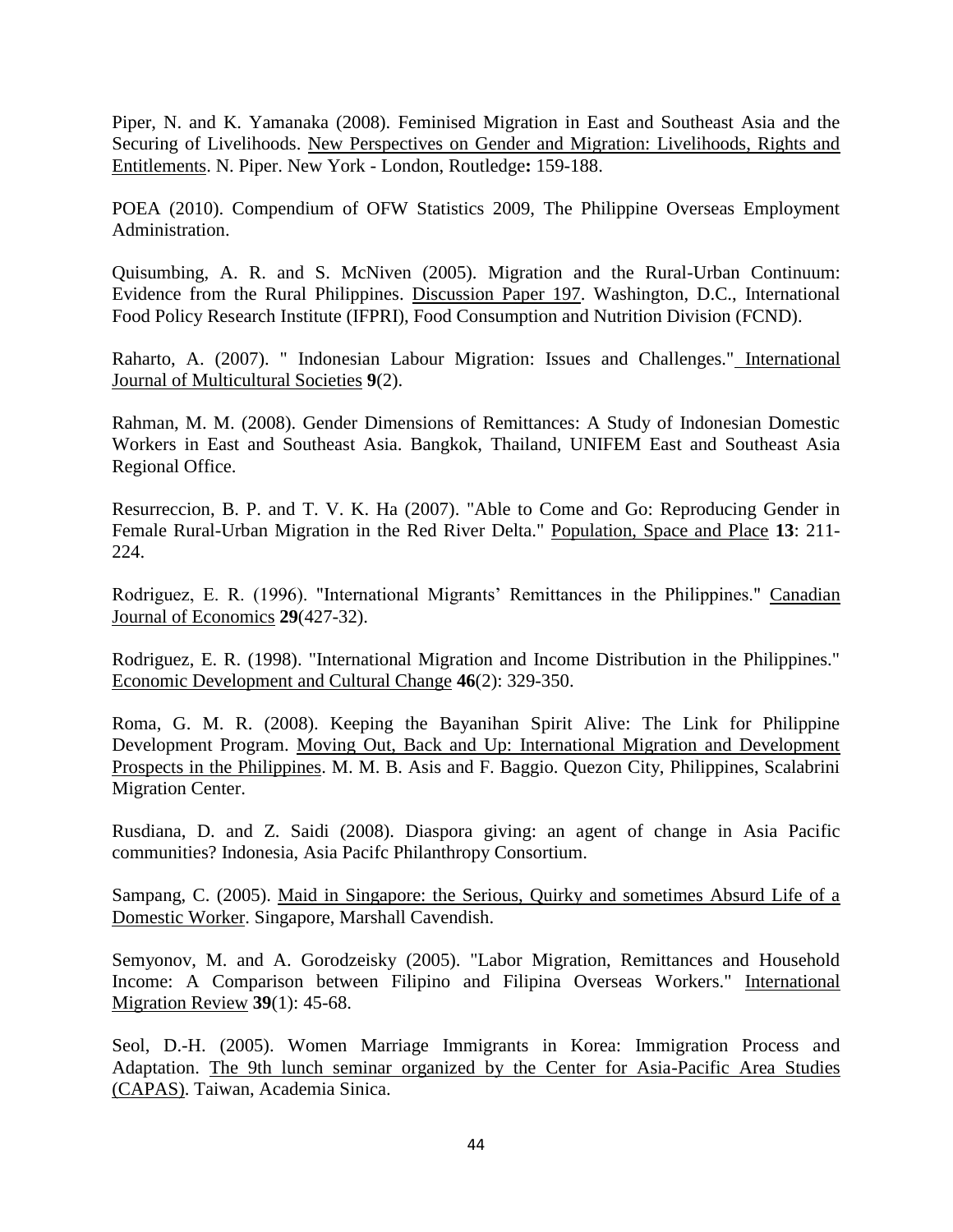Sidel, M. (2007). Vietnamese-American Diaspora Philanthropy to Vietnam, The Philanthropic Initiative, Inc. and The Global Equity Initiative, Harvard University

Silvey, R. (2004). "Transnational domestication: state power and Indonesian migrant women in Saudi Arabia." Political Geography **23**: 245-264.

Skeldon, R. (2002). "Migration and Poverty." Asia-Pacific Population Journal **17**(4).

SMC (2004). Hearts Apart: Migration in the Eyes of Filipino Children. Manila, the Philippines, Scalabrini Migration Centre.

Sofranko, A. J. and K. Idris (1999). "Use of overseas migrants' remittances to the extended family for business investment: a research note." Rural Sociology **64**(3): 464-481.

Sukamdi (2004). Impact of Remittances on the Indonesian Economy. International Migration in Southeast Asia. A. Ananta and E. Nurvidya. Singapore, Institute of Southeast Asian Studies**:**  137-165.

Sukamdi (2008). "Indonesia." Asian and Pacific Migration Journal **17**(3-4): 325-334.

Suzuki, N. (2000). "Between Two Shores: Transnational Projects and Filipina Wives In/From Japan." Women's Studies International Forum **23**(4): 431-444.

Suzuki, N. (2002). Gendered surveillance and sexual violence in Filipina pre-migration experiences to Japan. Gender politics in Asia Pacific: Agencies and activitisms. B. Yeoh, P. Teo and S. Huang. London, Routledge**:** 99-119.

Tacoli, C. (2004). Rural-urban links and pro-poor agricultural growth. POVNET Conference on Agriculture and Pro-Poor Growth. Helsinki.

Thai, H. (Forthcoming). "Special Money in the Vietnamese Diaspora." Gender and Society.

Tierney, R. (2007). "The Guest Labor System in Taiwan: Labor Market Considerations, Wage Injustices, and the Politics of Foreign Labor Brokerage." Critical Asian Studies **39**(2): 205-228.

Tjiptoherijanto, P. (2000). International Migration: Process, System and Policy Issues. Labor Migration in Indonesia: Policies and Practices. Sukamdi and A. Haris. Yogyakarta, Population Studies Center, Gadjah Mada University, Indonesia.

Tran, B. (2007) Việt Nam - Xuất khẩu lao động: cơ hội và những hệ lụy (Vietnam - labour exports: opportunities and ramifications).

Truong, H. C. (2009). A Home Divided: Work, Body, and Emotions in the Post-Doi Moi Family. Reconfiguring Families in Contemporary Vietnam. M. Barbieri and D. Belanger. Stanford, California, Stanford University Press**:** 298-328.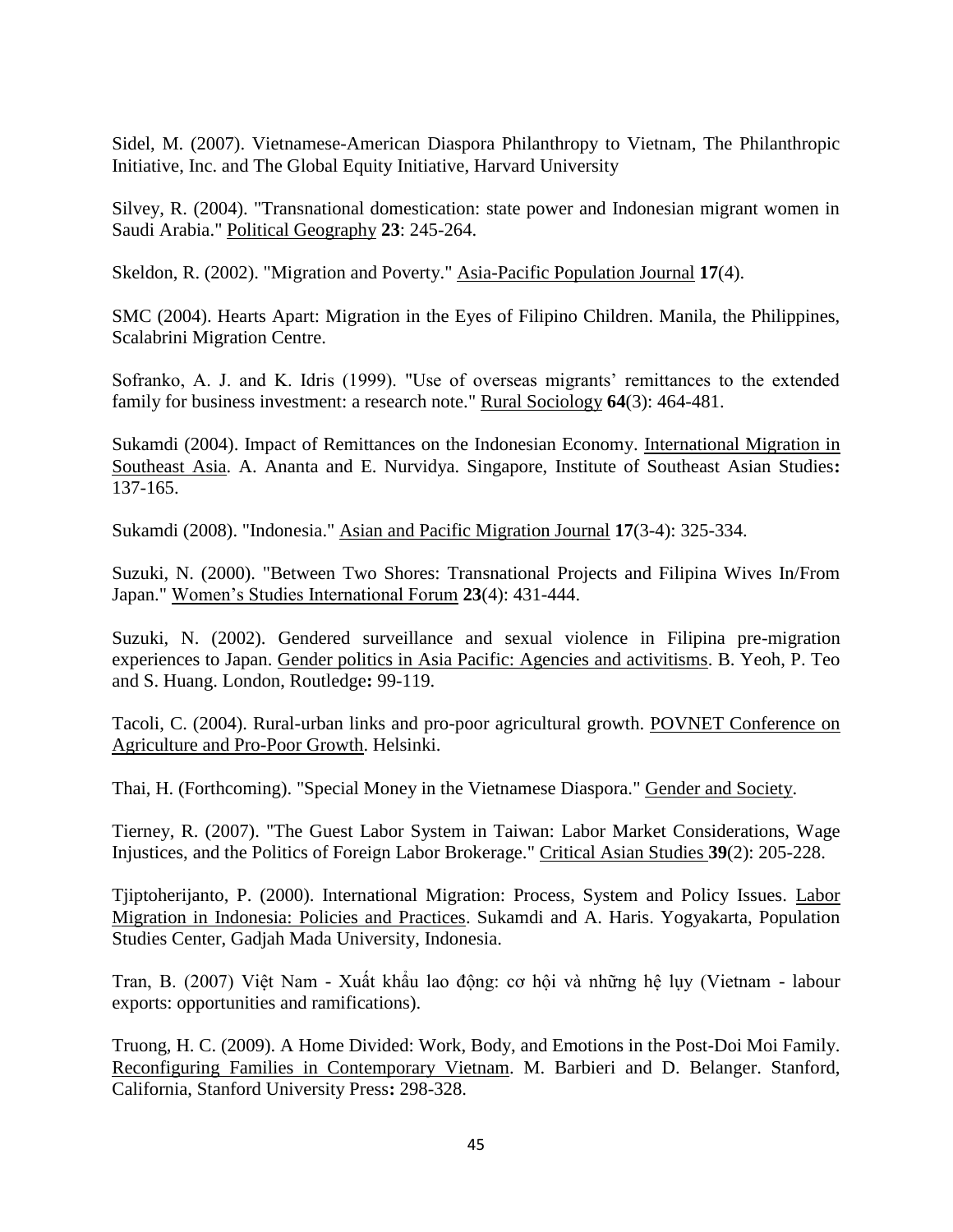Truong, t. K. C., I. Small, et al. (2008). Diaspora Giving: An Agent of Change in the Asia Pacific Communities? Vietnam, Asia Pacific Philanthropy Consortium.

Ulack, R., M. A. Costello, et al. (1985). "Circulation in the Philippines." Geographical Review **75**(4): 439-450.

UNDP (1995). Environment and Natural Resource Management: Strategy and Action Plan for UNDP Vietnam, United Nations Development Programme.

UNFPA (2006). The 2004 Vietnam Migration Survey: The Quality of Life of Migrants in Vietnam. Hanoi, General Statistics Office and United Nations Population Fund.

UNHCR (1995). Statistics Concerning Indo-Chinese in East and Southeast Asia. Geneva, United Nations High Commission for Refugees.

UNICEF\_Vietnam (forthcoming). Study on the Impact of Internal and International Migration on families and their members who stay behind, UNICEF Viet Nam and Ministry of Culture, Sports and Tourism.

Valerio, R. L. F. (2002). Pag-ahon sa Kumunoy ng Utang: The Debt-Ridden Life of Migrant Women. Coming Home: Women, Migration and Reintegration. E. Dizon-Anonuevo and A. T. Anonuevo, Balikbayan Foundation, Inc. and Atikha Overseas Workers and Communities Initatives, Inc.**:** 38 - 49.

Wang, Y.-H. (2010). "Being a Mother in a Foreign Land: Perspectives of Immigrant Wives on Mothering Experiences in Taiwan." Taiwan Journal of Southeast Asian Studies **7**(1): 3-40.

Wickramasekera, P. (2002). Asian Labour Migration: Issues and Challenges in an Era of Globalisation International Migration Papers. Geneva, International Migration Programme, International Labour Office. **57:** 53.

Williams, T. P., E. J. Alpert, et al. (2010). "Sex Trafficking and Health Care in Metro Manila: Identifying Social Determinants to Inform an Effective Health System Response." Health and Human Rights: An International Journal **12**(2).

Winkels, A. (2004). Migratory Livelihoods in Vietnam: Vulnerability and the Role of Migrant Networks. School of Environmental Sciences. Norwich, University of East Anglia.

Winkels, A. (2008). "Rural In-migration and Global Trade: Managing the Risks of Coffee Farming in the Central Highlands of Vietnam." Mountain Research and Development **28**(1): 32- 40.

World\_Bank (2006). World Development Indicators. Washington D.C., The World Bank.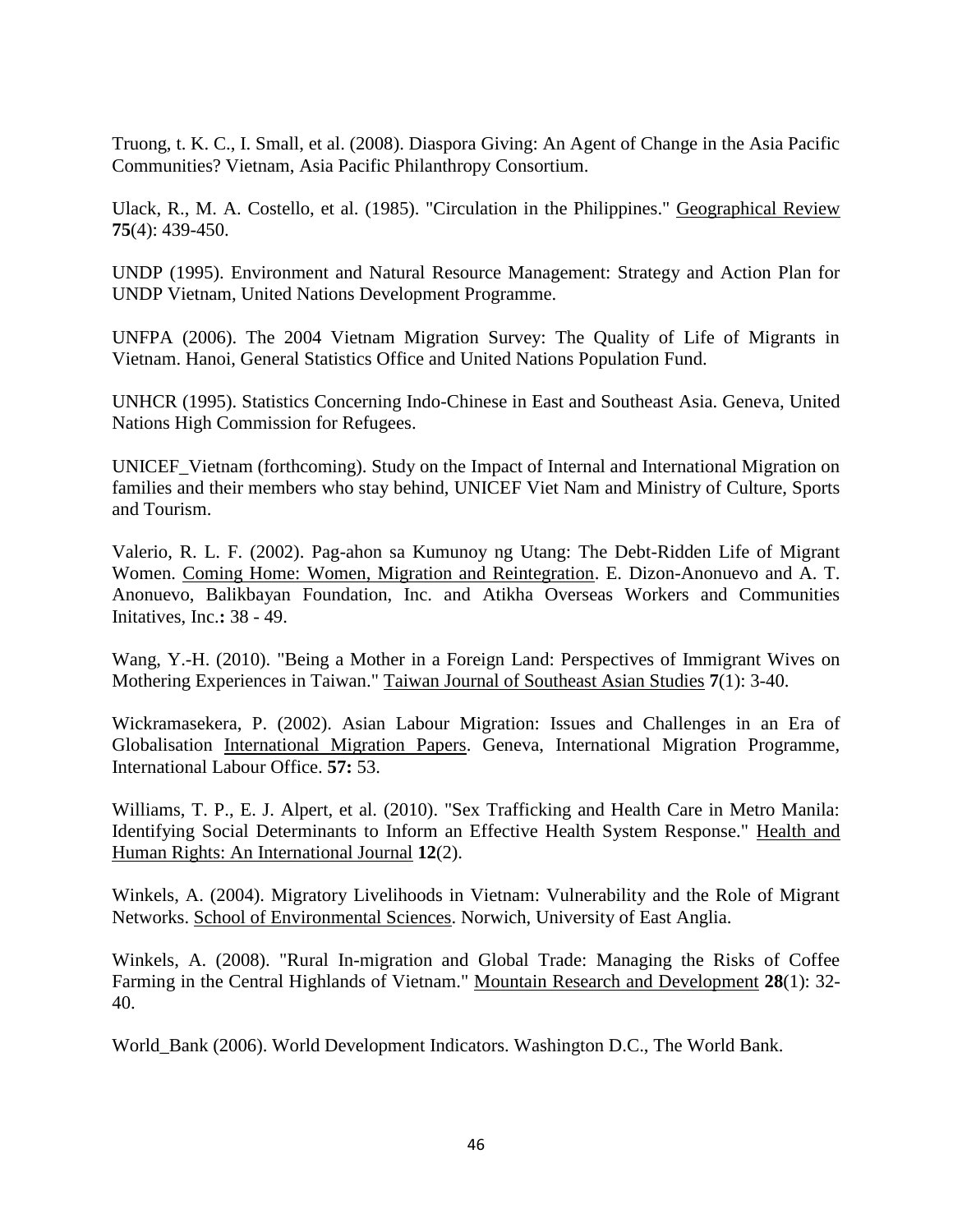Yamanaka, K. and N. Piper (2005). Feminized Migration in East and Southeast Asia: Policies, Actions and Empowerment. Occasional Paper 11. Geneva, The United Nations Research Institute for Social Development.

Yang, W.-S. and M. C.-W. Lu, Eds. (2010). Asian Cross-border Marriage Migration: Demographic Patterns and Social Issues. Amsterdam, Amsterdam University Press.

Yang, Y.-M. and H.-H. Wang (2003). "Life and Health Concerns of Indonesian Women in Transnational Marriages in Taiwan." Journal of Nursing Research **10**(3): 167-176.

Yea, S. (2008). "Married to the military: Filipinas negotiating transnational families." International Migration **46**(4): 111-144.

Yeoh, B., E. Graham, et al. (2009). Transnational migration and changing care arrangements for left-behind children in Southeast Asia: a selective literature review in relation to the CHAMPSEA study. Workshop on 'Perspectives on Children's Active Engagement with Migration in the Southeat Asian Context. Bangkok, Thailand.

Yue, C. S. (2008). Demographic Change and International Labor Mobility in Southeast Asia - Issues, Policies and Implications for Cooperation. Labour mobility in the Asia-Pacific region:dynamics, issues and a new APEC agenda :a survey and analyses of governance challenges on labour migration for APEC economies. G. Hugo and S. Young. Singapore, Institute of Southeast Asian Studies.

Zhang, H. X., M. Kelly, et al. (2001). Structure and implications of migration in a transitional economy: beyond the planned and spontaneous dichotomy in Vietnam. CSERGE Working Paper GEC 01-01, University of East Anglia.

Zosa, V. and A. J. Orbeta (2009). The Social and Economic Impact of Philippine International Labor Migration and Remittances. Makati City, Philippines, Philippine Institute for Development Studies.

 $\overline{\phantom{a}}$ 

 $1$  The official statistics just accounts for the registered movements while large numbers of temporary and seasonal migrants do not register their moves with local authorities

 $2$  Organised migration initiated and financially funded by the State still happens but on a much smaller scale in the form of resettlement of people from the construction sites of large infrastructure.

<sup>3</sup> Decision No. 36/2004/QD-TTg, approving *National Strategy on HIV/AIDs Prevention and Control in Viet Nam till 2010 with a Vision to 2020* (17 March 2004).

<sup>&</sup>lt;sup>4</sup> Seventy-two percent of the surveyed migrants in 2004 reported that they enjoyed better working conditions at the destination and 73 percent reported an improvement in income.

 $<sup>5</sup>$  According to Nguyen (2008: 11), around 5.9 and 7.1 percent of Vietnamese households received international</sup> remittances in 2002 and 2004, respectively while the proportion of households receiving internal remittances was 78.2 and 86.3 per cent in 2002 and 2004, respectively. However, the average value of internal remittances was much smaller than that of international remittances.